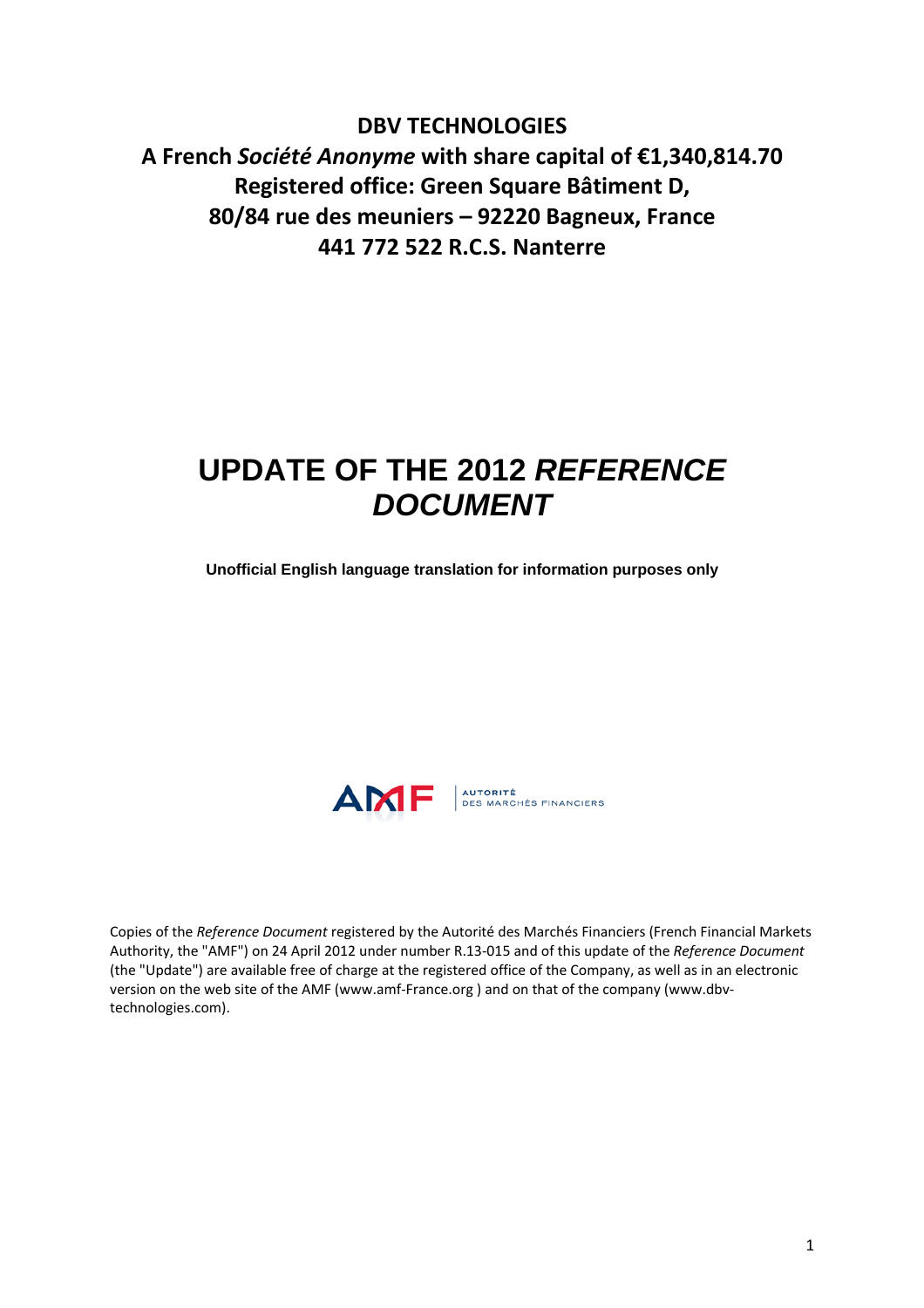# **SUMMARY**

| $\mathbf{1}$ |               | <b>PERSONS RESPONSIBLE</b>                                                                 | 3              |
|--------------|---------------|--------------------------------------------------------------------------------------------|----------------|
|              | 1.1           | PERSON RESPONSIBLE FOR THE UPDATE OF THE REFERENCE DOCUMENT                                | 3              |
|              | 1.2           | CERTIFICATION OF THE PERSON RESPONSIBLE FOR THE UPDATE OF THE REFERENCE<br><b>DOCUMENT</b> | 3              |
| 2            |               | <b>STATUTORY AUDITORS</b>                                                                  | 4              |
|              | 2.1           | <b>MAIN STATUTORY AUDITORS</b>                                                             | 4              |
|              | $2.2^{\circ}$ | <b>ALTERNATE STATUTORY AUDITORS</b>                                                        | 4              |
| 3            |               | SELECTED FINANCIAL INFORMATION                                                             | 6              |
| 4            |               | <b>HALF YEAR FINANCIAL REPORT</b>                                                          | $\overline{7}$ |
| 5            |               | <b>PRESS RELEASES</b>                                                                      | 28             |
| 6            |               | <b>RISKS FACTORS</b>                                                                       | 33             |
|              | 6.1           | RISKS RELATED TO THE BUSINESS OF THE COMPANY                                               | 33             |
|              | 6.2           | <b>LEGAL RISKS</b>                                                                         | 34             |
|              | 6.3           | <b>FINANCIAL RISKS</b>                                                                     | 34             |
|              | 6.4           | RISKS RELATING TO HISTORICAL LOSSES                                                        | 34             |
|              | 6.5           | <b>LIQUIDITY RISK</b>                                                                      | 35             |
|              | 6.6           | RISKS RELATED TO THE RESEARCH TAX CREDIT                                                   | 36             |
|              | 6.7           | RISK RELATED TO ACCESS TO PUBLIC ADVANCES                                                  | 37             |
|              | 6.8           | <b>FOREIGN EXCHANGE RISK</b>                                                               | 38             |
|              | 6.9           | <b>CREDIT RISK</b>                                                                         | 38             |
|              | 6.10          | <b>INTEREST RATE RISK</b>                                                                  | 38             |
|              | 6.11          | <b>RISK OF DILUTION</b>                                                                    | 38             |
|              | 6.12          | RISKS RELATED TO THE ECONOMIC AND FINANCIAL CRISIS                                         | 38             |
| 7            |               | PATENTS AND PATENT APPLICATIONS                                                            | 40             |
| 8            |               | <b>MAJOR CONTRACTS</b>                                                                     | 41             |
| 9            |               | ADDITIONAL INFORMATION ON THE COMPANY AND ITS SHARE CAPITAL                                | 43             |
|              | 9.1           | <b>SHARE OWNERSHIP</b>                                                                     | 43             |
|              | 9.2           | <b>SHARE CAPITAL</b>                                                                       | 47             |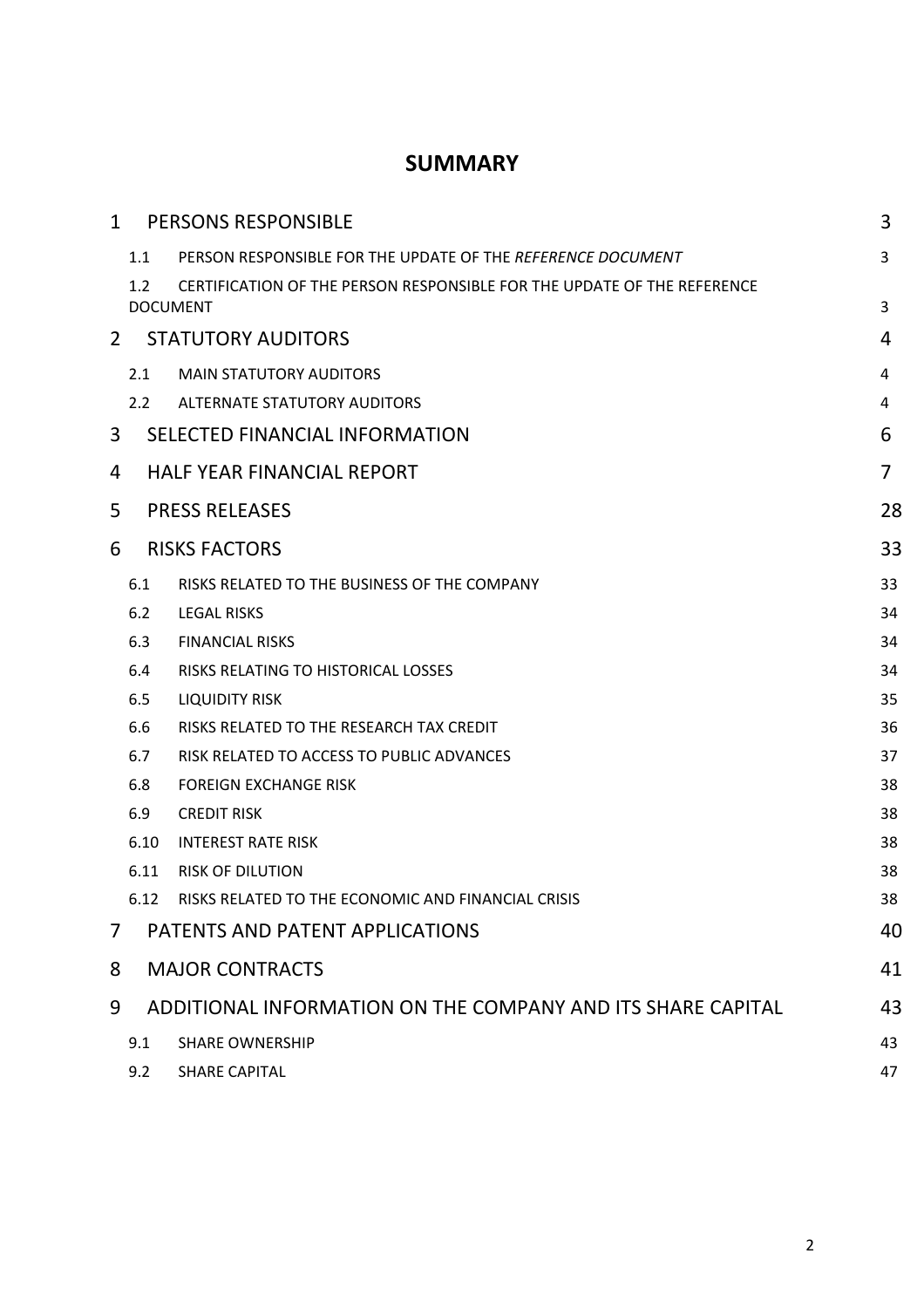# **1 PERSONS RESPONSIBLE**

## **1.1 PERSON RESPONSIBLE FOR THE UPDATE OF THE** *REFERENCE DOCUMENT*

Mr Pierre‐Henri Benhamou, Chairman and Chief Executive Officer of DBV Technologies.

# **1.2 CERTIFICATION OF THE PERSON RESPONSIBLE FOR THE UPDATE OF THE REFERENCE DOCUMENT**

"I affirm that having taken all reasonable care to ensure that such is the case, the information contained in this update of the *Reference Document*, to the best of my knowledge, in accordance with the facts and contains no omission likely to affect its import.

The Company has obtained a Statement from its statutory auditors certifying that they have verified the financial and accounting information provided in this Update *Reference Document* and that they have read the document as a whole.

I hereby declare that, to the best of my knowledge, the financial statements have been prepared in accordance with the applicable accounting standards and give a true and fair view of the assets, liabilities, financial position and results of the Company and that the 2013 Half Year Financial Report presented in page 7 to 27 a fair description of the business developments for the last 6 months 2013, results and financial position of the Company, as well as a description of the main risks and contingencies with which the Company may be confronted for the next 6 months.

Interim financial information presented in this Update has been subject to reports of the statutory auditors on pages 27‐28.

Bagneux, November 13, 2013

**Pierre‐Henri BENHAMOU Chairman and Chief Operating Officer**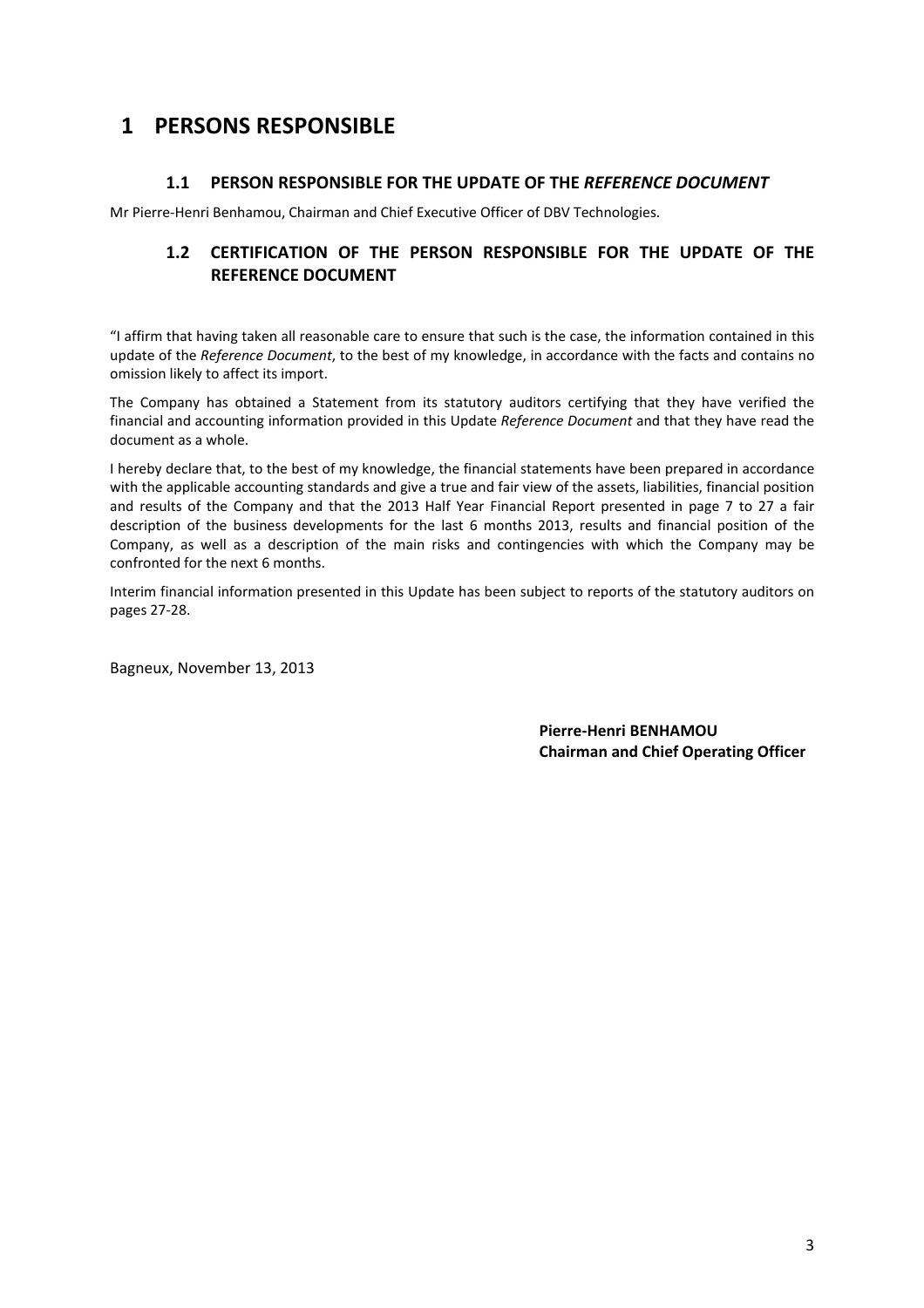# **2 STATUTORY AUDITORS**

## **2.1 MAIN STATUTORY AUDITORS**

## • **CHD Audit et Conseil represented by Mr. Jean‐Marc Bullier**

### 8, rue Auber, 75009 Paris

CHD Audit et Conseil was appointed as main statutory auditor by the general meeting of June 14, 2007 following its predecessor's resignation and for the term of the latter's office remaining to run, i.e. until the general meeting called to approve the financial statements of the fiscal year ended on December 31, 2007. Its term of office was renewed by the ordinary general meeting of June 26, 2008, and will end upon conclusion of the general meeting approving the financial statements of the fiscal year ending on December 31, 2013.

### • **Deloitte & Associés represented by Mr. Fabien Brovedani**

185, avenue Charles de Gaulle, 92524 Neuilly‐sur‐Seine Cedex.

Deloitte & Associés was appointed as main statutory auditor by the general meeting of December 9, 2011 for a term of six fiscal years ending upon conclusion of the ordinary general meeting approving the financial statements of the fiscal year ending on December 31, 2016.

## **2.2 ALTERNATE STATUTORY AUDITORS**

### • **AEC‐Audit et Commissariat**

40, avenue du général de Gaulle 03100 Montluçon

AEC was appointed as alternate statutory auditor by the general meeting of June 14, 2007 following the resignation of the serving alternate statutory auditor, for the term of the latter's office remaining to run, i.e. until the general meeting called to approve the financial statements of the fiscal year ended on December 31, 2007. Its term of office was renewed by the ordinary general meeting of June 26, 2008, and will end upon conclusion of the general meeting approving the financial statements of the fiscal year ending on December 31, 2013.

## • **BEAS represented by Mr. Joël Assayah**

195 avenue Charles de Gaulle, 92524 Neuilly‐sur‐Seine Cedex

BEAS was appointed as second alternate statutory auditor by the general meeting of December 9, 2011 for a term of six fiscal years ending upon conclusion of the ordinary general meeting approving the financial statements of the fiscal year ending on December 31, 2016.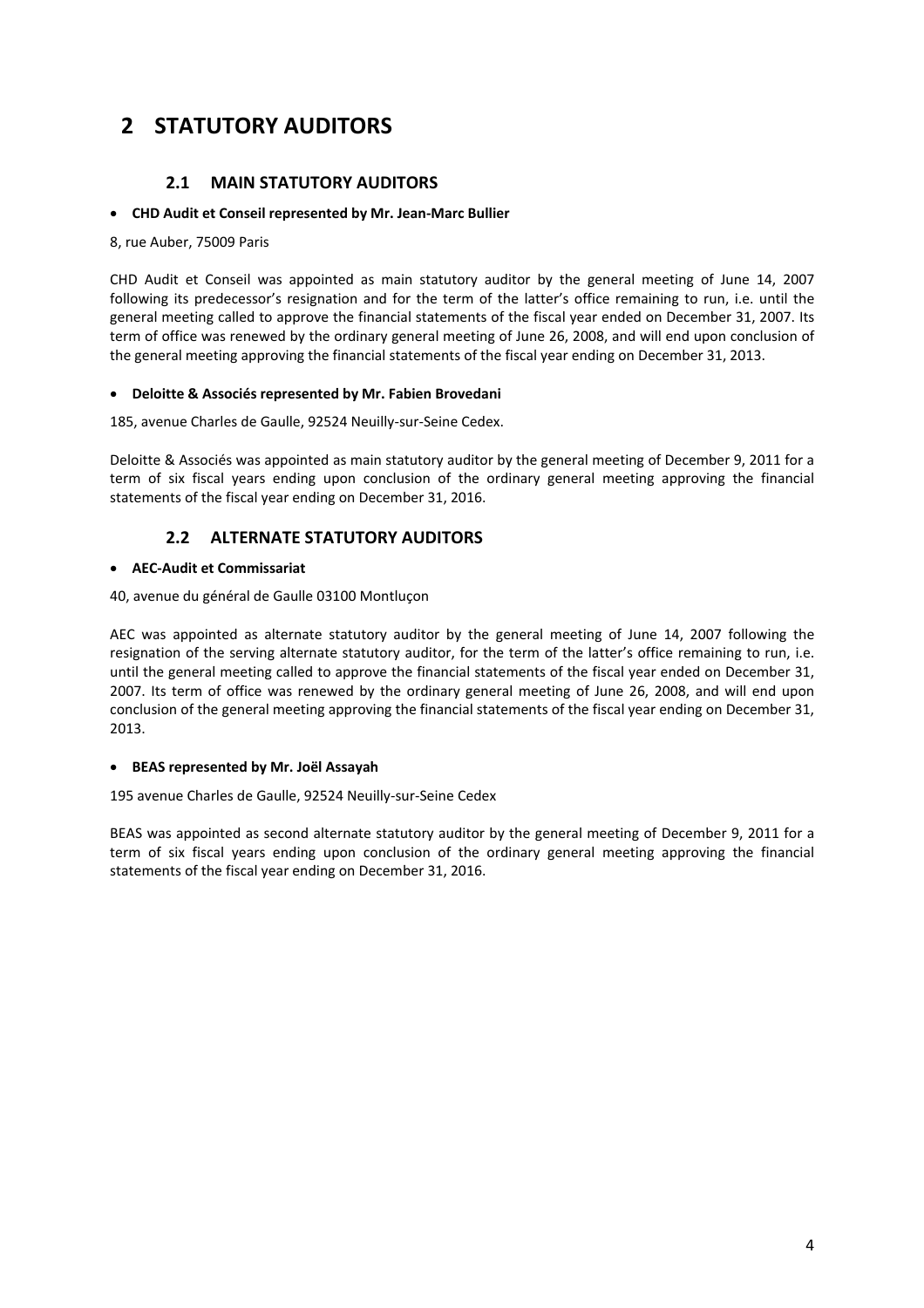# **PREAMBLE**

This Update is only intended to update the information mentioned in the 2012 *Reference Document*.

The information provided in 2012 Reference Document registered by the Autorité des Marchés Financiers (French Financial Markets Authority, the "AMF") on 24 April 2013 under number R.13‐0015 remains valid subject to additions and updates listed below.

From then on information requiring no update since the filing of the Reference Document dated April 24, 2013, please refer to the report stating the main headings required by the European Regulation 809 / 2004 implementing the Directive "Prospectus" appears on page 52 to 55 of this Update.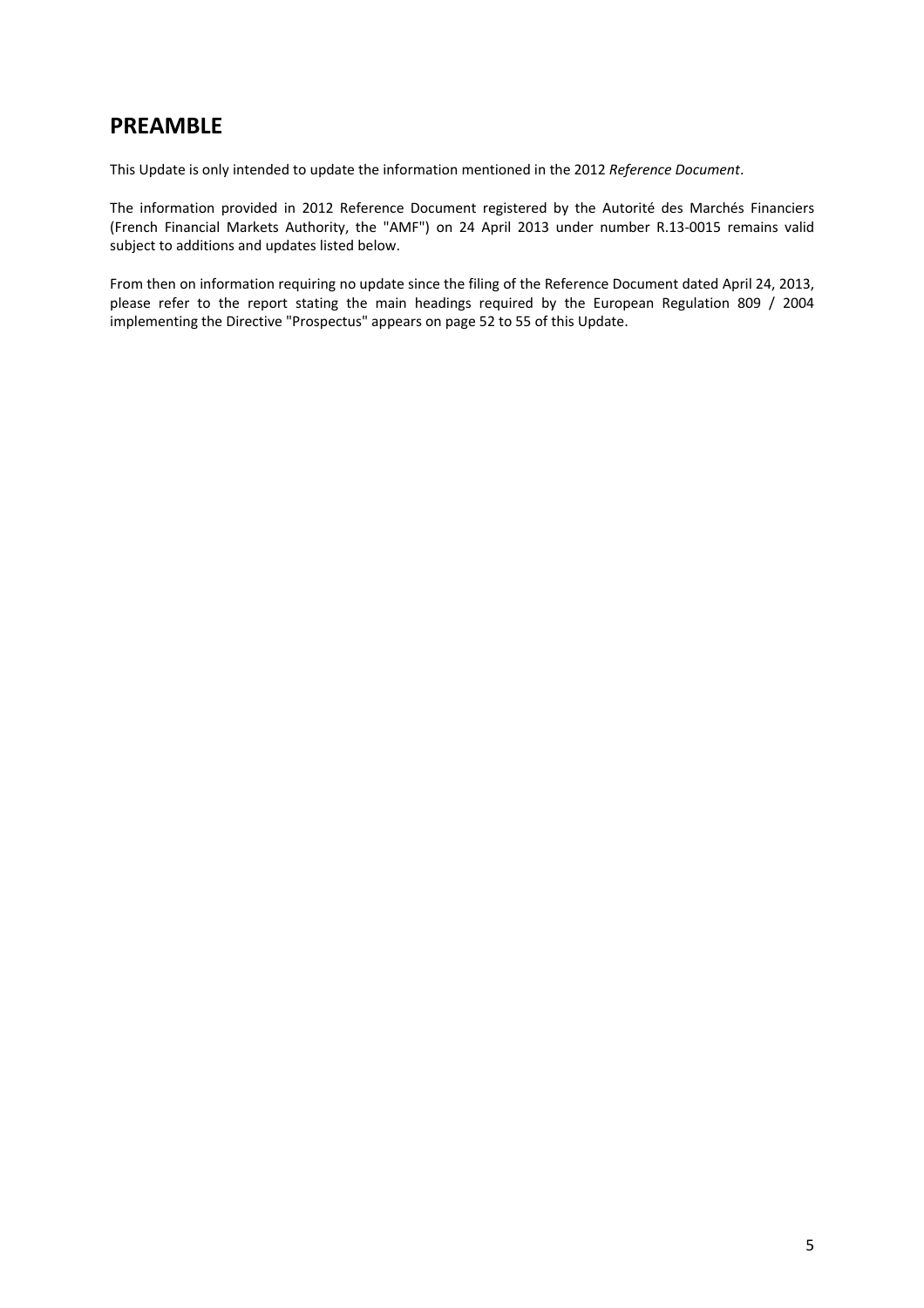# **3 SELECTED FINANCIAL INFORMATION**

The key financial information presented below was taken from the financial statements of the Company restated in accordance with IFRS (International Financial Reporting Standards) as adopted within the European Union, for the purposes of this Update.

These key accounting and operational data must be read along with the information contained in Chapter 3 "Half Year Financial Report" of this update of the Reference Document*.*

| DBV Technologies $SA - IFRS$ (in $E$ )  | HY1 2013<br>6 months<br>limited<br>review | HY1 2012<br>6 months<br>limited<br>review | FY 2012<br>12 months<br>audited |
|-----------------------------------------|-------------------------------------------|-------------------------------------------|---------------------------------|
| <b>Fixed assets</b>                     | 2,183,555                                 | 1,488,305                                 | 1,386,652                       |
| Of which intangible assets              | 40,996                                    | 19,849                                    | 14,012                          |
| Of which property, plant, and equipment | 1,609,065                                 | 860,558                                   | 988,283                         |
| Of which long-term financial assets     | 533,494                                   | 607,897                                   | 384,357                         |
| <b>Current assets</b>                   | 36,596,270                                | 45,933,747                                | 41,588,165                      |
| Of which cash and cash equivalents      | 32,266,844                                | 42,176,914                                | 38,348,130                      |
| <b>TOTAL ASSETS</b>                     | 38,779,825                                | 47,422,052                                | 42,974,817                      |
| Shareholders' equity                    | 33,465,112                                | 44,815,110                                | 39,173,135                      |
| Long-term liabilities                   | 1,722,101                                 | 534,423                                   | 631,592                         |
| Of which conditional advances           | 1,411,036                                 | 373,041                                   | 376,651                         |
| <b>Current liabilities</b>              | 3,592,611                                 | 2,072,519                                 | 3,170,090                       |
| Of which conditional advances           | 128,000                                   | 253,914                                   | 257,414                         |
| <b>TOTAL LIABILITIES</b>                | 38,779,825                                | 47,422,052                                | 42,974,817                      |

|                                                | HY1 2013      | <b>HY1 2012</b> | FY 2012        |
|------------------------------------------------|---------------|-----------------|----------------|
|                                                | 6 months      | 6 months        | 12 months      |
|                                                | limited       | limited         | audited        |
| DBV Technologies $SA - IFRS$ (in $\epsilon$ )  | review        | review          |                |
| <b>Total revenue</b>                           | 1,336,019     | 1,316,086       | 2,776,588      |
| Of which sales revenue                         | 72,735        | 71,704          | 174,360        |
| Operating expenses                             | (9,592,700)   | (6,945,899)     | (16, 280, 925) |
| <b>Operating profit (loss)</b>                 | (8, 256, 681) | (5,629,813)     | (13,504,337)   |
| Financial profit (loss)                        | 349,725       | 196,884         | 492,337        |
| Net income (loss)                              | (7,906,957)   | (5,432,929)     | (13,012,000)   |
| <b>TOTAL PROFIT (LOSS) FOR THE FISCAL YEAR</b> | (7,906,957)   | (5,432,929)     | (13,012,000)   |

| DBV Technologies $SA - IFRS$ (in $\epsilon$ )        | <b>HY1 2013</b><br>6 months<br>limited<br>review | <b>HY1 2012</b><br>6 months<br>limited<br>review | <b>FY 2012</b><br>12 months<br>audited |
|------------------------------------------------------|--------------------------------------------------|--------------------------------------------------|----------------------------------------|
| Operating Cash flow before change in working capital | (5,616,980)                                      | (4, 186, 031)                                    | (9,399,754)                            |
| Change in working capital                            | (17, 957)                                        | (2,091,815)                                      | (1,032,794)                            |
| Net cash flows from operating activities             | (5,634,937)                                      | (6,277,846)                                      | (10, 432, 549)                         |
| Net cash flows from investing activities             | (980, 422)                                       | (330, 173)                                       | (368, 760)                             |
| Net cash flows from financing activities             | 1,053,572                                        | 37,253,816                                       | 37,098,822                             |
|                                                      |                                                  |                                                  |                                        |
| Change in cash and cash equivalents                  | (5,561,787)                                      | 30,645,797                                       | 26.297.514                             |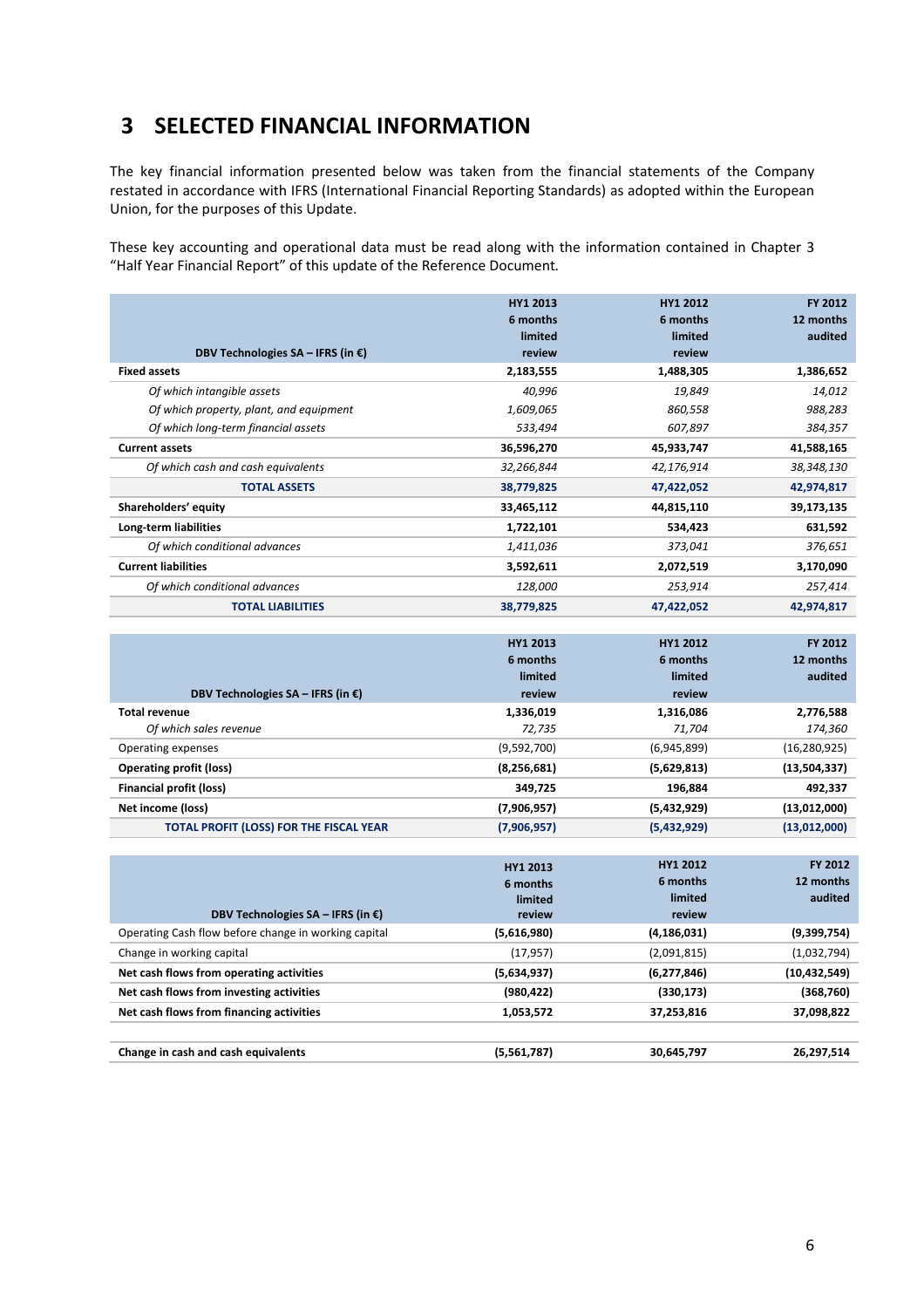# **4 HALF YEAR FINANCIAL REPORT**

# **I – FIRST HALF 2013 CONDENSED FINANCIAL STATEMENTS**

### **CONDENSED BALANCE SHEET**

(Amount in euros)

|                                                      | <b>Note</b> | At<br>06/30/2013 | At<br>12/31/2012 |
|------------------------------------------------------|-------------|------------------|------------------|
| <b>ASSETS</b>                                        |             | €                | €                |
| <b>Fixed Assets</b>                                  |             |                  |                  |
| Long-term intangible assets                          |             | 40,996           | 14,012           |
| Property, plant, and equipment                       |             | 1,609,065        | 988,283          |
| Long-term financial assets                           | 3           | 533.494          | 384,357          |
| <b>Total Fixed Assets</b>                            |             | 2,183,555        | 1,386,652        |
| <b>Current assets</b>                                |             |                  |                  |
| Inventories and work in progress                     |             | 12,215           | 29,673           |
| Customer accounts receivable and related receivables |             | 13,796           | 92,875           |
| Other current assets                                 | 4           | 4,303,415        | 3,117,487        |
| Cash and cash equivalents                            | 5           | 32,266,844       | 38,348,130       |
| <b>Total Current Assets</b>                          |             | 36,596,270       | 41,588,165       |
| <b>TOTAL ASSETS</b>                                  |             | 38,779,825       | 42,974,817       |

|                                                | <b>Note</b> | At<br>06/30/2013 | At<br>12/31/2012 |
|------------------------------------------------|-------------|------------------|------------------|
|                                                |             | €                | €                |
| <b>LIABILITIES</b>                             |             |                  |                  |
| Shareholders' equity                           |             |                  |                  |
| Corporate share capital                        | 6           | 1,340,815        | 1,340,815        |
| Premiums related to the share capital          |             | 54,620,910       | 54,612,601       |
| Reserves                                       |             | (14,589,656)     | (3,768,281)      |
| Income or loss                                 |             | (7,906,957)      | (13,012,000)     |
| <b>Total Shareholders' Equity</b>              |             | 33,465,112       | 39,173,135       |
| <b>Long-term Liabilities</b>                   |             |                  |                  |
| Conditional advances                           | 7           | 1,411,036        | 376,651          |
| Long-term provisions                           |             | 311,065          | 254,941          |
| <b>Total Long-term Liabilities</b>             |             | 1,722,101        | 631,592          |
| <b>Current Liabilities</b>                     |             |                  |                  |
| <b>Conditional advances</b>                    | 7           | 128,000          | 257,414          |
| <b>Bank overdrafts</b>                         |             |                  | 519,499          |
| Supplier accounts payable and related payables | 8           | 1,518,560        | 977,724          |
| Other current liabilities                      | 8           | 1,946,051        | 1,415,453        |
| <b>Total Current Liabilities</b>               |             | 3,592,611        | 3,170,090        |
| TOTAL LIABILITIES AND SHAREHOLDERS' EQUITY     |             | 38,779,825       | 42,974,817       |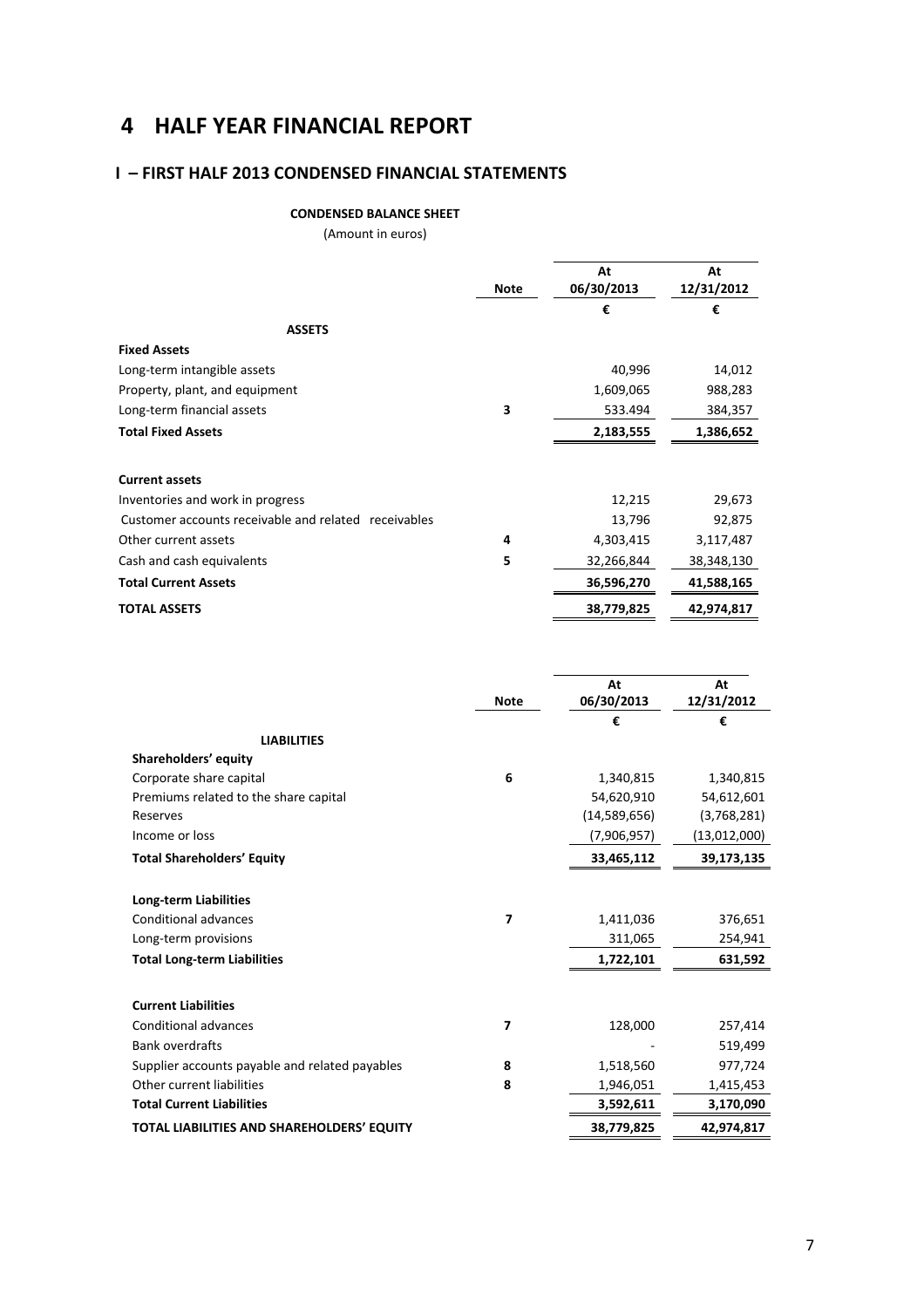#### **CONDENSED PROFIT AND LOSS STATEMENT**

(Amount in euros)

|                                     |             | Six months ended June 30, |             |
|-------------------------------------|-------------|---------------------------|-------------|
|                                     | <b>Note</b> | 2013                      | 2012        |
|                                     |             | €                         | €           |
| <b>TOTAL REVENUES</b>               |             |                           |             |
| <b>Sales</b>                        | 9           | 72,735                    | 71,704      |
| Other income                        | 9           | 1,263,284                 | 1,244,382   |
| <b>TOTAL REVENUES</b>               |             | 1,336,019                 | 1,316,086   |
| <b>Operating expenses</b>           |             |                           |             |
| Cost of goods sold                  |             | 52,546                    | 54,987      |
| Research & Development              | 10/11       | 6,824,121                 | 5,094,902   |
| <b>General &amp; Administrative</b> | 10/11       | 2,716,033                 | 1,796,010   |
| <b>Total Expenses</b>               |             | 9,592,700                 | 6,945,899   |
| <b>Operating Profit (Loss)</b>      |             | (8, 256, 681)             | (5,629,813) |
| <b>Financial revenues</b>           | 12          | 359,447                   | 212,021     |
| Financial expenses                  | 12          | (9, 722)                  | (15, 137)   |
| <b>Financial profit (loss)</b>      |             | 349,725                   | 196,884     |
| Corporate tax                       |             |                           |             |
| <b>Net Profit (Loss)</b>            |             | (7,906,957)               | (5,432,929) |
| Basic earnings per share (€/share)  |             | (0, 59)                   | (0, 48)     |

|                                         |             | Six months ended June 30, |  |  |
|-----------------------------------------|-------------|---------------------------|--|--|
|                                         | 2013        | 2012                      |  |  |
|                                         | €           | €                         |  |  |
| Net Profit (Loss)                       | (7,906,957) | (5,432,929)               |  |  |
| Other items in the total profit (loss): |             |                           |  |  |
| Total profit (loss) for the fiscal year | (7,906,957) | (5,432,929)               |  |  |

 $\overline{\phantom{0}}$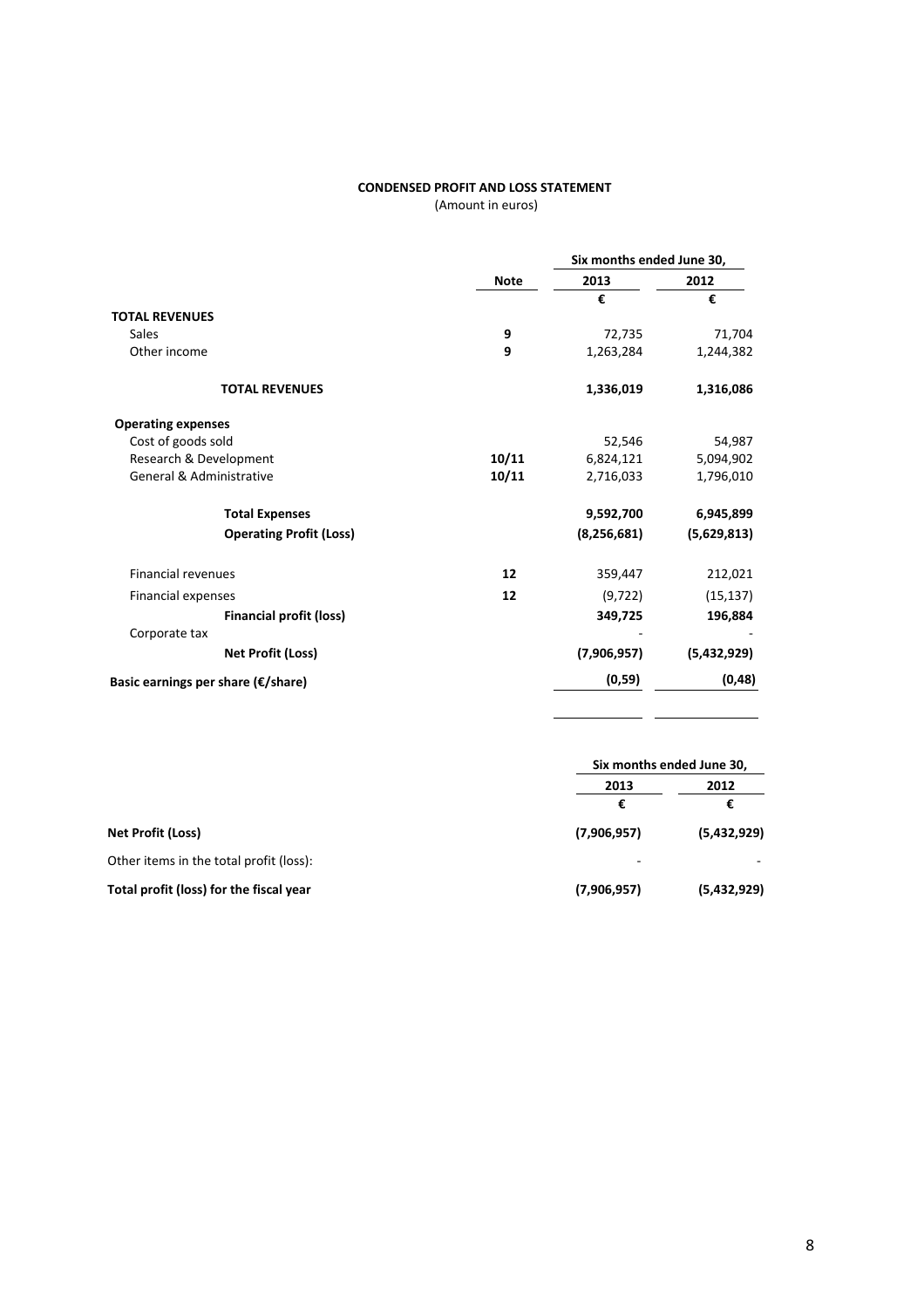### **CONDENSED CASH FLOW STATEMENT**

(Amounts in euros)

|                                                                 | <b>Note</b> | Six months<br>ended<br>06/30/2013 | <b>Six months</b><br>ended<br>06/30/2012 |
|-----------------------------------------------------------------|-------------|-----------------------------------|------------------------------------------|
|                                                                 |             | €                                 | €                                        |
| Cash flows from operating activities                            |             |                                   |                                          |
| Results for the reporting period                                |             | (7,906,957)                       | (5,432,929)                              |
| Reconciliation of the net income (or loss) and of the cash used |             |                                   |                                          |
| for operational activities:                                     |             |                                   |                                          |
| Amortization and depreciation                                   |             | 182,966                           | 112,333                                  |
| Retirement pension obligations                                  |             | 56,676                            | 39,457                                   |
| Other items excluded from the cash                              |             | 2,050,334                         | 1,095,108                                |
| Expenses calculated related to the payments in shares           |             |                                   |                                          |
| Operating cash flows before change in working capital           |             | (5,616,980)                       | (4, 186, 031)                            |
| Inventories and work in progress                                |             | 17,458                            | 9,381                                    |
| Customer accounts receivable                                    |             | 79,079                            | (41,750)                                 |
| Other receivables                                               |             | (1, 373, 191)                     | (802, 400)                               |
| Supplier accounts payable                                       |             | 540,836                           | (815, 723)                               |
| Other current liabilities                                       |             | 717,861                           | (441, 323)                               |
| Change in working capital requirement                           |             | (17, 957)                         | (2,091,815)                              |
| Net cash flow from operating activities                         |             | (5,634,937)                       | (6, 277, 846)                            |
| Cash flows from investment activities                           |             |                                   |                                          |
| Acquisitions of property, plant, and equipment                  |             | (788, 809)                        | (108, 810)                               |
| Acquisitions of long-term intangible assets                     |             | (41, 465)                         | (11, 732)                                |
| Acquisitions of long-term financial assets                      |             | (149, 137)                        | (235, 831)                               |
| Other cash flows related to investment transactions             |             | (1,011)                           | 26,200                                   |
| Net cash flows from investment activities                       |             | (980, 422)                        | (330, 173)                               |
| Cash flows from financing activities:                           |             |                                   |                                          |
| Capital increases                                               |             | 8,309                             | 37,515,790                               |
| Treasury shares                                                 |             | 140,291                           | (69, 477)                                |
| Increase (decrease) in repayable advances                       | 7           | 904,972                           | (192, 497)                               |
| Net cash flows from financing activities:                       |             | 1,053,572                         | 37,253,816                               |
| (Decrease) / Increase in cash                                   |             | (5,561,787)                       | 30,645,797                               |
| Cash and cash equivalents at the beginning of the period        |             | 37,828,631                        | 11,531,117                               |
| Cash and cash equivalents at the close of the period            | 5           | 32,266,844                        | 42,176,914                               |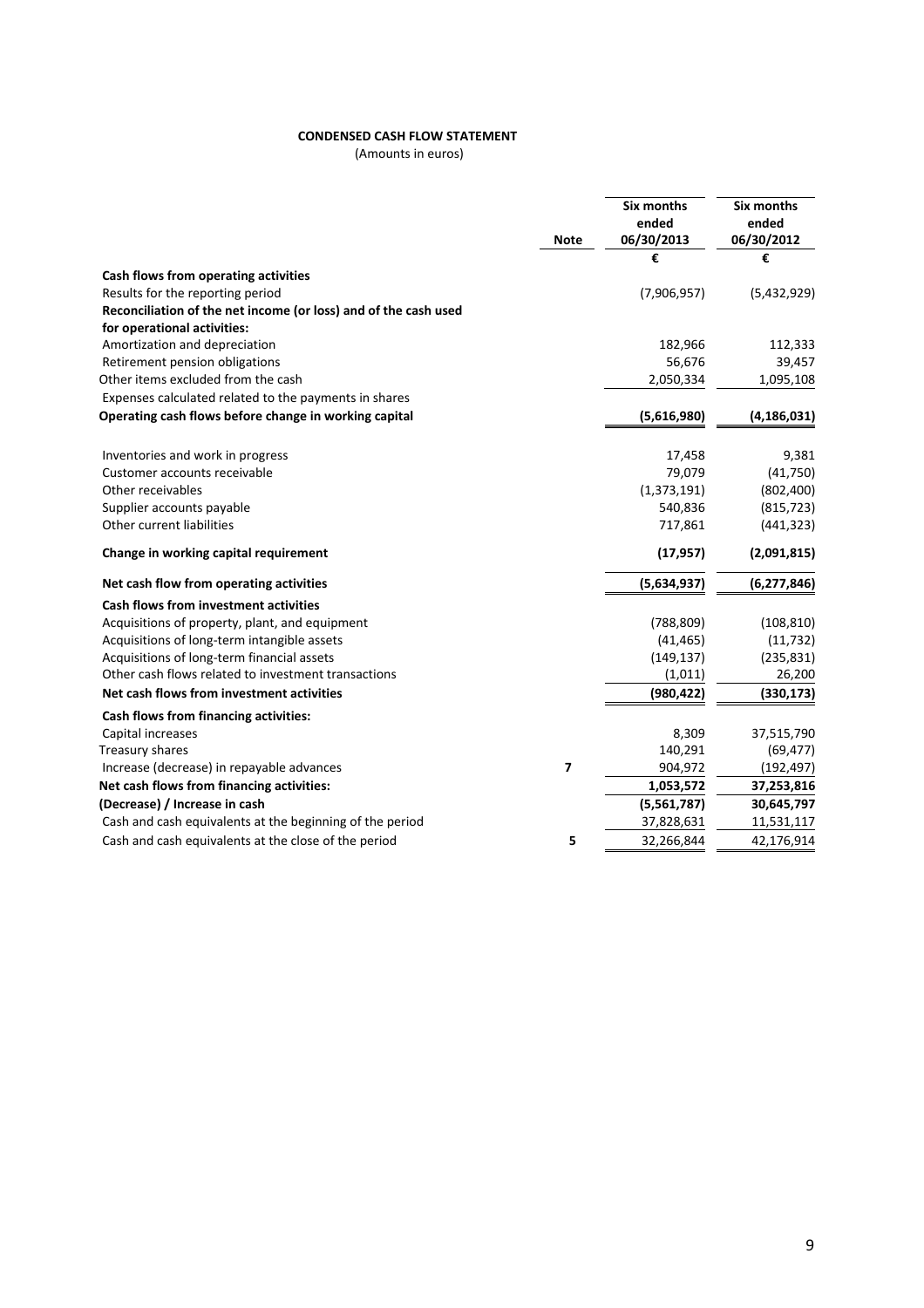#### **STATEMENT OF CHANGES IN SHAREHOLDERS' EQUITY**

(Amounts in euros)

|                                | <b>Share Capital</b>                   |           |                                                           |                 |                             |                                        |
|--------------------------------|----------------------------------------|-----------|-----------------------------------------------------------|-----------------|-----------------------------|----------------------------------------|
|                                | <b>Shares of Common Stock</b>          |           |                                                           |                 |                             |                                        |
|                                | Number of<br><b>Shares</b> (note<br>6) | Amount    | <b>Premiums</b><br>related to the<br><b>Share Capital</b> | <b>Reserves</b> | Cumulative<br>Income (Loss) | <b>Total Share-</b><br>holders' Equity |
| As at January 1, 2012          | 8,822,745                              | 882,275   | 17,508,641                                                | 13,091,218      | (19, 775, 516)              | 11,706,617                             |
| Net Income                     |                                        |           |                                                           |                 | (5,432,929)                 | (5,432,929)                            |
| Increase in capital            | 4,585,402                              | 458,540   | 37,057,249                                                |                 |                             | 37,515,790                             |
| Treasury shares                | (9, 225)                               |           |                                                           | (69, 477)       |                             | (69, 477)                              |
| Share-based payments           |                                        |           |                                                           | 1,095,108       |                             | 1,095,108                              |
| As at June 30, 2012            | 13,398,922                             | 1,340,815 | 54,565,890                                                | 14,116,849      | (25, 208, 445)              | 44,815,110                             |
| As at January 1, 2013          | 13,408,147                             | 1,340,815 | 54,612,601                                                | 16,007,235      | (32,787,516)                | 39,173,135                             |
| Net Income                     |                                        |           |                                                           |                 | (7,906,957)                 | (7,906,957)                            |
| Increase in capital            |                                        |           |                                                           |                 |                             |                                        |
| Treasury shares                | (17,005)                               |           |                                                           | 140,291         |                             | 140,291                                |
| Grants of stock warrants (BSA) |                                        |           | 8,309                                                     |                 |                             | 8,309                                  |
| Share-based payments           |                                        |           |                                                           | 2,050,334       |                             | 2,050,334                              |
| As at June 30, 2013            | 13,391,142                             | 1.340.815 | 54,620,910                                                | 18,197,860      | (40,694,473)                | 33,465,112                             |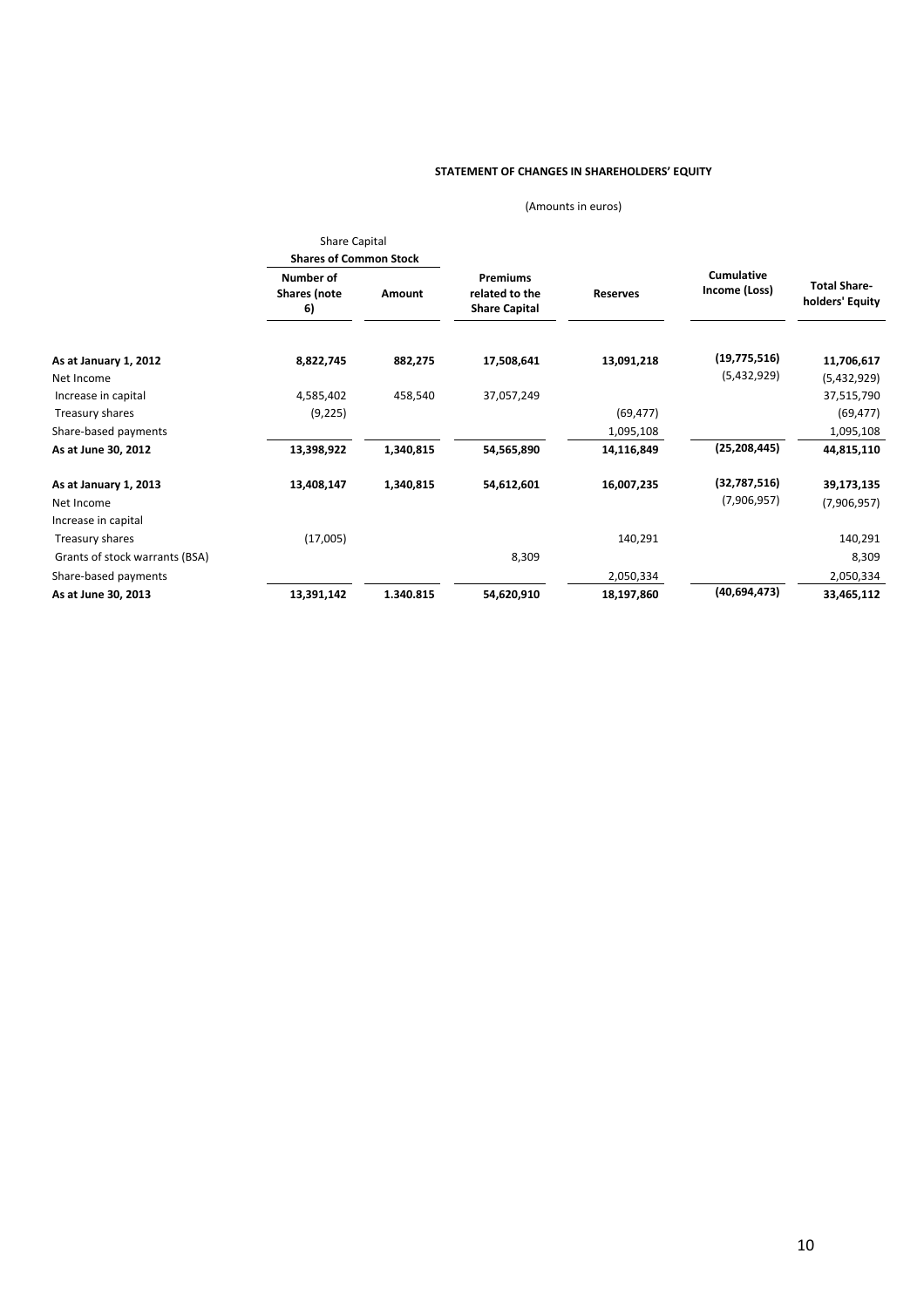#### **NOTES TO THE CONDENSED FINANCIAL STATEMENTS**

#### **Note 1: The Company**

Incorporated in 2002, DBV Technologies S.A. (the "Company") develops and markets innovative products for the diagnosis and treatment of allergies, particularly food allergies and allergies in young children.

The Company markets a ready-to-use diagnostic product to detect the allergy to cow's milk in children called Diallertest*®* , which was launched in France in 2004. This product is currently distributed in France only through a commercial partner, under an exceptional regulatory status that does not allow it to be promoted. A Phase III clinical trial may start in 2013, the goal of which would be to obtain a marketing authorization for Europe. The Company is currently assessing the relevance of conducting such a study and might decide, if necessary, to stop marketing Diallertest<sup>®</sup>.

DBV Technologies is also developing an original electrostatic patch technology, Viaskin®, for the purpose of developing the cutaneous administration method in specific immunotherapy, or desensitization. Viaskin® Peanut is the first specific immunotherapy product developed by DBV Technologies. Solid pre‐clinical data have already been published. The pharmacological development has been able to be conducted as a result of a vast network of collaborative efforts in the United States and in Europe. A tolerance study (Phase Ib) conducted in the United States demonstrated the innocuousness and high level of tolerance of Viaskin® Peanut in patients with peanut allergies, and the FDA granted a Fast Track designation to the product. In France, the French Health Product Safety Agency (*Agence Française de Sécurité Sanitaire des Produits de Santé*, AFSSAPS) authorized an effectiveness study sponsored by the Paris region public hospitals (*Assistance Publique – Hôpitaux de Paris*, AP/HP). In 2012, an effectiveness study (Phase IIb) was begun in the United States and Europe, with results expected in 2014. Viaskin® Milk is the second product developed within the field of specific immunotherapy. A Phase II pilot study published by Dupont et al. (JACI 2010) has demonstrated the safety and effectiveness of Viaskin<sup>®</sup> Milk in children. In 2013, the Company is preparing the launch of a clinical effectiveness study using Viaskin<sup>®</sup> Milk.

#### **Major events during the first half 2013**

On January 15, 2013, DBV Technologies announced that the Company and the French Institute for Agricultural Research‐INRA (Molecular Virology and Immunology Unit, VIM‐U892) have been awarded a research grant of nearly €600,000 from the French National Research Agency (ANR) to develop an innovative, efficient and safe pediatric 'RSV' bronchiolitis ('RSV') vaccine. RSV-NanoViaSkin is intended to become the world's first noninvasive and adjuvant‐free epicutaneous RSV pediatric vaccine.

On March 5, 2013, DBV Technologies announced that it entered into a strategic manufacturing agreement with Sanofi to produce Viaskin®'s Active Pharmaceutical Ingredients (API), such as the peanut protein extract.

As per the agreement, Sanofi will act as DBV's Contract Manufacturing Organization (CMO). In this context, Sanofi will scale-up and validate the production process of Viaskin®'s API and full supply at commercial scale.

DBV will benefit from Sanofi's strong expertise in biologics development and manufacturing in the field of plant extraction and purification of therapeutic proteins to further develop Viaskin®. In addition, the manufacturing site at Aramon (France), which manufactures DBV's APIs, is FDA-approved and has all the necessary capabilities to support the registration of Viaskin® for both the EU and US markets.

On May 7, 2013, DBV Technologies announced a partnership with the Jaffe Food Allergy Institute at the Icahn School of Medicine at Mount Sinai (New York) for research related to the mechanism by which epicutaneous immunotherapy (EPIT®) using Viaskin® leads to immune tolerance to food antigens.

On May 16, 2013, DBV Technologies and Stallergenes announced that they have entered into a strategic research partnership.

This partnership combines Stallergenes' world‐class know‐how in respiratory allergies with DBV's Viaskin®, a unique platform allowing for epicutaneous desensitization. DBV will conduct all preclinical work, up to proof‐of‐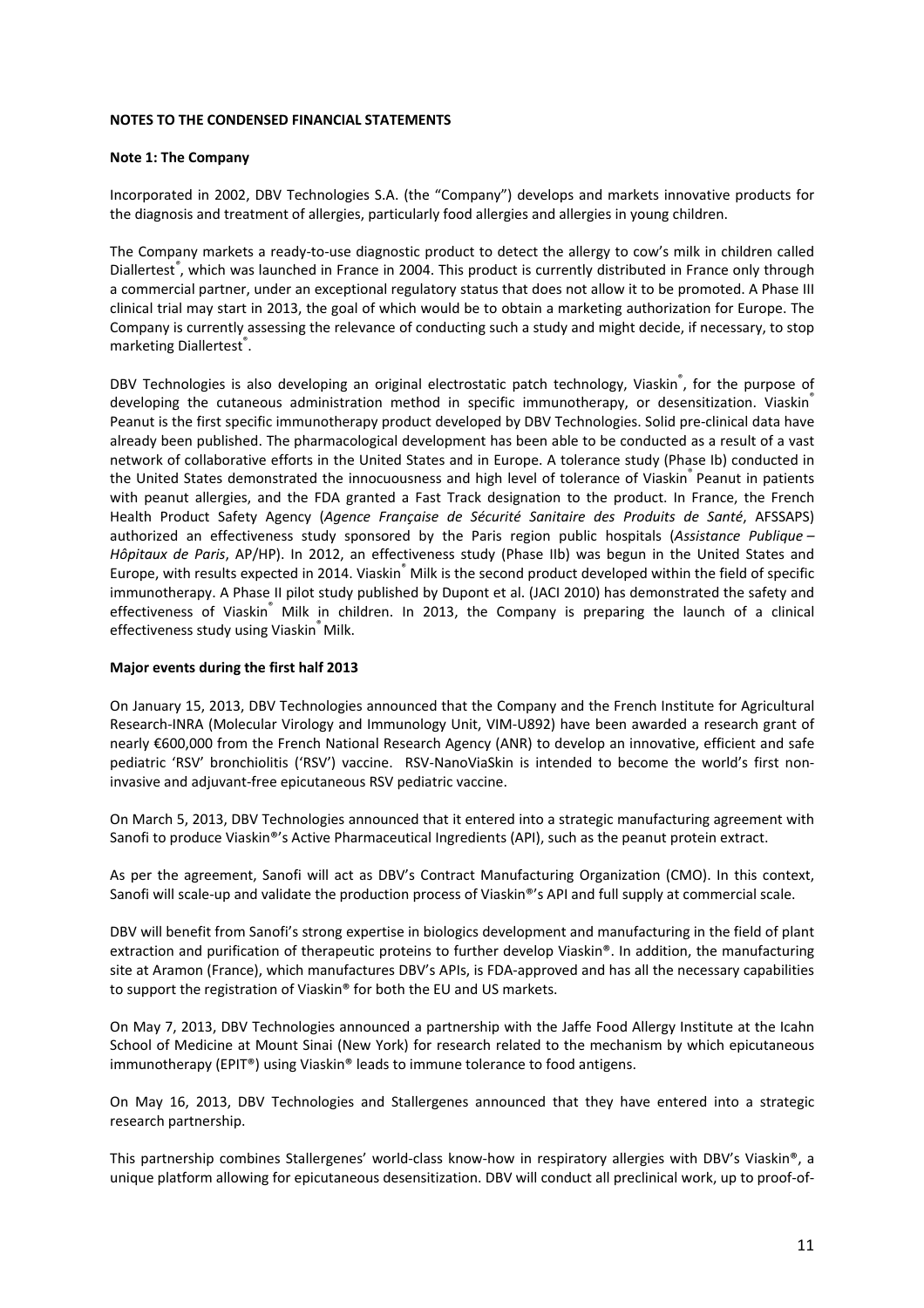concept studies using Viaskin® and Stallergenes' aeroallergens. Stallergenes will finance all of DBV's research on these aeroallergens and will have development and commercialization rights. In the coming months, the parties will enter into license agreements for each aeroallergen, defining the opt-in terms for development and commercialization.

On June 6, 2013, DBV Technologies announced the appointment of Véronique Foutel as Chief Strategic Marketing Officer, member of the Executive Committee.

On June 20, 2013, DBV Technologies announced the 6-, 12- and 18-month efficacy data of Arachild, a study sponsored by *Assistance Publique‐Hôpitaux de Paris* (AP‐HP). The analysis of the data shows that two‐thirds of children less than 12 years old reach the efficacy endpoints after 18‐month treatment with Viaskin® Peanut 100 µg. The serological response observed over the period was robust and strong, implying efficacy of the ongoing desensitization process.

On June 28, 2013, DBV Technologies presented six clinical and preclinical presentations on Epicutaneaous Immunotherapy (EPIT®) at the European Academy of Allergy & Clinical Immunology & World Allergy Organization & World Allergy & Asthma Congress (EAACI‐WAO) in Milan, Italy. DBV's Viaskin® technology was highlighted in six presentations, which included one oral presentation on DBV's currently ongoing phase IIb (VIPES) food challenge methodology, as well as multiple poster presentations on EPIT's immunological impact.

#### **Note 2: Guiding principles and compliance**

#### **Preliminary remarks**

The Company's accounts are established and presented in euros, unless otherwise stated.

Condensed Half Year accounts close on June 30, 2013. Condensed Half Year accounts have been approved on July 25, 2013 by the Board of Directors.

#### **General principles and statement of compliance**

In compliance with EC regulation n°1606 / 2002 adopted on July 19, 2002 by the European Parliament and European Counsel the financial statements were prepared in compliance with the IFRS standards as adopted by the European Union in effect as of December 31, 2011, for all the reporting periods presented.

IFRS as adopted by the EC differs in certain aspects to the one published by IASB. Nevertheless, the Company has made sure that the financial information presented in its statements would not have been materially different if presented according to IASB's IFRS framework.

International standards include IFRS norms (International Financial Reporting Standards), IAS norms (International Accounting Standards) as well as SIC (Standing Interpretations Committee) and IFRIC (International Financial Reporting Interpretations Committee) interpretations.

Half Year 2013 condensed financial statements have been prepared according IAS 34 -Interim Financial Information, as adopted by the European Union, that allows for selected notes explaining the statements.

Notes do not include the full information required for full year financial statements and must therefore be read jointly with the full year 2012 financial statements.

The Company applied the revised IAS19 norm, applicable as of January 1, 2013, applied retrospectively as of January 1, 2012. This application constitutes a change in methodology. The impacts on main 2012 indicators would be:

- an increase of 99,900 euros in net result,
- and a decrease of 99,900 euros in Other items of the total profit (loss).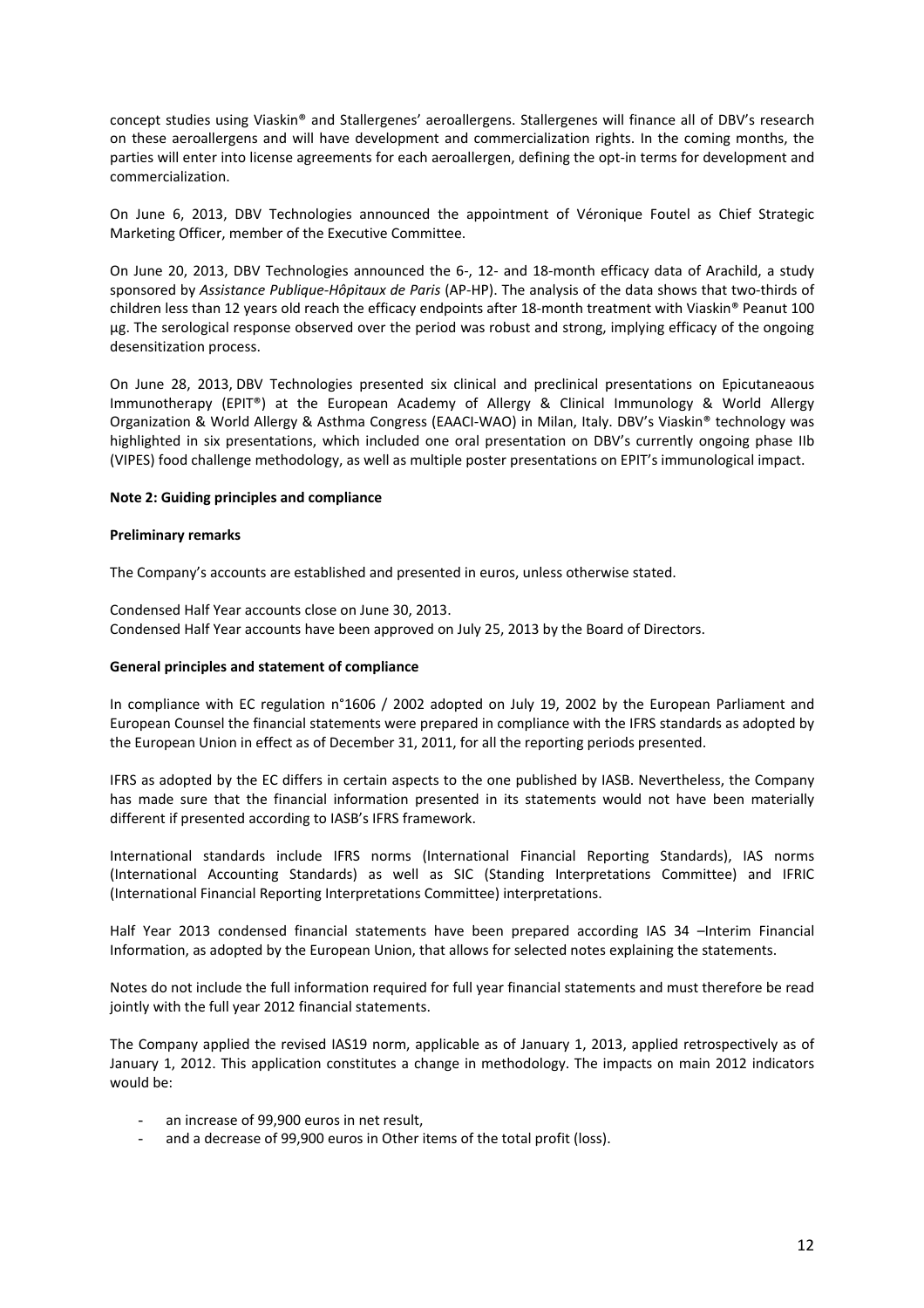| The | texts | adopted by                                                | the EC | are | available on | its | website: |
|-----|-------|-----------------------------------------------------------|--------|-----|--------------|-----|----------|
|     |       | http://ec.europa.eu/internal_market/accounting/ias_fr.htm |        |     |              |     |          |

#### **Seasonality**

The Company's activities are not subject to any significant seasonality effects in sales.

#### **Note 3: Long‐term financial assets**

| (Amounts in euros)                      |            |            |
|-----------------------------------------|------------|------------|
|                                         | 06/30/2013 | 12/31/2012 |
| Security deposits                       | 83,365     | 82,999     |
| Capitalized securities                  | 275,510    | 275,510    |
| Liquidity contract                      | 174,619    | 25,848     |
| <b>Total long-term financial assets</b> | 533,494    | 384,357    |

The long-term financial assets are composed of security deposits paid to the lessor and of open-ended mutual funds (*sociétés d'investissement à capital variable* "SICAVs") pledged as guarantees of the ordinary rental agreements, as well as a liquidity contract. In this context, 17,005 shares have therefore been deducted from Shareholder's equity as at June 30, 2012 and the cash counterpart maintained in long term.

#### **Note 4:** *Other current assets*

The other current assets are broken down as follows

(Amounts in euros)

|                            | 06/30/2013 | 12/31/2012 |
|----------------------------|------------|------------|
| <b>Research Tax Credit</b> | 3,651,353  | 2,522,399  |
| Other tax claims           | 449.893    | 355,728    |
| Other receivables          |            | 45,664     |
| Prepaid expenses           | 202,169    | 193,696    |
| Total                      | 4,303,415  | 3,117,487  |
|                            |            |            |

The other tax debt claims are primarily related to the deductible VAT as well as to the reimbursement of VAT that has been requested.

The prepaid expenses correspond mostly to expenses related to rents and insurance.

#### *Research Tax Credits*

The Company's benefits from the provisions in Articles 244 *quater* B and 49 *septies* F of the French Tax Code related to the Research Tax Credit (*Crédit d'Impôt Recherche*, "CIR"). In compliance with the principles described in Note 3.14 of the Company's December 31, 2012 IFRS financial statements, the Research Tax Credit is posted to the accounts as "other income" during the year with which the eligible research expenditures are associated.

The changes in this Research Tax Credit over the last three fiscal years are presented as follows:

- 2010: €1,386,989, paid in 2011,
- 2011: €1,699,080, paid in 2012,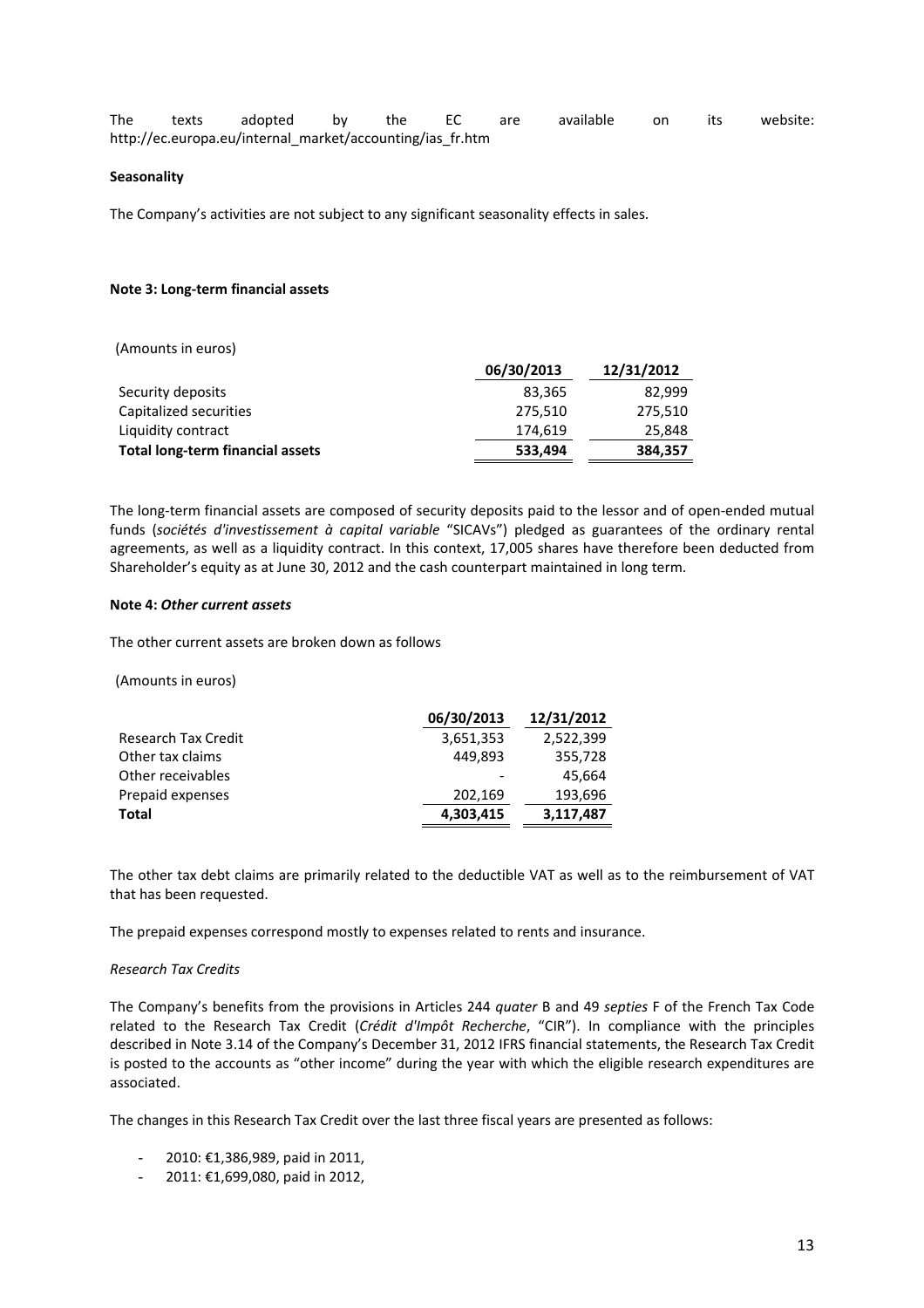- 2012: €2,522,399, to be paid in 2013.

The Company recorded in its accounts Research Tax Credits in the amount of 1,128,954 euros as at June 30, 2013 and 1,219,847 euros as at June 30, 2012.

#### **Note 5: Cash and cash equivalents**

The cash and cash equivalents item is broken down as follows:

(Amounts in euros)

|                        | 06/30/2013 | 12/31/2012 |
|------------------------|------------|------------|
| Cash                   | 408,623    | 98,130     |
| <b>Bank overdrafts</b> |            | (519, 499) |
| Investment securities  | 58,221     |            |
| Term deposits          | 31,800,000 | 38,250,000 |
| Total                  | 32,266,488 | 37,828,631 |

#### **Note 6: Capital**

The share capital, as of June 30, 2013, is set at the sum of €1,340,814.70. It is divided into 13,408,147 fully subscribed and paid‐up shares with a par value of €0.10.

This number does not include stock warrants (*bons de souscription d'actions*, "BSAs") and founders' warrants (*bons de souscription de parts de créateur d'entreprise*, "BSPCEs") granted to certain individuals, both employees and non‐employees of the Company.

All the shares give their owners the right to a proportional share of the income and the net assets of the Company.

The impact of share-based payments on the net income (or loss) is presented in Note 11.

#### **Note 7: Borrowings and financial debts**

Conditional advances from public institutions are the object of contracts with OSEO and COFACE.

As of June 30, 2013, the Company had two advance contracts with OSEO Innovation and a contract with COFACE. These advances do not bear interest and are 100% repayable at their nominal value in the event of technical and/or commercial success.

In addition, the Company also benefited over the period from a third financing contract with OSEO, composed of both subsidies and conditional advances.

The portion of the conditional advances for terms longer than one year is posted to long-term liabilities, whilst the portion for terms of less than one year is posted to current liabilities.

The table below presents the details of the debts recorded on the balance sheet by the type of repayable advance (amounts in euros):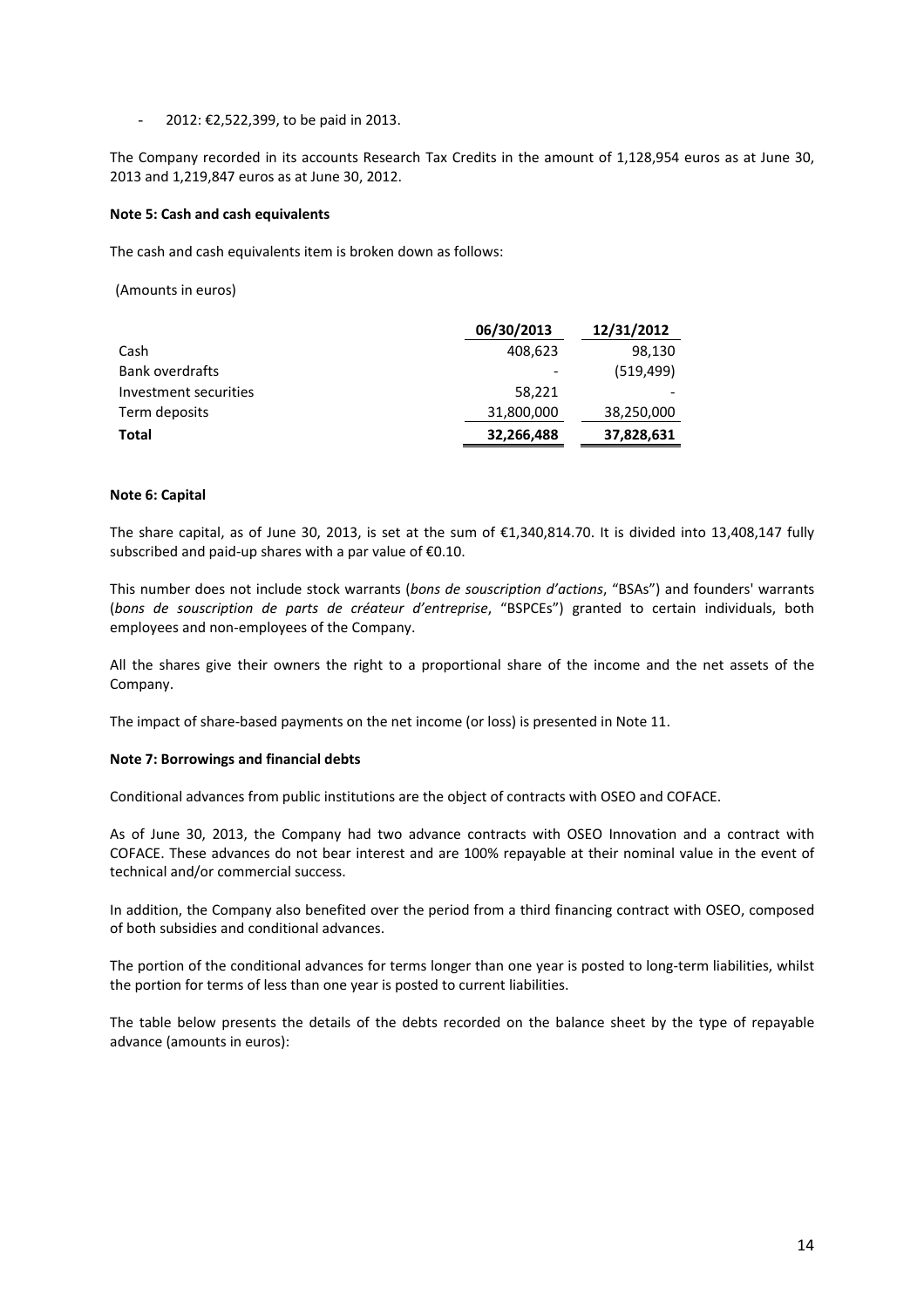|                                             | 2nd OSEO<br>contract | 3rd OSEO<br>contract | 4th OSEO<br>contract | <b>COFACE</b> | Total     |
|---------------------------------------------|----------------------|----------------------|----------------------|---------------|-----------|
| Opening Balance Sheet Debt as of 01/01/2012 | 450,713              | 246,238              |                      | 122,501       | 819,452   |
| + receipts                                  |                      |                      |                      |               |           |
| - repayments                                | (200,000)            |                      |                      |               | (200,000) |
| +/- other transactions                      | (4,257)              | 9,438                |                      | 2,322         | 7,503     |
| Balance Sheet Debt as of 06/30/2012         | 246,456              | 255,676              |                      | 124,823       | 626,955   |
|                                             | 2nd OSEO             | 3rd OSEO             | 4th OSEO             |               |           |
|                                             | contract             | contract             | contract             | <b>COFACE</b> | Total     |
| Opening Balance Sheet Debt as of 01/01/2013 | 257.414              | 249,899              |                      | 126,752       | 634,065   |
| + receipts                                  |                      | 256,000              | 903,500              |               | 1,159,500 |
| - repayments                                | (260,000)            |                      |                      |               | (260,000) |
| +/- other transactions                      | 2,586                | 481                  |                      | 2,404         | 5,471     |
| Balance Sheet Debt as of 06/30/2013         |                      | 506,380              | 903,500              | 129,156       | 1,539,036 |

#### **Note 8: Supplier accounts receivable and other current liabilities**

#### *8.1 Supplier accounts payable and related payables*

Of the supplier accounts payable and related payables, no discounting was performed to the extent that the amounts did not present payment terms longer than 1 year at the end of each fiscal year presented.

#### *8.2 Other current liabilities*

(Amounts in euros)

|                                          | 06/30/2013 | 12/31/2012 |
|------------------------------------------|------------|------------|
| Social security contribution liabilities | 1,025,314  | 1,158,362  |
| Tax liabilities                          | 49,768     | 62,793     |
| Other debts                              | 36,500     | 67,000     |
| Deferred income                          | 834,469    | 127,298    |
| Total                                    | 1,946,051  | 1,415,453  |

The other liabilities include the short-term debts to employees and social welfare and tax agencies.

#### **Note 9: Total revenues**

Total revenues break down as follows:

(Amounts in euros)

|                            | 06/30/2013 | 06/30/2012 |
|----------------------------|------------|------------|
| Sales                      | 72.735     | 71.704     |
| <b>Research Tax Credit</b> | 1,128,954  | 1,219,847  |
| <b>Subsidies</b>           | 134,330    | 24,535     |
| Total                      | 1,336,019  | 1,316,086  |

Sales stem from the sale of Diallertest® kits.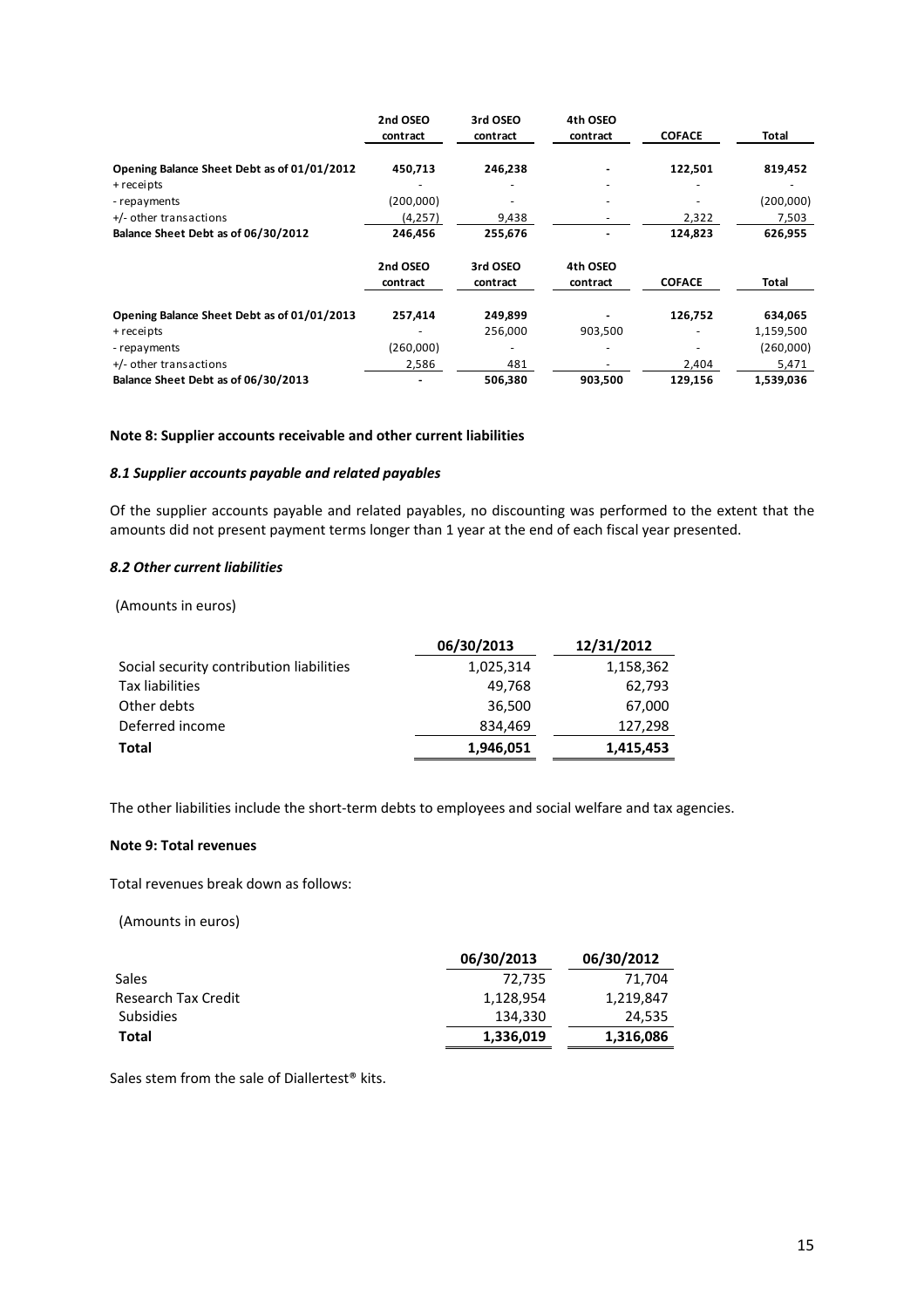#### **Note 10: Operating expenses**

R&D expenses break down as follows:

|                                                 | <b>June 30,</b> |           |
|-------------------------------------------------|-----------------|-----------|
| (Amounts in euros)                              | 2013            | 2012      |
| Personnel costs                                 | 2,745,687       | 1,793,643 |
| Sub-contracting, Collaboration, and Consultants | 3,127,406       | 2,637,834 |
| <b>Research Supplies</b>                        | 300,182         | 261,278   |
| Real Estate Rentals                             | 111,658         | 122,992   |
| Conferences, Travel expenses                    | 264,160         | 136,079   |
| D&A                                             | 140,501         | 85,043    |
| <b>Others</b>                                   | 134,528         | 58,034    |
| <b>Total R&amp;D Expenses</b>                   | 6,824,121       | 5,094,902 |

G&A expenses break down as follows:

|                                                         | <b>June 30,</b> |           |
|---------------------------------------------------------|-----------------|-----------|
| (Amounts in euros)                                      | 2013            | 2012      |
| Personnel costs                                         | 1,737,632       | 1,333,363 |
| Fees                                                    | 413,700         | 120,565   |
| Real Estate Rentals                                     | 47,927          | 57,186    |
| Insurance Coverage                                      | 48,972          | 31,668    |
| Communication, Entertainment and Travel expenses        | 241,538         | 141,788   |
| Postal and Telecommunications Expenses                  | 26,291          | 45,184    |
| Administrative supplies and rental of personal property | 57,802          | 29,858    |
| <b>Others</b>                                           | 142,172         | 36,398    |
| <b>Total G&amp;A</b>                                    | 2,716,033       | 1,796,010 |

*Personnel costs*

As at June 30, 2013, the Company had 39 employees, compared with 26 as at June 30, 2012.

Personnel costs break down as follows:

| (amounts in euros)                  | 06/30/2013 | 06/30/2012 |
|-------------------------------------|------------|------------|
| Wages and salaries                  | 1,634,446  | 834,856    |
| Social security contributions       | 741,862    | 394,707    |
| Performance shares related taxes    |            | 802,312    |
| Expenses for retirement commitments | 56.676     | 39,457     |
| Payments in shares                  | 2,050,334  | 1,095,108  |
| <b>Total</b>                        | 4,483,318  | 3,166,440  |

#### **Note 11: Share‐based payments**

The payments in shares of stock involve all the warrants (BSAs/BSPCEs) and performance shares granted to employees, non-employee members of the Board of Directors, scientific consultants, or service providers.

The warrants granted might be exercised at any time after a vesting period of between 0 and 4 years and become null and void after a period of 10 years from the date they are granted. The acquisition of the warrants by the recipients is not subject to market conditions. The expense representing the benefit granted is posted to the accounts using the straight‐line method as a personnel expense over the period of acquisition of the rights.

The cost related to the first half 2013 amounts to €2,050,335, compared with €1,095,108 a year earlier.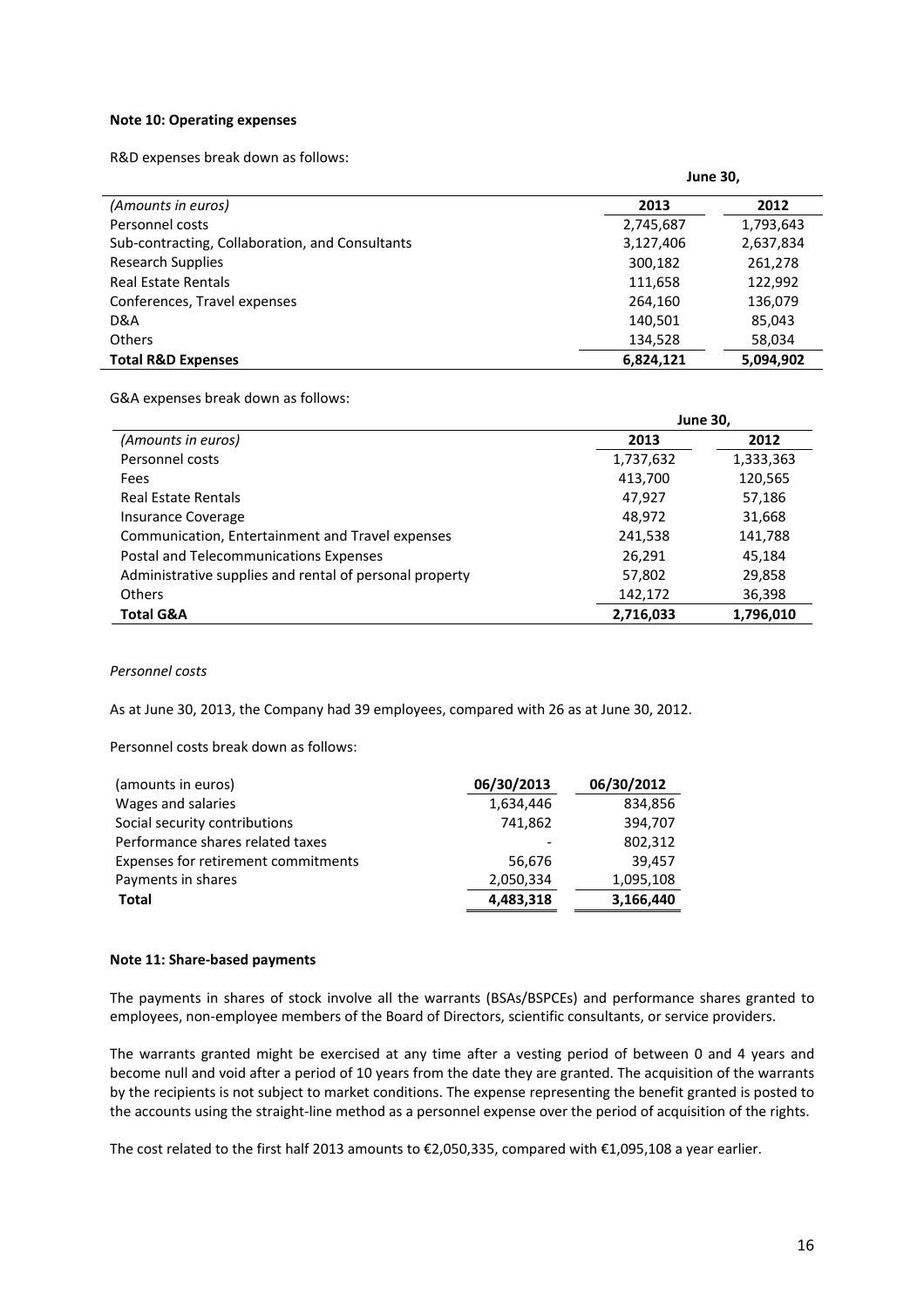#### **Note 12: Financial income & expense**

The financial income and expense are broken down as follows:

| (Amounts in euros) | 06/30/2013 | 06/30/2012 |
|--------------------|------------|------------|
| Financial income   | 359.447    | 212.021    |
| Financial expense  | (9, 722)   | (15, 137)  |
| Total              | 349,725    | 196,884    |

The financial income is mainly composed of capital gains on the disposals of investment securities. The foreign exchange losses and the expenses related to the accretion of the OSEO and COFACE advances constitute the financial expenses.

#### **Note 13: Contingent liabilities**

No significant changes occurred in contingent liabilities between December 31, 2012 and June 30, 2013.

#### **Note 14: Relationships with related parties**

The compensation amounts presented below, which were awarded to the members of the Board of Directors of the Company, were posted to the accounts as expenses during the course of the fiscal years presented (in euros):

|                                          | 06/30/2013 | 06/302012 |
|------------------------------------------|------------|-----------|
| Members of the Board of Directors        | 183,345    | 66,425    |
| Directors' fees                          | 20,000     | 6,000     |
| Payments in shares to the members of the |            |           |
| <b>Board of Directors</b>                | 736,094    | 435,410   |
| Fees paid to SCP Benhamou Vannerom       |            | 82,256    |
| <b>Total</b>                             | 939,439    | 590,091   |

The methods for valuation of the benefit related to share-based payments are presented in Note 11. The agreement with SCP Benhamou Vannerom ended December 31, 2012.

Statement of the debts to related parties as of June 30:

|                                | 06/30/2013 | 06/30/2012 |
|--------------------------------|------------|------------|
| SCP Benhamou Vannerom          |            |            |
| Directors' fees                | 36.500     | 34,000     |
| Retirement pension obligations | 46.149     | 11,163     |
| Total                          | 82,649     | 45,163     |

#### **Note 15: Post closing events**

On July 8, 2013, DBV Technologies announced the completion of enrollment in its global phase IIb clinical trial, VIPES (Viaskin Peanut's Efficacy and Safety), a 12‐month treatment study with Viaskin® Peanut. VIPES started in August 2012 and is being conducted in Europe (France, The Netherlands and Poland) and in North America (Canada and USA) with a total of 22 investigators, who collectively screened and randomized 315 and 221 peanut-allergic subjects respectively. VIPES' patient population includes 113 children (6-11 years), 73 adolescents (12‐17 years) and 35 adults (18‐55 years). DBV anticipates reporting 12‐month topline data during the second half of 2014. Viaskin® Peanut was granted Fast Track designation by the U.S. Food and Drug Administration.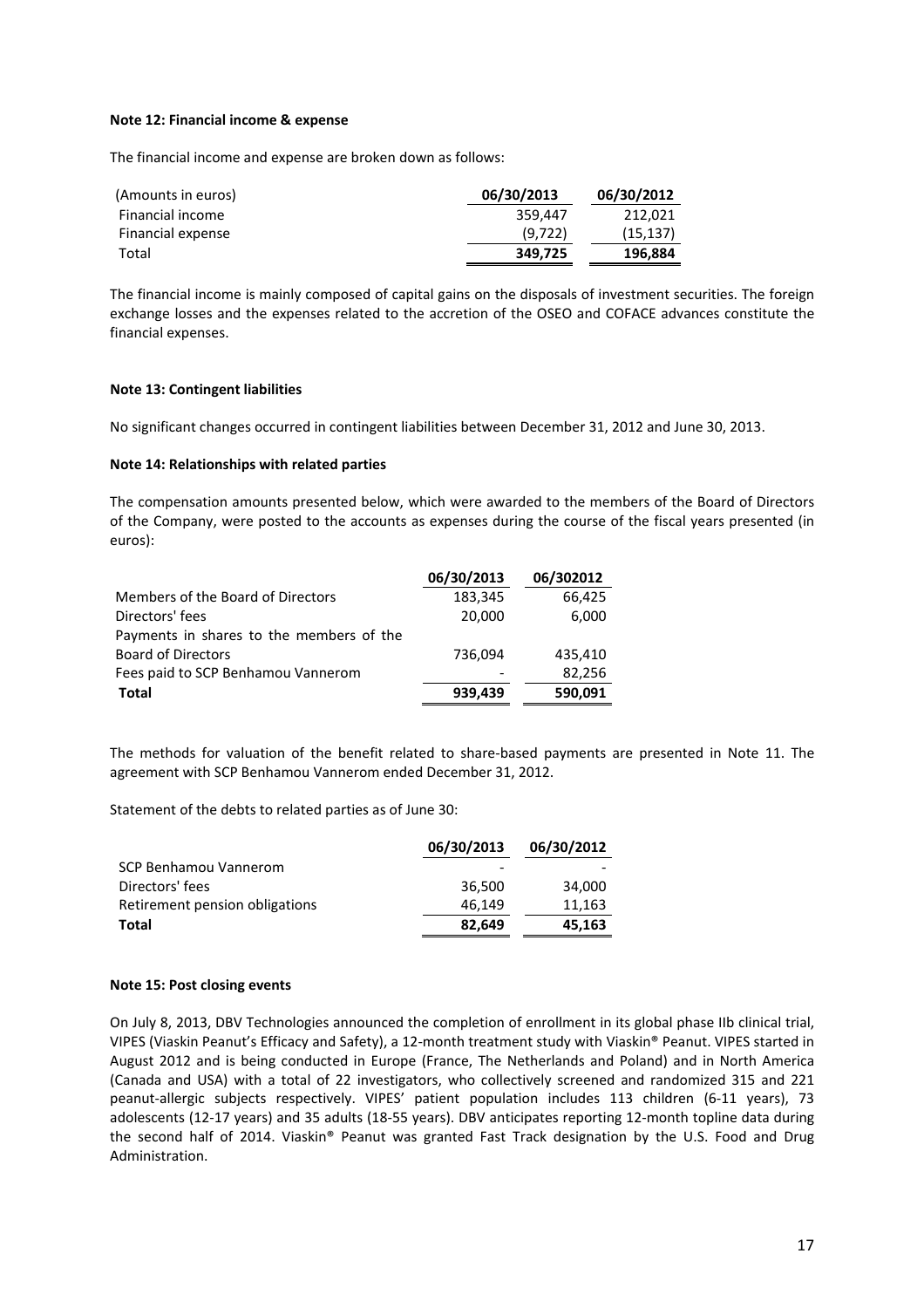## **II ‐ MANAGEMENT DISCUSSION & ANALYSES**

#### **ANALYSIS OF PROFIT & LOSS STATEMENT**

The Company's **total revenues** amounted to €1,336,019 and €1,316,086 for the first halves 2013 and 2012 respectively. These revenues were primarily generated by Research Tax Credits, and to a lesser extent, by the sales of Diallertest®, as well as by subsidies received within the framework of the research projects conducted by the Company.

| <i>in euros</i>               | <b>First Half</b> |           |
|-------------------------------|-------------------|-----------|
|                               | 2013              | 2012      |
| <b>Sales</b>                  | 72,735            | 71,704    |
| Other income                  | 1,263,284         | 1,244,382 |
| of which Research Tax Credits | 1,128,954         | 1,219,847 |
| of which subsidies            | 134,330           | 24,535    |
| <b>Total Revenues</b>         | 1,336,019         | 1,316,086 |

As no R&D expenditure is being capitalized until a marketing authorization is obtained, the Research Investment Credit related to said research programs is, for its part, entirely posted to the accounts as operating revenue. The amounts of financial assistance received by the Company during the periods have been deducted from the calculation of the basis of the Research Tax Credit.

The Company posted, for the first half 2013, net revenues related to Research Tax Credits of €1,128,954 which corresponds to that generated during the first half 2013. Reimbursement of the 2012 Research Tax Credits (i.e. €2,522,399) has been requested by the Company in compliance with the E.C. tax treatment of small and medium companies. On the day of issuing this Interim Financial Report, the reimbursement had not yet been received.

The amount of the research tax credit has remained relatively flat over the period.

Sales of Diallertest®, exclusively distributed in France via a commercial partner, amounted to €72,735 in the first half 2013 compared with €71,704 a year earlier. This diagnostic product is not of strategic importance for the Company, which has as its priority the future marketing products stemming from the Viaskin<sup>®</sup> platform.

The **cost of goods sold** therefore corresponds to the cost of a service provider in charge of manufacturing Diallertest<sup>®</sup>. Indeed, since the Company does not have the status of a pharmaceutical laboratory, the manufacturing of Diallertest® has to be entrusted to a third party that does have that status, with notably 'Good Manufacturing Practices ('GMP'). This CMO (Contract Manufacturing Organization) thus acts on behalf of DBV Technologies, which has made the equipment for production of the patches available. Cost of Goods reached €52,546 in the first half 2013, compared with €54,987 a year earlier.

The Company's gross margin generated in the first half 2013 stood at approximately 28% of sales, from 23% a year earlier.

**Research and development expenses** increased significantly by 34% to reach €6,824,121 compared with €5,094,902 a year earlier. These efforts primarily reflect the reinforcement of R&D teams in order to support all on‐going development programmes, of which 5 clinical studies over the next 24 months. In addition, the Company out‐contracts specific activities, notably analyses, and works with consultants in the context of the various projects in place. This expense category largely contributed to the increase in R&D costs.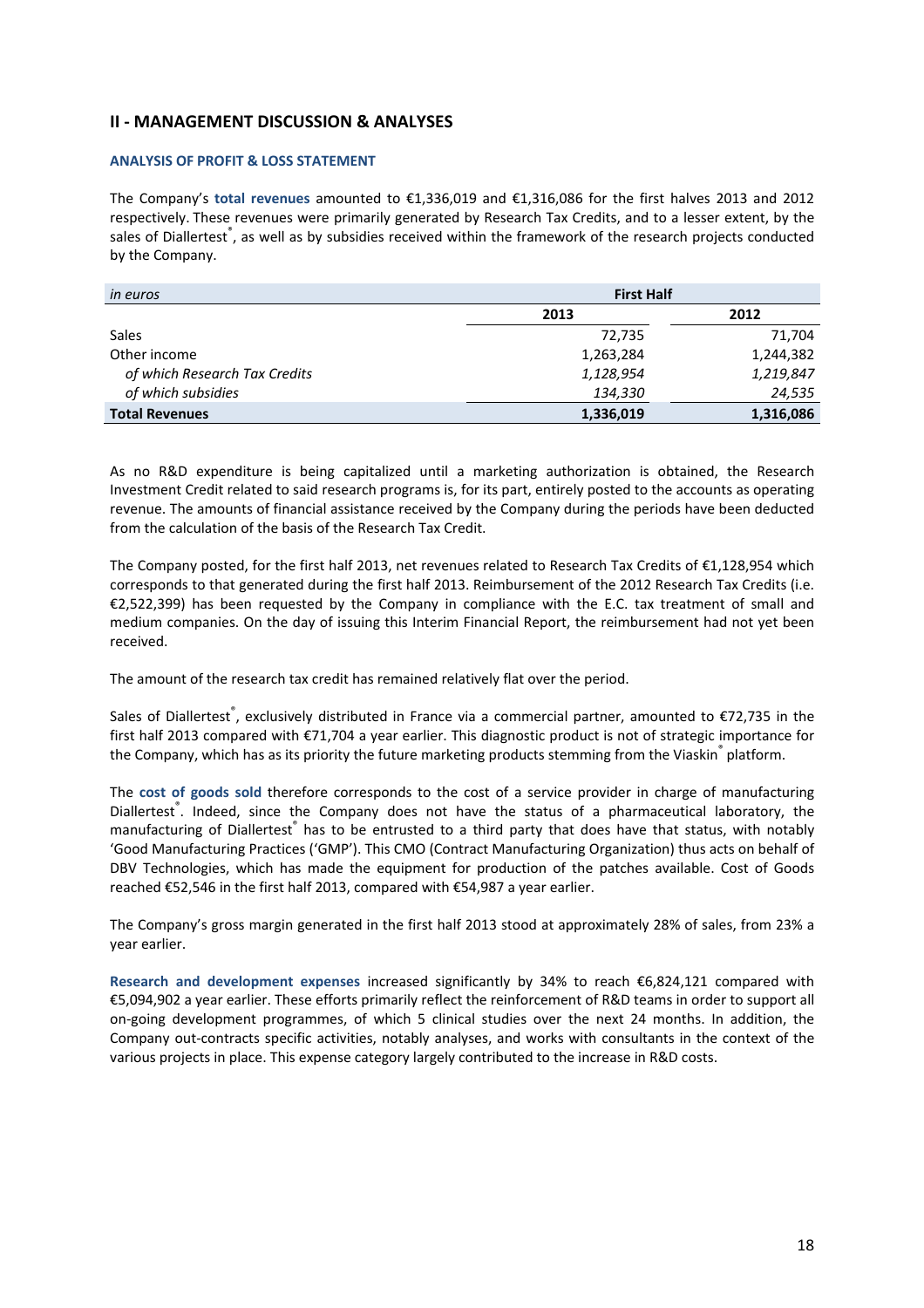The Research and Development expenses break down as follows:

| in euros                                        | <b>First Half</b> |           |
|-------------------------------------------------|-------------------|-----------|
|                                                 | 2013              | 2012      |
| Personnel costs                                 | 2,745,687         | 1,793,643 |
| Sub-contracting, Collaborations and Consultants | 3,127,406         | 2,637,834 |
| <b>Research Supplies</b>                        | 300,182           | 261,278   |
| <b>Real Estate Rentals</b>                      | 111,658           | 122,992   |
| Conferences, Travel expenses                    | 264,160           | 136,079   |
| D&A                                             | 140,501           | 85,043    |
| <b>Others</b>                                   | 134,528           | 58,034    |
| <b>Total R&amp;D expenses</b>                   | 6,824,121         | 5,094,902 |

From one year to the next, this table allows us to note, in particular:

- An increase of 19% in "Sub-contracting, Collaborations and Consultants", which includes in particular, the costs of the providers of services on behalf of DBV Technologies within the framework of the Phase I and Phase IIb ('VIPES') for Viaskin<sup>®</sup> Peanut;
- An increase of 53% in personnel costs dedicated to R&D resulting from both an increase in the workforce (30 employees as of June 30, 2013, compared with 21 a year earlier) and the expense related to the valuation of founder's warrants ("*bons de souscription de parts de créateur d'entreprise" or* "BSPCEs"), share purchase warrants ("*bons de souscription d'actions*" or "BSAs"), and bonus shares (*actions gratuities*) which increased to €1,024,992 from €834,619 a year earlier;
- **The increase in "Conferences, Travel expenses" linked to the increase in headcount.**

**General & Administrative expenses** ('G&A') include mainly the administrative personnel costs, the building costs related to the headquarters, and certain fees (such as audit, legal, and consultants' fees). In the first half 2013, G&A expenses reached €2,716,033 compared with €1,796,010 a year earlier, or a 51% increase.

G&A expenses break down as follows:

| in euros                                                | <b>First Half</b> |           |  |
|---------------------------------------------------------|-------------------|-----------|--|
|                                                         | 2013              | 2012      |  |
| Personnel costs                                         | 1,737,632         | 1,333,363 |  |
| Fees                                                    | 413,700           | 120,565   |  |
| <b>Real Estate Rentals</b>                              | 47,927            | 57,186    |  |
| Insurance Coverage                                      | 48,972            | 31,668    |  |
| Communication, Entertainment and Travel expenses        | 241,538           | 141,788   |  |
| Postal and Telecommunications Expenses                  | 26,291            | 45,184    |  |
| Administrative supplies and rental of personal property | 57,802            | 29,858    |  |
| <b>Others</b>                                           | 142,172           | 36,398    |  |
| <b>Total G&amp;A</b>                                    | 2,716,033         | 1,796,010 |  |

Therefore, the total increase mainly stems from:

- A 30% increase in personnel costs, resulting notably from the change in compensation scheme for the CEO (cf. Note 15.1 of the 2012 Reference Document), as well as the recruitment of new individuals;
- A strong increase in fees (+243%) mainly linked to consultancy expenses in the context of significant contracts negotiated over the period and potential future agreements in discussion, together with investor relations costs.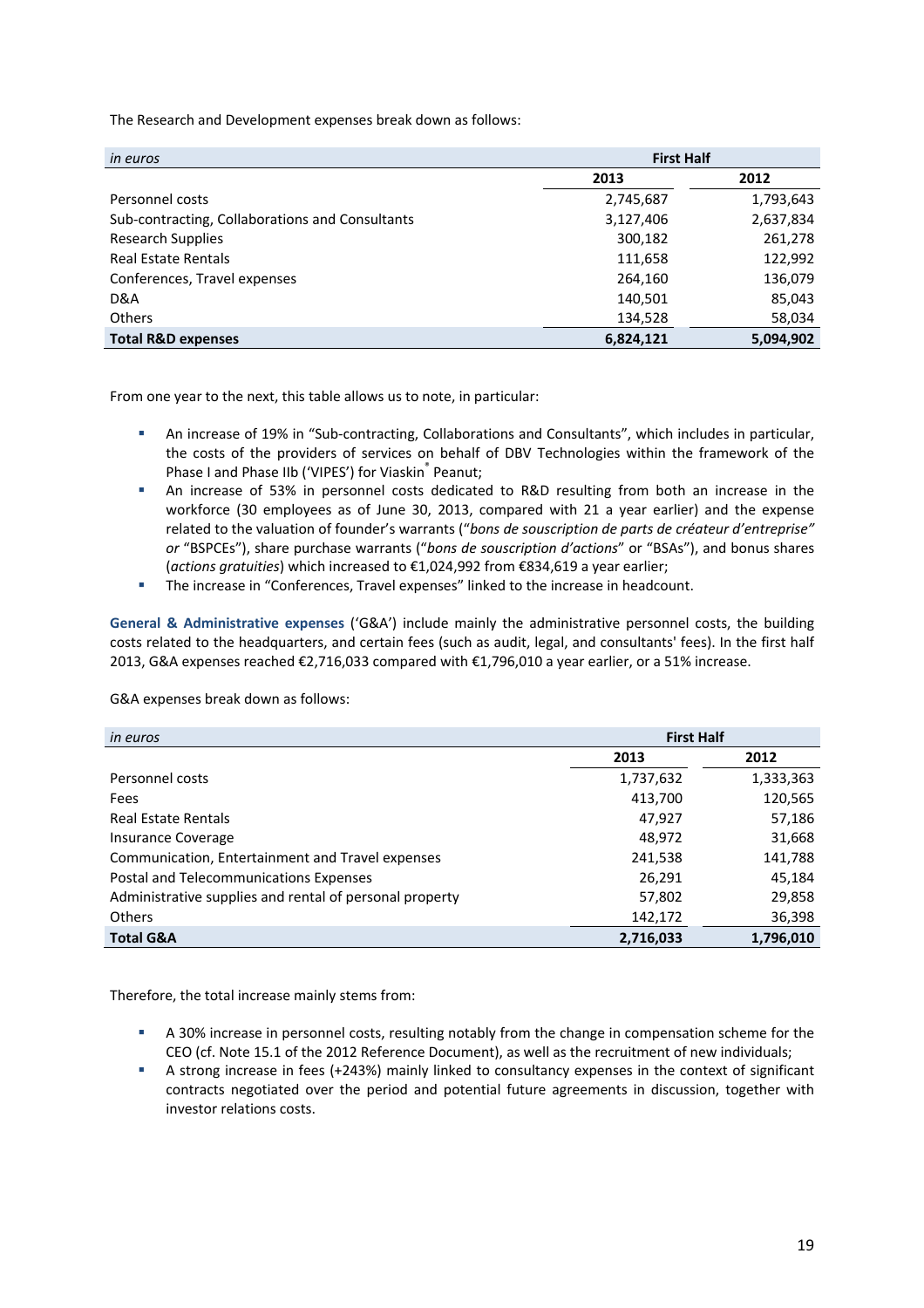The **net financial income** reached €349,725 in the first half 2013 compared with €196,884 a year earlier. This item includes the financial revenues on the Company's financial assets on the one hand, and foreign exchange losses as well as expenses related to the accretion of OSEO and COFACE advances, on the other. The change in the financial income in the first half 2013 is primarily explained by a strong increase in financial revenues following the cash received by the Company within the framework of its IPO in March 2012. Consequently, financial income went from €212,021 on June 30, 2012 to €359,447 on June 30, 2013.

Considering the deficits recorded over the last 3 fiscal years, the Company has not posted any **corporate tax expense** to the accounts.

The **net loss** for the first half 2013 amounted to €7,906,957 compared with a €5,432,929 loss for the first half 2012. The loss per share issued (based on the weighted average number of shares outstanding over the period) amounted to €0.59 and €0.48 for the first halves 2013 and 2012 respectively.

#### **ANALYSIS OF THE BALANCE SHEET**

The **non‐current fixed assets** include the property, plant, and equipment, the long‐term intangible assets, and the long‐term financial assets. The non‐current fixed assets amounted to €2,183,555 and €1,386,652 on June 30, 2013 and December 31, 2012 respectively. This increase results primarily from the refurbishment of laboratories dedicated to research and industrial development.

The **net current assets** amounted to €36,596,270 and €41,588,165 on June 30, 2013 and December 31, 2012 respectively. This negative variation is explained by cash burn from operating activities, partially compensated by the cash-in of subsidies and repayable advances over the period.

As a result, as of June 30, 2013 the Company's **treasury position** stood at €32,266,844 vs. €37,828,631 as at December 31, 2012.

The net change in the **shareholder's equity** of the Company resulted mainly from the net loss over the period. Therefore, Shareholders' equity reached €33,465,112 as of June 30, 2013 compared with €39,173,135 as of December 31, 2012.

#### **ANALYSIS OF CASH FLOW STATEMENT**

| <i>in euros</i>                          | <b>June 30,</b> |               |
|------------------------------------------|-----------------|---------------|
|                                          | 2013            | 2012          |
| Net cash flow from operating activities  | (5,634,937)     | (6, 277, 846) |
| Net cash flow from investment activities | (980, 422)      | (330, 173)    |
| Net cash flow from financing activities  | 1,053,572       | 37,253,816    |

**Net cash flow from operating activities** for the first halves 2013 and 2012 stood respectively at €(5,634,937) and €(6,277,846). During the first half 2013, net cash flow from operating activities were slightly reduced compared to 2012, mostly due to a one‐off change in working capital requirement.

**Net cash flow from investment activities** significantly increased in the first half 2013 in the context of refurbishing laboratories dedicated to research and industrial development.

**Net cash flow from financing activities** reached €1.1 million in the first half 2013 versus €37.3 million a year earlier following the cash receipt of €37.5 million net consecutive to the IPO of the Company on NYSE Euronext in March 2012.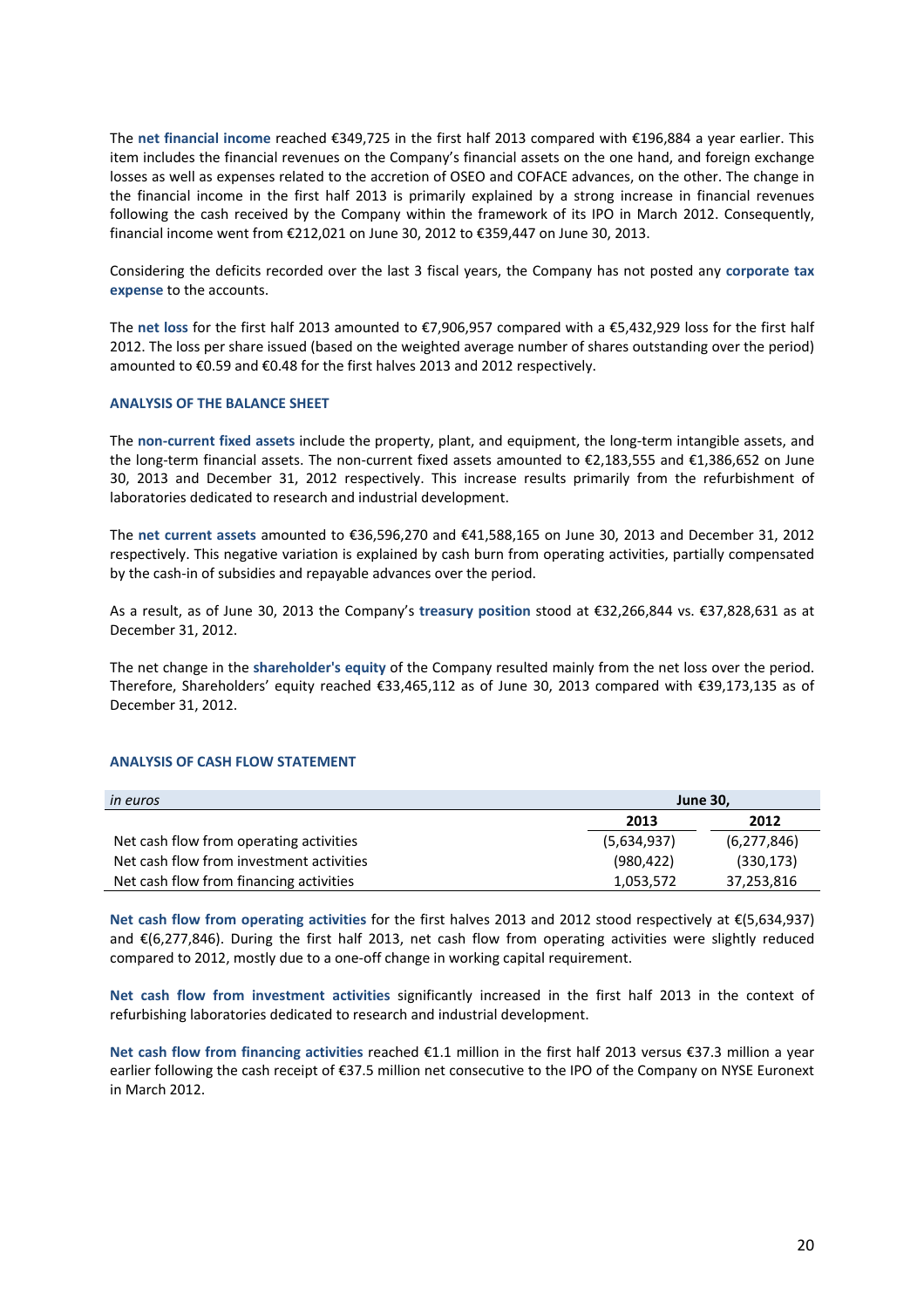## **III – INFORMATION REGARDING RELATIONSHIPS WITH RELATED PARTIES**

The compensation amounts presented below, which were awarded to the members of the Board of Directors of the Company, were posted to the accounts as expenses during the course of the fiscal years presented (in euros):

|                                          | 06/30/2013 | 06/30/2012 |
|------------------------------------------|------------|------------|
| Members of the Board of Directors        | 183,345    | 66,425     |
| Directors' fees                          | 20,000     | 6,000      |
| Payments in shares to the members of the |            |            |
| <b>Board of Directors</b>                | 736,094    | 435,410    |
| Fees paid to SCP Benhamou Vannerom       |            | 82,256     |
| <b>Total</b>                             | 939,439    | 590,091    |

The methods for valuation of the benefit related to share‐based payments are presented in Note 11 of the condensed financial statements. The agreement with SCP Benhamou Vannerom ended December 31, 2012.

Statement of the debts to related parties as of June 30:

|                                | 06/30/2013 | 06/30/2012 |
|--------------------------------|------------|------------|
| SCP Benhamou Vannerom          |            |            |
| Directors' fees                | 36.500     | 34.000     |
| Retirement pension obligations | 46.149     | 11,163     |
| Total                          | 82.649     | 45,163     |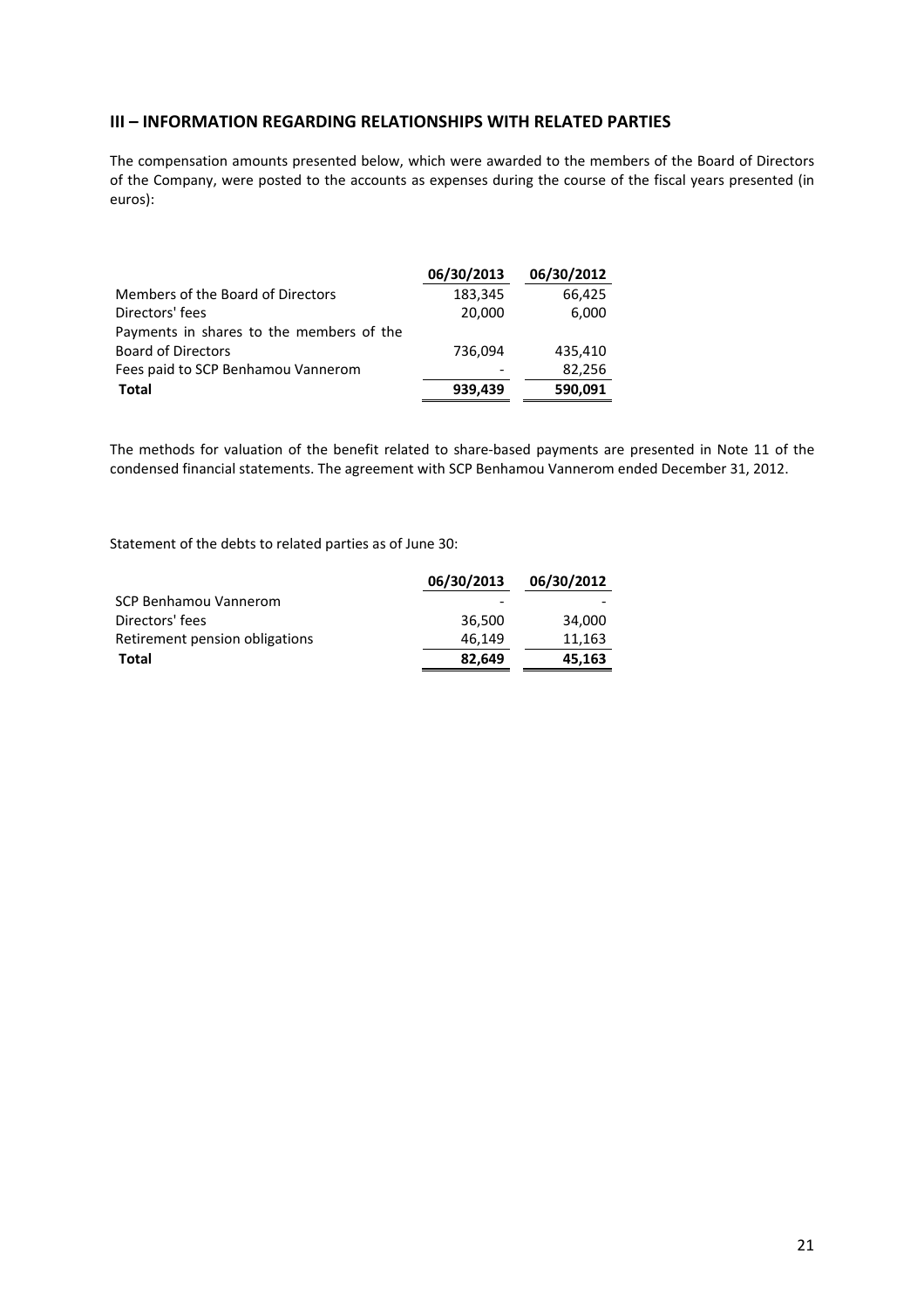## **IV – RISK FACTORS**

The Company operates in an environment which is undergoing rapid change and exposes its operations to a number of risks, some of which are outside its control. The risks and uncertainties set out below are not exhaustive and the reader is advised to refer to the Company's 2012 Reference Document available on its website www.dbv‐technologies.com.

 The Company is conducting preclinical and clinical programs intended to lead to the eventual commercialization of therapeutic solutions to treat allergies, in particular food allergies and in young children. The development of a candidate medicine is a long and costly process, carried out in several phases, the outcome of which is uncertain. The aim is to establish the therapeutic benefit of the candidate medicine for one or more given indications.

At each development phase, the Company will present the results of its clinical studies to the authorities of the various countries according to its development plan. Additional requirements could arise concerning the study protocols, patient characteristics, durations of treatment, post treatment follow‐up, differences in interpretation of the results, differences between the regulatory agencies of the various countries and requests for additional studies in order to specify certain points or targeting specific populations.

Likewise during clinical trials, the timing of patient recruitment can be uncertain, even if the choice of centers and partners is always selected depending recruitment opportunities. In addition, some requests from regulatory authorities could impact the lead time of patient recruitment.

Moreover, the Company could be unable to establish the proper tolerance, lack of adverse immediate or long-term effects, or the effectiveness of one or more of its therapeutic products in animals and humans. Any failure during any of the various clinical phases for a given indication could delay the development, production and commercialization of the therapeutic product in question or even suspend its development. Similarly, any decision by the health authorities or ethics committees requesting additional trials or studies could delay, or even suspend, the development of the therapeutic products in question.

Even though the local lesions caused by use of the patch have always turned out to be mild, when used on a wider scale, these local effects (such as irritation, local inflammation or eczema) could constitute discomfort for some patients that could lead them to cease the treatment prematurely.

Furthermore, the occurrence of long‐term effects or the onset or worsening of pathologies or infections, whether pre-existing or not, that current knowledge does not enable identifying, could delay, or even suspend the development or commercialization of the products in question.

To date, the Company cannot ensure that its current or future developments of candidate medicines will one day be successful, or a fortiori within deadlines compatible with the market's needs. Any failure or delay in developing its therapeutic products could have a material adverse effect on the Company's business, earnings, financial situation and outlook.

Also if, after their marketing authorization (MA), the Company's therapeutic products cause side effects that are unacceptable or unnoticed during the clinical trial period, it would be impossible for it to continue marketing them for all or some of the indications targeted, which could have a material adverse effect on its business, outlook, financial situation, earnings and development.

Lastly, the Company could decide not to market some products in some countries or even not to market its products at all if the market, reimbursement or competition conditions or any other event having occurred during the development phase were to call into question the commercial interest of the product(s) in question.

 In order to strengthen its clinical development program and to increase its visibility within the scientific community, the Company uses, and could continue to use, "support" studies conducted by public or university institutions.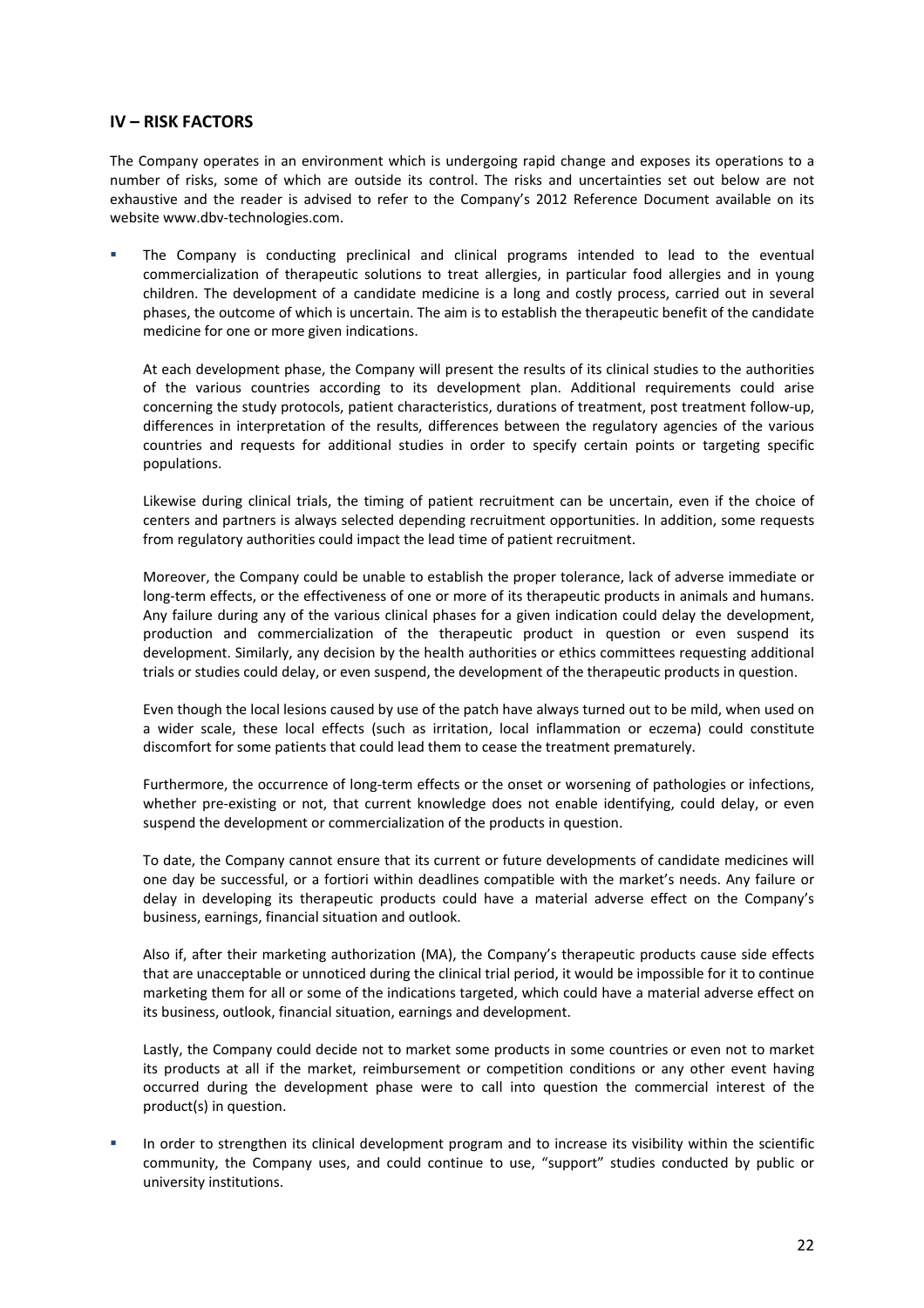The Company does not sponsor of these studies, it does not handle their steering and follow-up. Accordingly, efficacy results of these studies could be affected by failure to harmonize study protocols. Furthermore, the Company does not have any control over these studies' protocols, and can therefore not anticipate or ensure the manner in which the results will be obtained, used and/or published, or the occurrence of side effects. Moreover, the Company has no control over the quality of the statistical analysis performed by its institutions.

In the context of these university studies, the Company will not control the publication policy with respect to the results and could be denied use of the results for regulatory or communication purposes by the studies' sponsors.

 Diallertest® Milk, developed by DBV Technologies, is the first product to diagnose allergies to bovine milk proteins in children currently available on the French market with a temporary exceptional status under regulations.

Given the history of use, marketing authorization in Europe requires a single phase III study to be conducted, the protocol of which was discussed and approved by the European authorities (EMA) as part of a Scientific Advice then a Pediatric Investigation Plan (PIP) procedure. The Company is continuing discussions with the regulatory authorities and would like to adjust this protocol. In light of these discussions, in 2013, it will re‐examine the strategic and economic interest of continuing the marketing of Diallertest® Milk.

The marketing of Diallertest® Milk could be suspended, on a final or transitional basis, at any time for strategic reasons and/or at the request of the regulatory authorities.

 The Company is dependent on third parties for the supply of various materials, chemical or biological products (including extract proteins) that are necessary to produce patches for the achievement of its clinical trials or patches diagnosis and, ultimately, its future therapeutic patches.

The supply of the Company in any of these materials and products could be reduced or interrupted. In such a case, the Company may not be able to find other suppliers of materials or chemical or biological products of acceptable quality, in appropriate quantities and at an acceptable cost. If key suppliers or manufacturers were lacking or if the supply of products and materials is reduced or discontinued, the Company may not be able to continue to develop, manufacture and market its products in a timely and competitive manner. In addition, these materials and products are subject to stringent manufacturing requirements and rigorous testing. Delays in the completion and validation of facilities and manufacturing processes of these materials and products in the Company's suppliers could affect its ability to complete clinical trials and to commercialize its products cost-effectively and in a timely manner.

To prevent such situations, the Company intends to diversify its supply sources by identifying a minimum a second source of supply for critical raw materials and materials (natural protein and polymer film with a titanium coating).

If the Company encounters difficulties in the supply of these materials, chemical or biological products, if it was not able to maintain its supply agreements or to establish new agreements to develop and manufacture its products in the future, its business, prospects, financial condition, results and development could be significantly affected.

Within the framework of its development, the Company relies on sub-contractors both for the manufacturing of the patches and for the conduct of the clinical trials. Although the Company has taken into account the risks of default on the part of its sub‐contractors or risks of termination of the contractual relationships, and has taken measures intended to provide for these risks, any default on their part could have consequences for the length of, or even the continuation of, the clinical studies, and the quality of the data, which must meet strict standards (Good Clinical Practices, Good Manufacturing Practices) imposed by the supervisory authorities, and therefore delay the marketing of the products.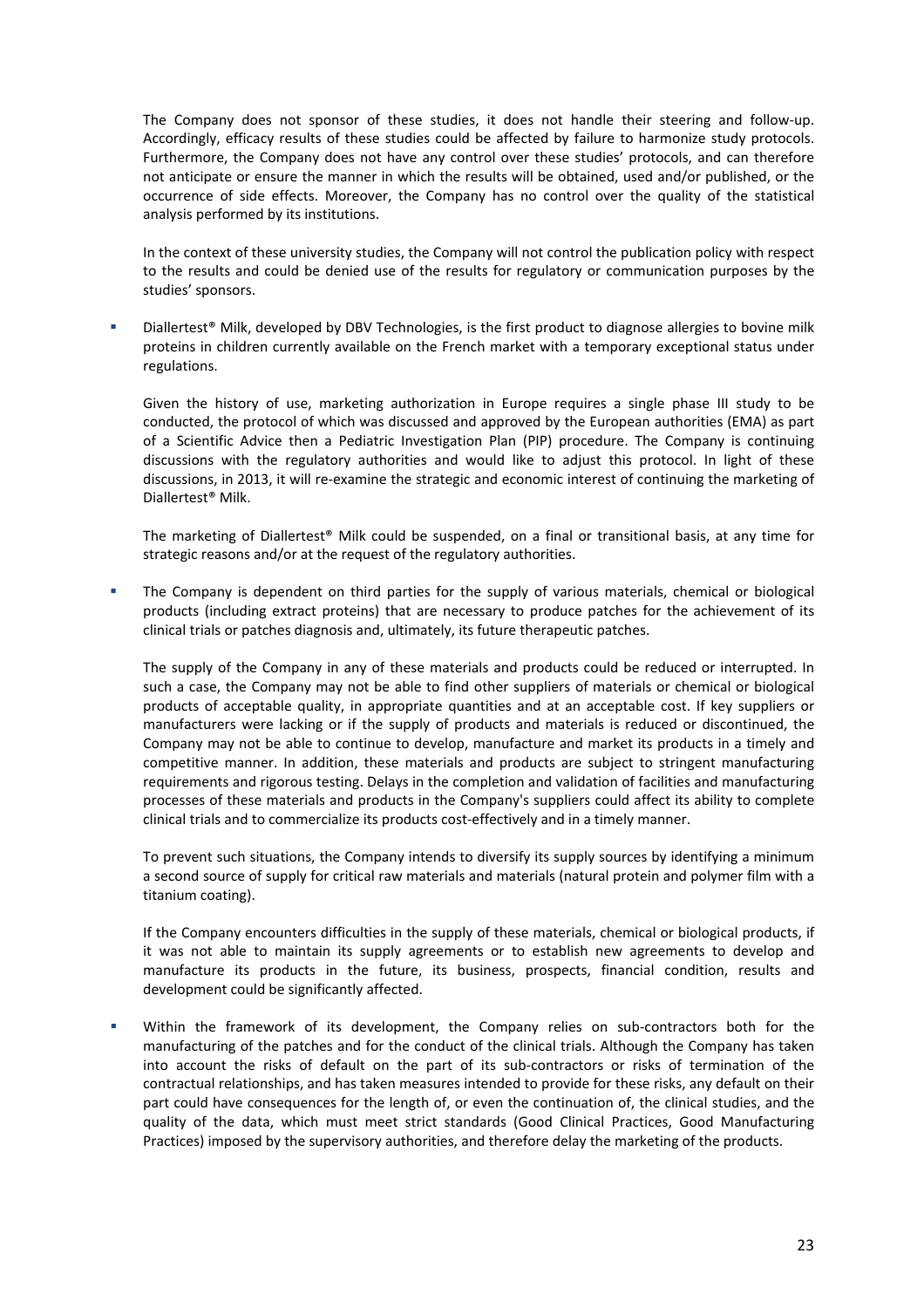Such events could have a material adverse effect on the business activity, the prospects, the financial position, the earnings, and the development of the Company.

 Throughout the world, the pharmaceutical industry faces continual changes in its regulatory environment and increased supervision by the relevant authorities and the public, which demand greater guarantees as to the safety and effectiveness of medicines. Furthermore, research incentives have been reduced.

The health authorities, in particular the Food and Drug Administration (FDA) in the United States, have imposed increasingly high demands in terms of the volume of data requested in order to establish a product's effectiveness and safety. These requirements have reduced the number of products authorized. In addition, the products marketed are subject to regular reassessment of the risk/benefit analysis after their authorization. The late discovery of problems not detected at the research stage can lead to marketing restrictions, to the suspension or withdrawal of the product and to a greater risk of litigation.

In parallel, while it is becoming increasingly difficult to put innovative products on the market for the reasons mentioned above, governmental authorities seek to facilitate the entry of generic medicines onto the market of the products already marketed through new regulations seeking to change patent law and the rules on data exclusivity on the key markets.

Insofar as new regulations result in an increase in the costs of obtaining and maintaining authorizations to market products or limit the economic value of a new product for its inventor, the growth prospects of the pharmaceutical industry and of the Company could be reduced as a result.

Furthermore, any clinical study is subject to the prior consent of the health authorities of the countries in which it is planned to conduct the study and of ethics committees; a rejection could impede or stop the Company's clinical development program.

Likewise, for each study, the Company sets up a Data and Safety Monitoring Board; as good clinical practices recommend following the opinions of Data and Safety Monitoring Boards, the latter could lead to premature suspensions or delay product development.

Moreover, depending on the information disclosed to them in the course of a study, in particular on the occurrence of serious adverse events, the health authorities could decide to suspend or prematurely stop the study.

The materialization of one or more of these risks could have a material adverse effect on the business, prospects, financial situation, earnings and growth of the Company.

 In order to finance its activities, the Company has also opted for the Research Tax Credit (CIR ‐ *Crédit Impôt Recherche*), which consists of the Government offering a tax credit to companies that make significant investments in research and development. The research expenditures that are eligible for the CIR include, in particular, wages and salaries, the depreciation of research equipment, provisions of services sub-contracted to approved research agencies (public or private), and the expenses associated with intellectual property. The Company has received a research tax credit that has been reimbursed and audited by the tax authorities for the years 2008 and 2010.

For the coming years, it cannot be ruled out that the tax authorities may challenge the methods used by the Company to calculate the research and development expenditures or that the CIR might be called into question by a change in the regulations or by a challenge by the tax authorities even if the Company complies with the requirements for documentation and eligibility of the expenditures. If such a situation were to occur, that could have an adverse effect on the earnings, the financial position, and the prospects of the Company.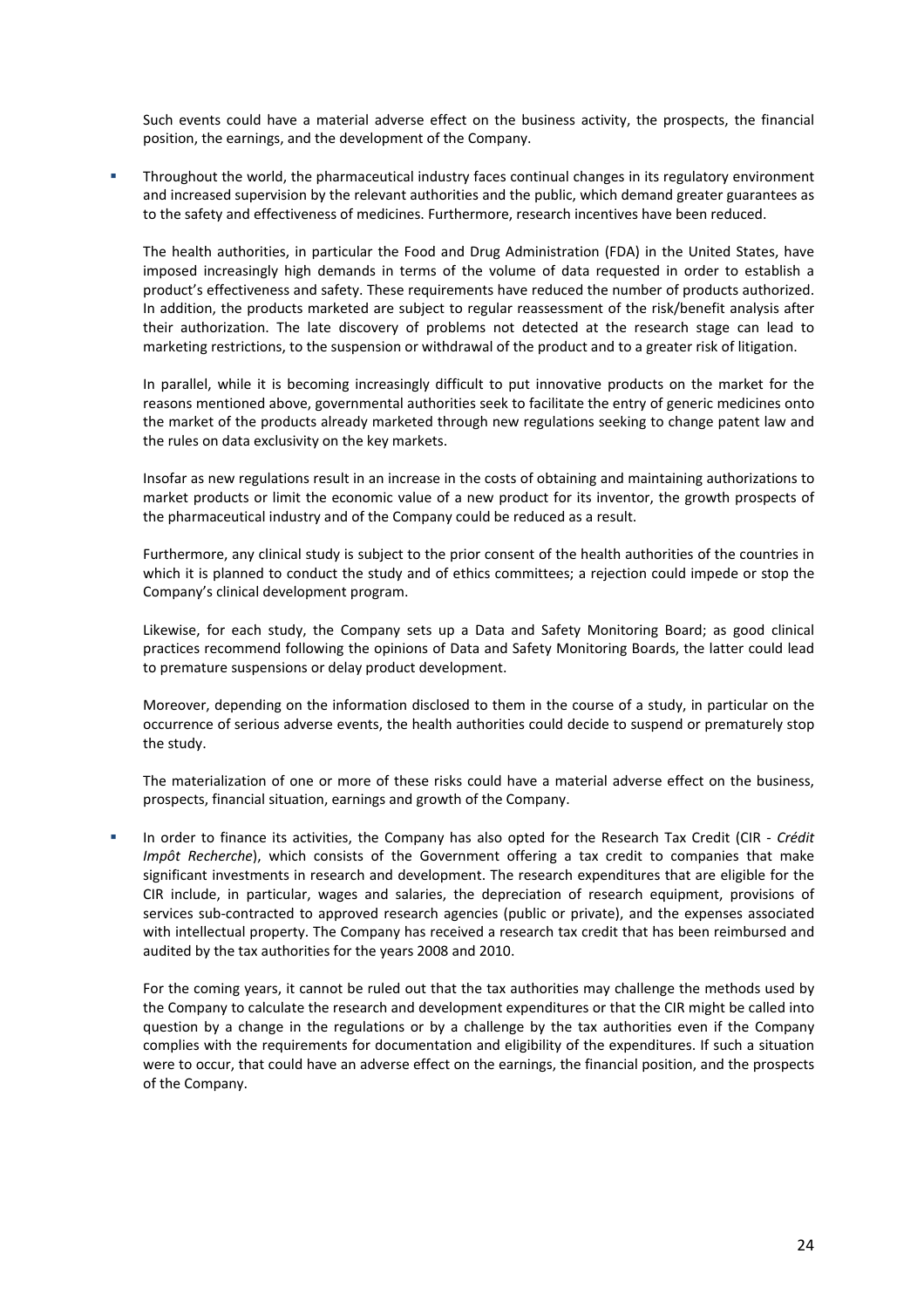# **V ‐ STATUTORY AUDITOR'S REVIEW REPORT ON THE 2013 HALF YEARLY CONSOLIDATED FINANCIAL STATEMENTS**

CHD Audit et Conseil 8, rue Auber 75009 Paris

Deloitte & Associés 185, avenue Charles de Gaulle 92524 Neuilly‐sur‐Seine Cedex

**DBV Technologies**

**Société Anonyme** Green Square ‐ Bât. D 80/84, rue des Meuniers 92220 Bagneux

To the shareholders,

In compliance with the assignment entrusted to us by your Annual General Meeting, and in accordance with the requirements of article L. 451‐1‐2 III of the French Monetary and Financial Code (*Code monétaire et financier*), we hereby report to you on:

- − The limited review of the accompanying condensed interim financial statements of DBV Technologies for the half‐year ended June 30, 2013;
- − The verification of the information contained in the interim management report.

These condensed interim financial statements were prepared under the authority of the Board of Directors. Our role is to express a conclusion on these financial statements based on our limited review.

#### **I — Conclusion on the financial statements**

We have carried out our limited review in accordance with professional auditing standards applicable in France. A limited review consists of making inquiries with management members responsible for accounting and financial matters and applying analytical procedures. A review is substantially narrower in scope than an audit conducted in accordance with professional standards applicable in France, and consequently does not enable us to obtain assurance that we would become aware of all significant matters that might be identified in an audit. Accordingly, we do not express an audit opinion.

Based on our limited review, nothing has come to our attention that causes us to believe that the accompanying condensed financial statements for the first half of 2013 were not prepared, in all material respects, in accordance with IAS 34, the standard of IFRS as adopted by the European Union applicable to interim financial reporting.

#### **II — Specific verification**

We have also verified the information presented in the interim management report concerning the condensed interim consolidated financial statements subject to our limited review. We have nothing to report with respect to the fairness of the information or its consistency with the condensed interim financial statements.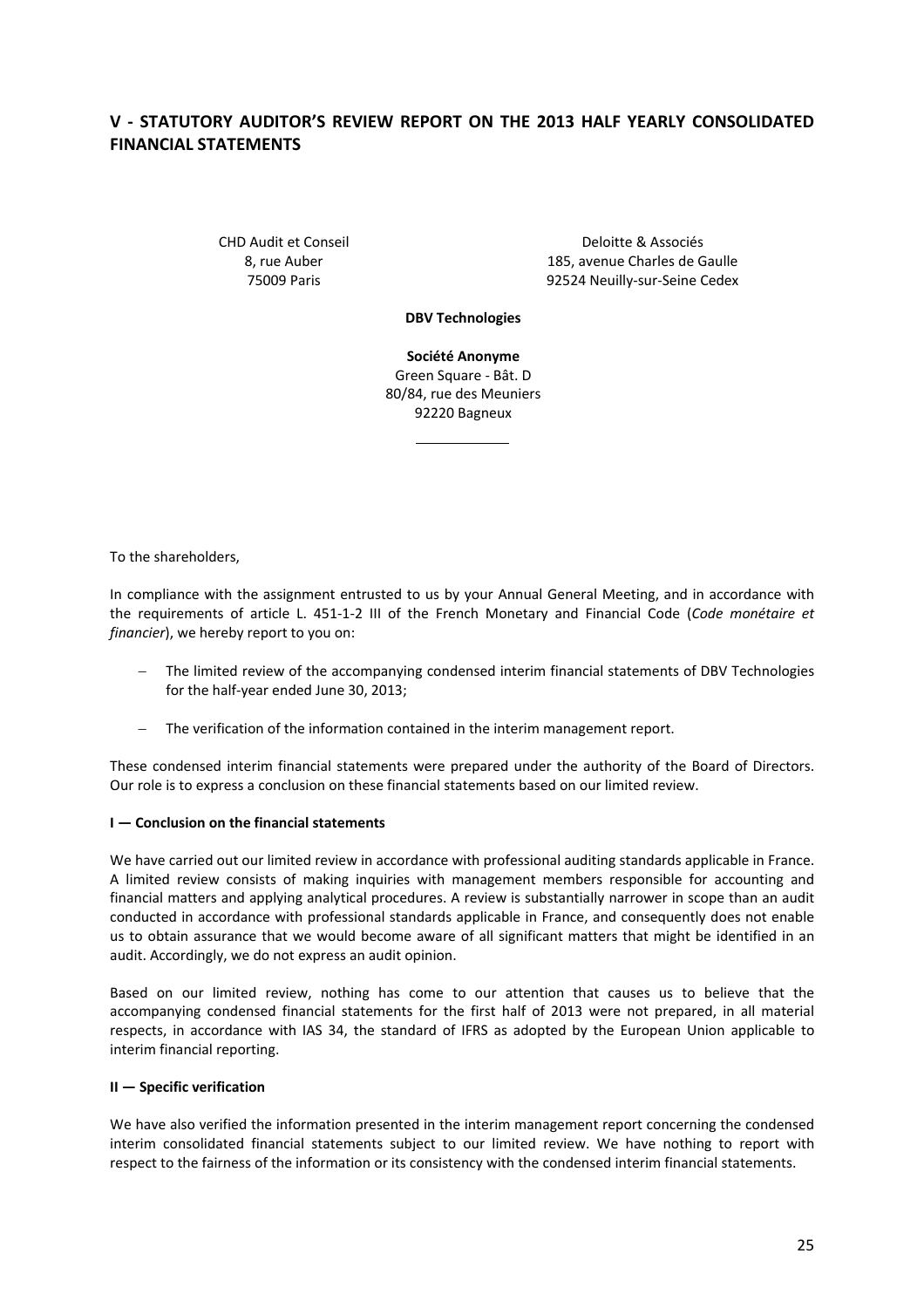This is a free translation into English of the statutory auditors' reports issued in the French language and is *provided solely for the convenience of English speaking readers. This report should be read with, and is construed in accordance with, French law and professional standards applicable in France.*

> Paris and Neuilly‐sur‐Seine, July 25, 2013 The Statutory Auditors

CHD Audit et Conseil

Deloitte & Associés

Jean‐Marc Bullier

Fabien Brovedani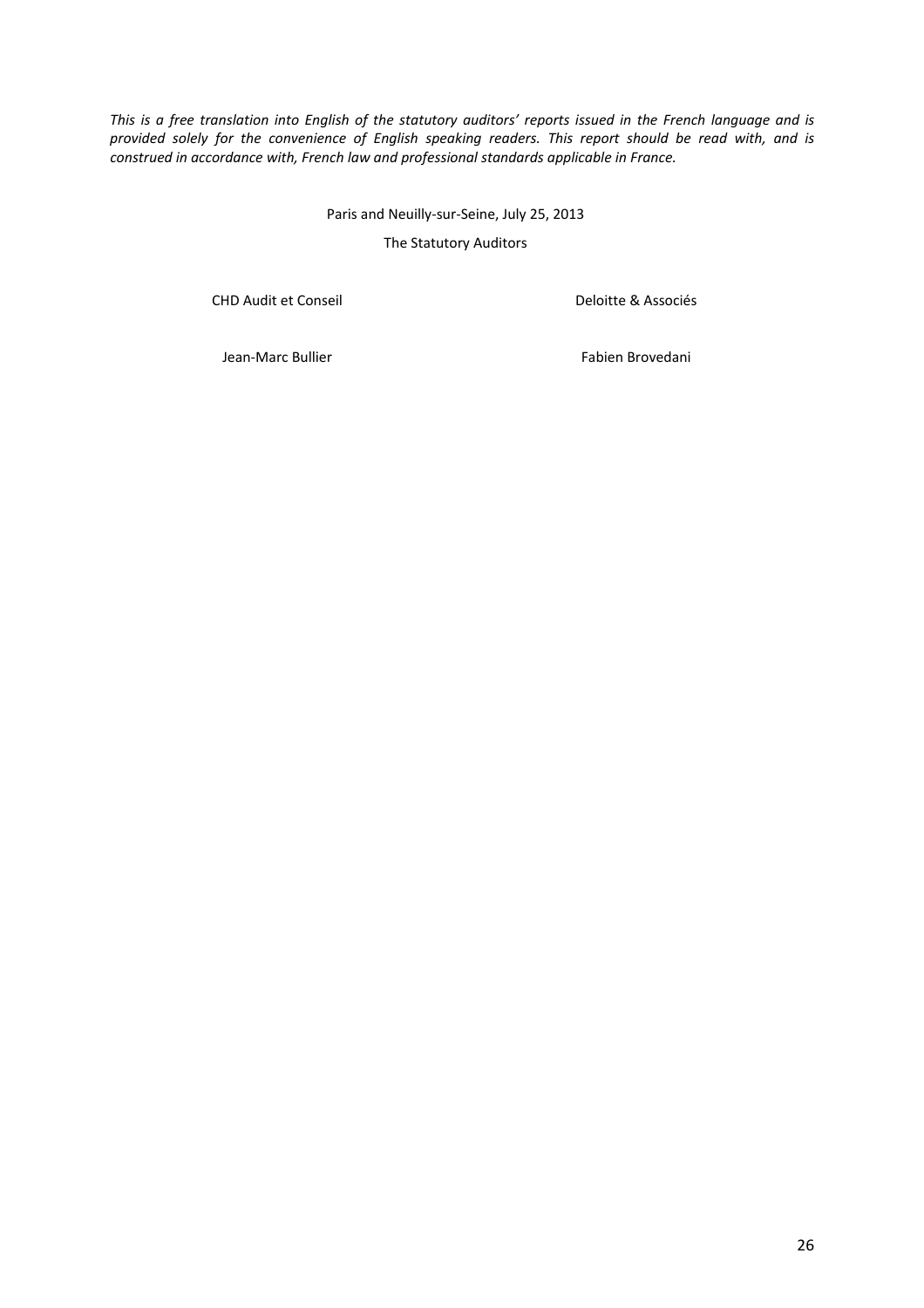# **VI ‐ CERTIFICATION OF THE PERSON RESPONSIBLE FOR THE 2013 INTERIM FINANCIAL INFORMATION**

I hereby declare that, to the best of my knowledge, the financial statements have been prepared in accordance with the applicable accounting standards and give a true and fair view of the assets, liabilities, financial position and results of the Company and all the other companies included in the scope of consolidation, and that this half-year financial report gives a fair description of the major developments and their impacts on the Group's first half 2013 accounts and of the main risks and uncertainties for the remaining six months of the year and a fair view of the related parties transactions.

Bagneux, on November 13<sup>th</sup>, 2013

**Mr Pierre‐Henri BENHAMOU Chairman and Chief Executive Officer**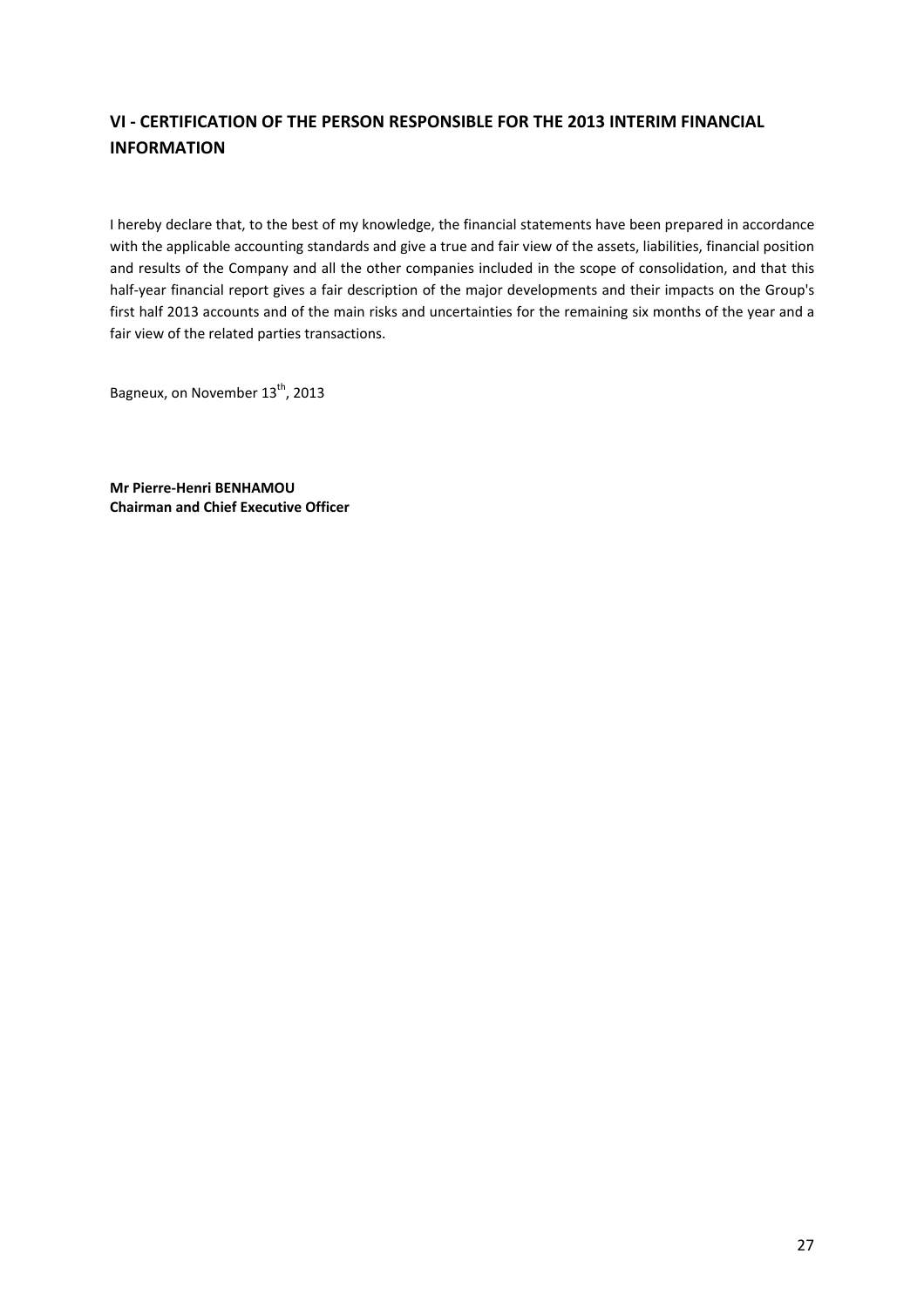# **5 PRESS RELEASES**

Significant press releases of the Company since June 30, 2013 are listed below. It is noted that the important events during the first half of 2013 are included in the Half Year Financial Report in paragraph 3 of the Update.

**"DBV Technologies completes enrollment of Phase IIb VIPES study, the first‐ever global trial in desensitization to peanut allergy**

#### *• VIPES' results expected in 2H 2014 • First global desensitization trial in peanut‐allergic children, adolescents and adults*

Bagneux, France, July 8, 2013 ‐ DBV Technologies (Euronext: DBV – ISIN: FR0010417345), creator of Viaskin®, a new standard in the treatment of allergy, announced the completion of enrollment in its global phase IIb clinical trial, VIPES (Viaskin Peanut's Efficacy and Safety), a 12‐month treatment study with Viaskin® Peanut. VIPES started in August 2012 and is being conducted in Europe (France, The Netherlands and Poland) and in North America (Canada and USA) with a total of 22 investigators, who collectively screened and randomized 315 and 221 peanut-allergic subjects respectively. VIPES' patient population includes 113 children (6-11 years), 73 adolescents (12‐17 years) and 35 adults (18‐55 years). DBV anticipates reporting 12‐month topline data during the second half of 2014. Viaskin® Peanut was granted Fast Track designation by the U.S. Food and Drug Administration.

Three doses of Viaskin® Peanut, i.e. 50 µg, 100 µg and 250 µg peanut protein compared to placebo, are being evaluated in VIPES. A total of 221 peanut‐allergic subjects (55 subjects per treatment group) were randomized following a double‐blind, placebo‐controlled food challenge ('food challenge') that established the baseline threshold of peanut reaction. Patients receive a daily application of the Viaskin® Peanut patch over a 12‐month treatment period. Each patch will be applied for 24 hours, either on the upper arm for adults (18‐55 years) and adolescents (12‐17 years) or on the back of children (6‐11 years).

The principal coordinating investigator for North America is Pr. Hugh Sampson, M.D., Chief of the Division of Allergy & Immunology in the Department of Pediatrics, Director of the Jaffe Food Allergy Institute, and Dean of Translational Biomedical Science at The Mount Sinai Medical Center in New York, USA. Pr. Sampson is also a member of DBV's Scientific Advisory Board as well as Principal Investigator of the National Institutes of Health‐ sponsored Consortium of Food Allergy Research clinical study with Viaskin® Peanut (CoFAR6). The principal coordinating investigator for Europe is Christophe Dupont, M.D, Ph.D., Head of the Pediatric‐Gastroenterology Ambulatory Department at the Necker Hospital (AP‐HP). He is a member of the European Society for Pediatric Gastroenterology, Hepatology and Nutrition and of the Committee of Nutrition of the French Pediatric Society. Pr. Dupont is also Chairman of DBV's Scientific Advisory Board.

(…)

Viaskin® Peanut demonstrated positive efficacy trends in severely peanut‐allergic children after 18‐months at a 100 µg dose. These findings were recently reported in the ARACHILD pilot study, a multicenter double-blind, placebo-controlled Phase II clinical trial in 54 randomized subjects aged 5 to 17 that was sponsored by AP-HP (Assistance Publique – Hôpitaux de Paris). Overall, the data showed that two‐thirds of children under 12 years old met the primary efficacy endpoint over 18 months of treatment. The serological response observed during the treatment period also suggested efficacy of the ongoing desensitization process.

#### *About peanut allergy: a life‐threatening allergy for millions of people*

In the United States, about 1.1% of the general population, or over 3 million people, is allergic to peanuts. Peanut allergy causes about 100 to 150 deaths per year. This allergy affects both adults and children, and it has been estimated that peanut allergy affects 1.8% of young children in the United Kingdom. The prevalence of peanut allergy in other Western countries (e.g., Canada, France and Spain) has been studied by many researchers and ranges from 0.9% to 1.5%. This allergy is generally considered to be persistent; many studies indicate that fewer than 20% of children will outgrow their peanut allergy. Peanut allergy is more severe than other common food allergies (e.g. milk and egg allergies)."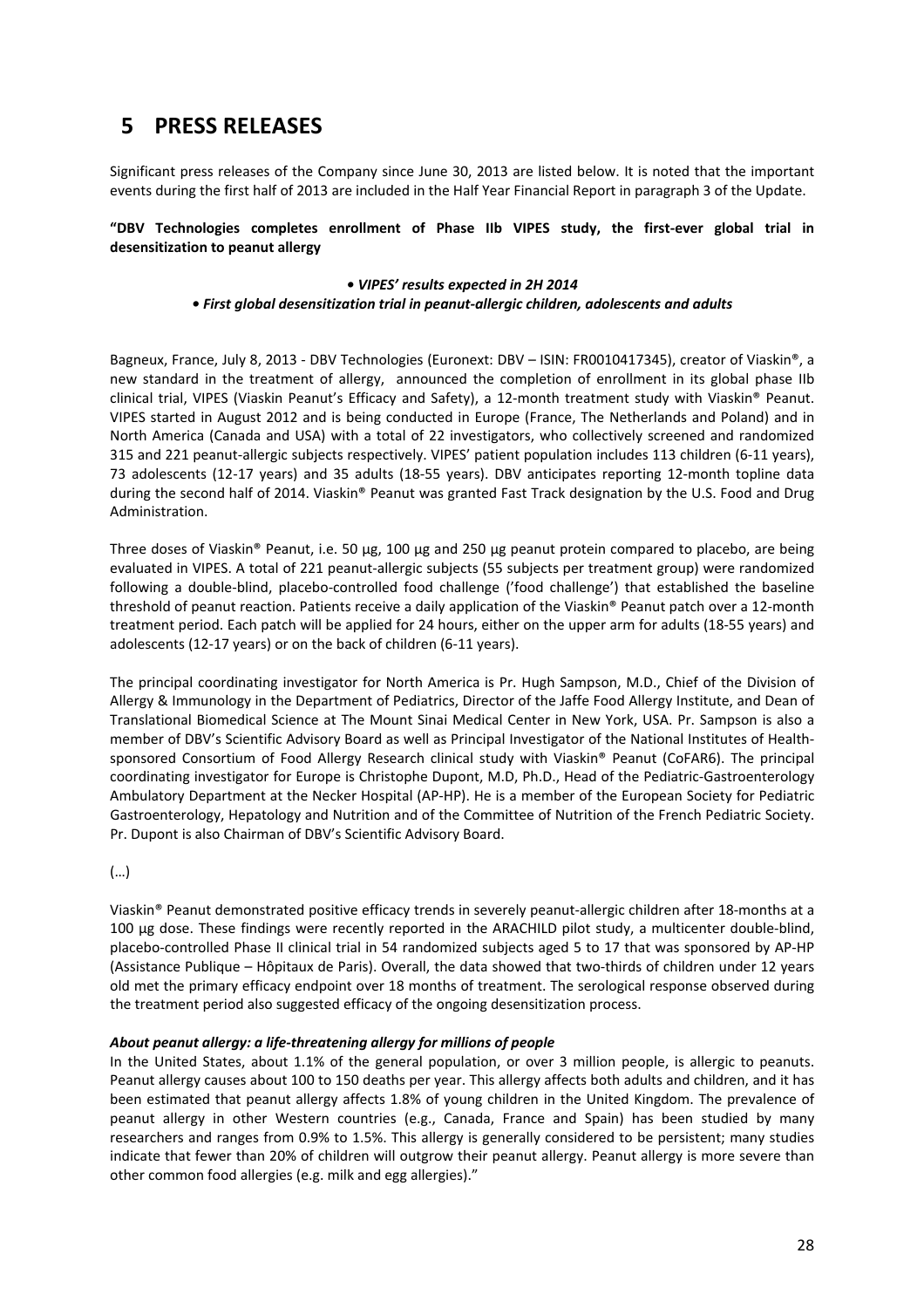#### **"DBV Technologies initiates a long‐term follow‐up study of Viaskin Peanut**

#### OLFUS-VIPES will be the largest clinical study designed to assess efficacy, safety and long-term tolerance of *peanut allergy treatment*

Bagneux (France), September 4, 2013 - DBV Technologies (Euronext: DBV - ISIN: FR0010417345), creator of Viaskin®, a new standard in the treatment of allergy, announced today that the first patient has been enrolled in the open‐label follow‐up study (OLFUS) of VIPES phase IIb study to evaluate long‐term efficacy and safety of Viaskin® Peanut. OLFUS‐VIPES is an extension study for subjects who previously were randomized and have completed the VIPES study. It is planned to include 21 sites in 4 countries. Up to a maximum of 218 subjects can enroll in the OLFUS‐VIPES study from the VIPES study.

Subjects enrolled in this follow‐up study will receive an additional 24 months of Viaskin® Peanut treatment followed by a 2 months period without treatment in order to assess the level of sustained tolerance. This study will address the crucial question of tolerance post treatment. OLFUS-VIPES is a multicenter study conducted in Europe and in North America.

(…)

Subjects entering the OLFUS‐VIPES study who had previously received Viaskin® Peanut at any of the three doses in the VIPES study will continue at the same dose (i.e., 50 μg or 100 μg or 250 μg of peanut protein). Subjects entering the OLFUS‐VIPES study who had previously received placebo in the VIPES study will be re‐ randomized in a 1:1:1 ratio to receive Viaskin® Peanut. The transition from the VIPES to the OLFUS‐VIPES study will be blinded to investigators.

Repeated daily application of Viaskin® Peanut will continue as in the VIPES study. A new patch will be applied every 24 hours on the inner side of both upper arms for adults (≥18 years) and adolescents (12‐17 years), or on the inter‐scapular area of the back for children (7‐11 years).

The objectives of this 24-month long-term efficacy and safety of the Viaskin® Peanut are as follows:

- To assess the efficacy of Viaskin® Peanut up to 36 months of Epicutaneous Immunotherapy (EPIT) in peanut-allergic subjects;
- ‐ To evaluate the safety of long‐term treatment with Viaskin® Peanut ;
- To evaluate the sustained tolerance to peanut after specific immunotherapy using Viaskin® Peanut.

The Principal Coordinating Investigator for North America is Hugh Sampson, M.D., Professor of Pediatrics and Director of The Jaffe Food Allergy Institute at Mount Sinai School of Medicine. In Europe, the Principal Coordinator is Christophe Dupont, M.D, Ph.D., Necker Sick Children's Hospital, Paris, France.

#### *About peanut allergy: a life‐threatening risk for millions of people*

Peanut allergy affects both adults and children. In the US, about 1.1% of the general population, or over 3 million people, are allergic to peanuts and in the United Kingdom, it has been estimated that peanut allergy affects 1.8% of young children. The prevalence of peanut allergy in other Western countries (e.g., Canada, France and Spain) has been studied by many researchers, and the prevalence ranges from 0.9% to 1.5%. Peanut allergy is persistent throughout life; many studies indicate that fewer than 20% of young children allergic to peanut will outgrow their allergy. The allergic reaction to peanut can range from mild to severe, and in rare cases can be life threatening. Peanut allergy is associated with a higher frequency of severe life-threatening allergic reactions than other common food allergies, including milk and egg allergies."

### **"DBV Announces Topline Financial Results for First Nine Months 2013 and Provides Safety Update on Viaskin® Peanut**

### *The Independant Data and Safety Monitoring Board (DSMB) recommends VIPES continuation without modifications*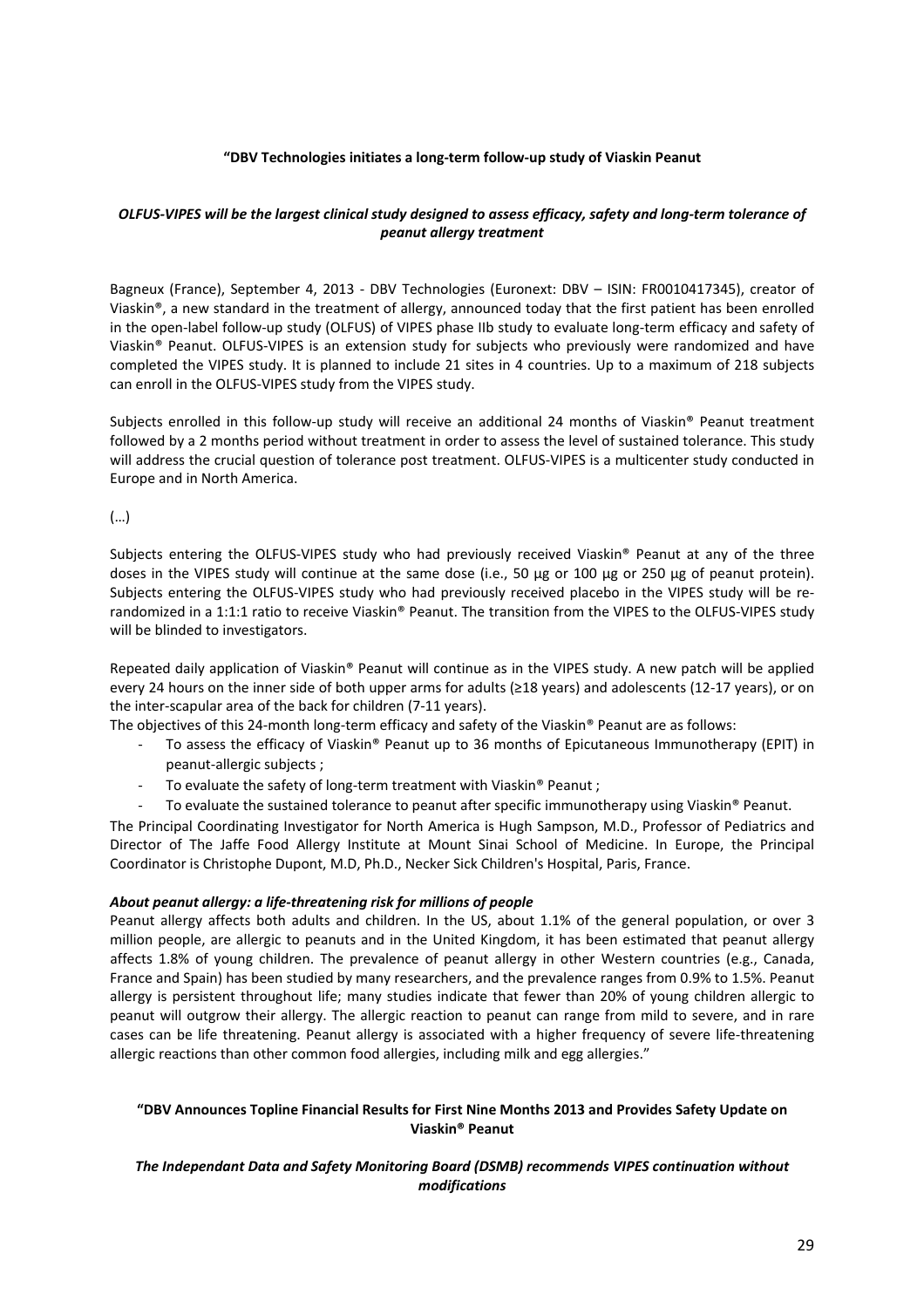Bagneux, France, October 15, 2013 - DBV Technologies (Euronext: DBV - ISIN: FR0010417345), creator of Viaskin®, a new standard in the treatment of allergy, announced today its topline financial results for first nine months 2013 and provided a clinical update on VIPES (Viaskin Peanut's Efficacy and Safety), a randomized, Phase IIb clinical trial of Viakin Peanut in peanut allergic patients.

DBV initated VIPES in August 2012, enrolling 221 peanut‐allergic patients including children, adolescents and adults. The trial is being conducted in Europe and North America by 22 different investigators. During the second Data and Safety Monitoring Board meeting held on September 9, 2013, the independent members reviewed the safety data of all the 221 subjects randomized and treated in the VIPES study. The safety data reviewed covered duration of treatments from 1 month up to 11 months. The DSMB concluded that the VIPES study presented no safety concerns and recommended DBV to proceed with the study as per protocol. DBV anticipates reporting VIPES 12-month topline data during the second half of 2014. Viaskin® Peanut was granted Fast Track designation by the U.S. Food and Drug Administration (FDA).

## *Topline Financial Results for first nine months 2013*

For the first nine months 2013, total revenues reached  $E$ 2,535,963<sup>1</sup>, up from  $E$ 1,336,019 in the first six months, mainly driven by an increase in the Research Tax Credit amounting to €2,271,494 over the period, compared to €1,263,284<sup>2</sup> three months earlier. This significant increase stems from intense R&D activity. Revenues from Diallertest<sup>®</sup> stood at €73,840, which were stable over the period.

(…)

<u>.</u>

As of September 30, 2013, DBV's cash position amounted to €27.6 million, compared with €32.3 million three months earlier.

During the third quarter, the Board of Directors granted a performance‐based share and stock options bonus to DBV's Chairman & CEO and to all employees, in line with the authorizations granted by DBV's General Meeting of Shareholders held on June 4, 2013 and December 9, 2011. These allocations represent a maximum dilution of 7.6% on the basis of the share capital and of the voting rights existing as of this date, and 6.6% on the basis of the fully diluted share capital and voting rights."

## **"Stallergenes and DBV Technologies Announce Respiratory Allergy Research and Development Collaboration for Birch Pollen**

### *• Stallergenes to exercise option to develop and commercialize a birch allergy new product • DBV eligible for milestone payments and royalties on Stallergenes' net sales • Stallergenes acquires an equity position in DBV*

Antony and Bagneux, France, October 18, 2013 ‐ Stallergenes S.A. (Euronext Paris: GENP), worldwide leader in allergen immunotherapy, and DBV Technologies (Euronext Paris: DBV), creator of Viaskin® for the treatment of allergies, announced today that they have entered into a research and development agreement for the treatment of birch allergy. This collaboration is the first agreement following their previously announced collaboration focused on developing innovative treatments for respiratory allergies. This partnership combines Stallergenes' world class respiratory allergy know‐how with DBV's novel Viaskin® epicutaneous delivery technology that modulates the immune response to allergens.

Birch pollen‐allergic patients commonly have seasonal allergic rhinitis and allergic asthma. The majority of Birch pollen‐allergic patients also develop allergies to certain plant foods, also known as oral allergy syndrome (OAS), due to a cross reaction between birch pollen allergens and food proteins with similar structures. This syndrome

<sup>&</sup>lt;sup>1</sup> The amount indicated corresponds to operating income.

<sup>&</sup>lt;sup>2</sup> The amount indicated corresponds to "other revenues" and breaks down as follows:  $\in$ 1,128,954 from the Research Tax Credit and €134,330 from subsidies.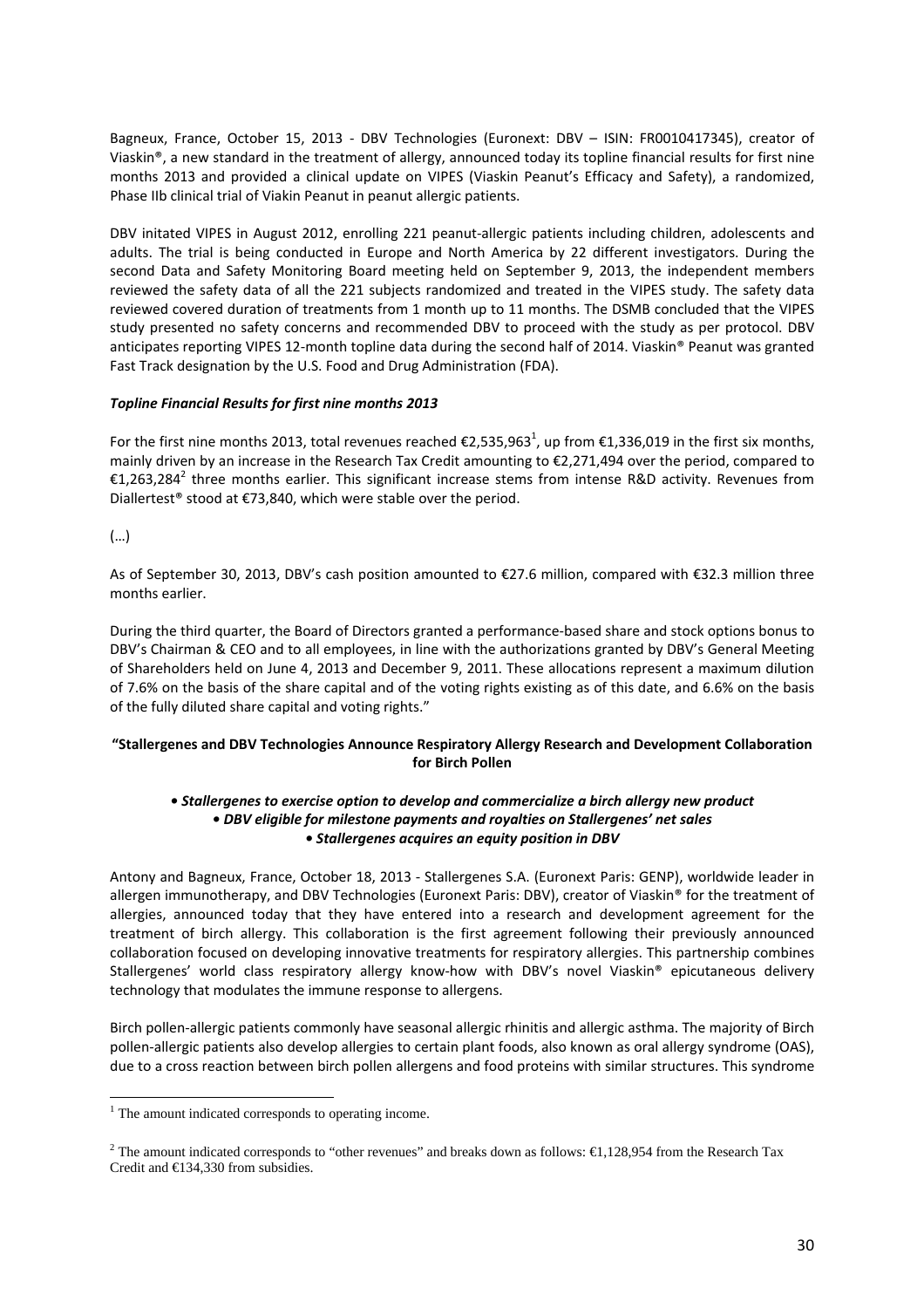can manifest itself in itching or swelling of the lips, tongue, and throat. Occasionally, the reaction is more severe. DBV's Viaskin technology, which has shown excellent safety in clinical setting into dangerous and lifethreatening allergies, may therefore be particularly well‐suited to address the Birch‐sensitized population.

Under the terms of this agreement, Stallergenes will fully fund DBV's pre‐clinical development. The goal of the preclinical program, which will last between 18 and 24 months is for DBV to deliver to Stallergenes a clinical product candidate that uses Stallergenes' Birch pollen allergen. Stallergenes will have full development and worldwide commercialization rights on the product candidate, and DBV is eligible to receive several preclinical, clinical, regulatory and commercial milestone payment totaling up to €145 million, as well as royalties on the future product's net sales.

In conjunction with this agreement, Stallergenes acquires a 2.0% equity position in DBV from existing shareholders.

(…)

In 2003, Stallergenes licensed Biomay recombinant birch pollen protein technology.

#### *About Birch allergy*

Very common in Northern Europe – and especially Germany, the Netherlands, Norway, Sweden and Switzerland, the prevalence of allergic rhinitis caused by birch pollen affects between 10 and 20% of the northern and central European population and exceeds 20% in some large cities. Birch produces the most allergenic pollen among all trees in northern, central and eastern Europe

The birch pollen season is short – lasting just 1 to 2 months – but intense, and precedes the grass pollen season."

### **"DBV Technologies Forms Research Collaboration with Inserm to Develop Viaskin® for Refractory Hemophilia A Disease**

### This Proof of concept study aims to capitalize on DBV's safe and non-invasive technology and Inserm's unique expertise to address refractory Hemophilia A, a severe orphan disease with no cost-effective and convenient *treatment today available to patients*

Bagneux, France, October 22, 2013 - DBV Technologies (Euronext: DBV - ISIN: FR0010417345), creator of Viaskin®, a new standard in the treatment of allergies, announced today that it has entered into a research collaboration with Institut national de la Santé et de la recherche médicale, Inserm and Inserm Transfert, to investigate the effect of epicutaneous delivery of recombinant Factor VIII (FVIII) protein via Viaskin in an animal model of hemophilia A. DBV and Inserm are teaming up to combine the Viaskin® technology and a world‐class expertise in hemophilia A to develop a potential standard of care for refractory hemophilia A patients, by providing a cost‐effective, and non‐invasive treatment.

(…)

The protective effect conferred by the immunological response induced by epicutaneous immunotherapy using Viaskin® will be tested at the humoral level, and is expected to induce tolerance to FVIII in mice with severe hemophilia A. The DBV-Inserm research collaboration will last 12 months. Different mice cohorts will be treated with Viaskin containing the FVIII protein versus placebo for 45 days. After 45 days, all mice will be subject to a protocol of replacement therapy for 4 weeks. The levels of anti-FVIII IgG and of FVIII inhibitors will then be assessed by immunological and functional assays. Various approaches have investigated treatments aimed at inducing tolerance to exogenous FVIII in hemophilic mice. Through the Viaskin platform, DBV Technologies has developed a first‐in‐class approach to deliver antigens of choice to immuno‐sensitized organisms as a method to induce antigen‐specific tolerance, and in this case, tolerance to therapeutic FVIII in hemophilia A.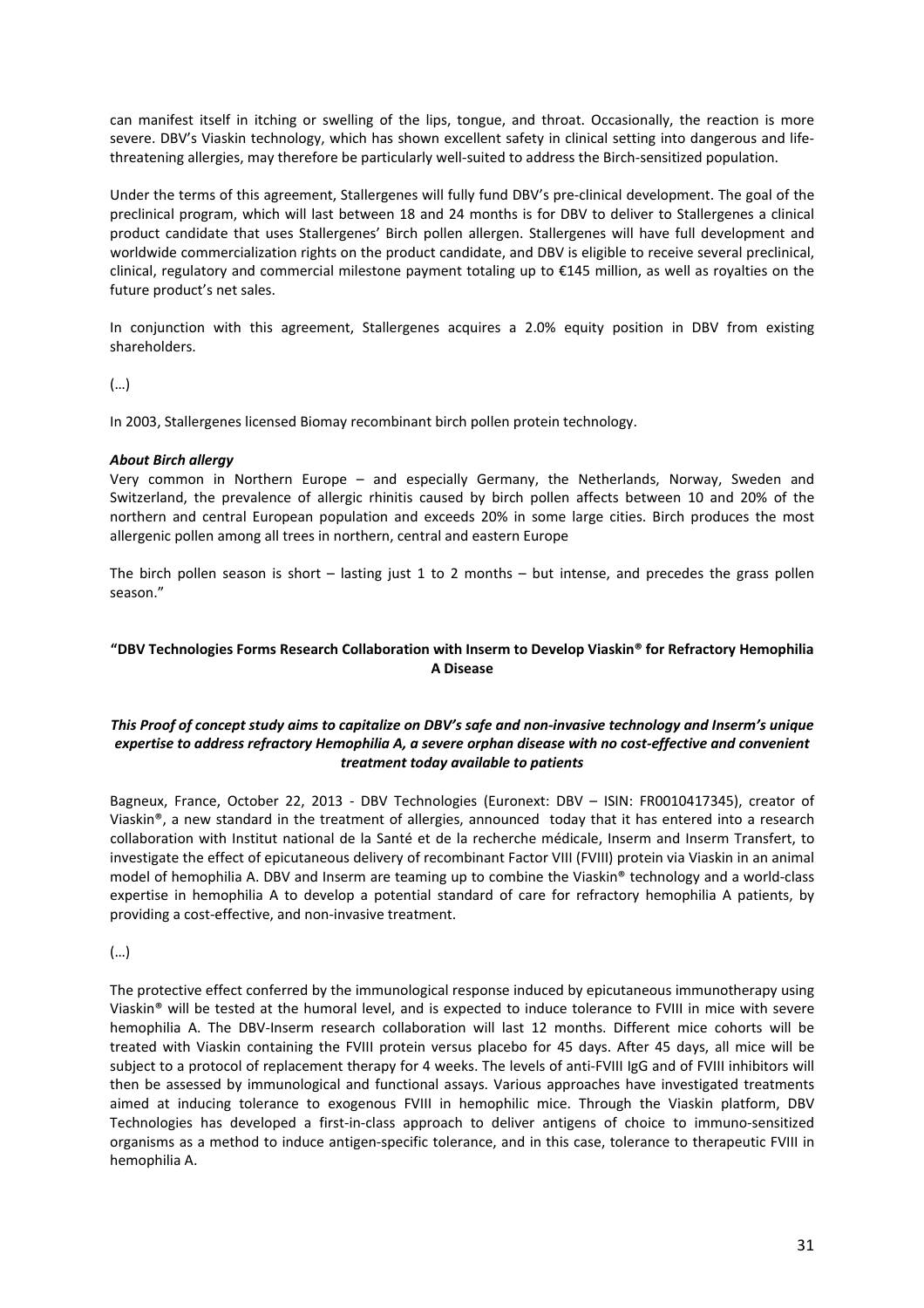#### *About Hemophilia A*

Hemophilia A is a rare X chromosome‐linked recessive hemorrhagic disorder that affects one individual out of 5,000—10,000. Genetic abnormalities in the gene encoding FVIII result in the absence of production of FVIII or in the production of defective FVIII molecules. In up to 30% of the patients, replacement therapy is complicated by the occurrence of anti-drug antibodies, referred to as inhibitory anti-FVIII antibodies (or FVIII inhibitors), that preclude the use of FVIII as treatment. Inhibitory anti‐FVIII antibodies are of the IgG isotypes, and mostly part of the IgG1 and IgG4 subclasses. Mortality is high and ranging between 12.5% and 22%, usually because of fatal hemorrhage."

**"NIH‐sponsored Consortium of Food Allergy Research (CoFAR) starts a Phase II clinical study with DBV Technologies' Viaskin® Peanut in the treatment of peanut allergy**

. Leading US centers in food allergy will be involved in an NIH-funded CoFAR study, coordinated by Dr. *Sampson and Dr. Jones in collaboration with DBV' team*

#### *• CoFAR6 study will help to better characterize the mechanisms of action of epicutaneous immunotherapy*

Bagneux (France), October 24, 2013 - DBV Technologies (Euronext: DBV - ISIN: FR0010417345), creator of Viaskin®, a new approach in the treatment of allergies, and the Consortium For Food Allergy Research (CoFAR) announced today that the CoFAR started enrolling patients into a multi-center, randomized, double-blinded, placebo-controlled trial using Viaskin® Peanut to treat children and adults with peanut allergy. The trial "Epicutaneous Immunotherapy (EPIT) for Peanut Allergy: A Randomized, Double‐Blind, Placebo‐Controlled, Phase II study in Children and Adult" is also known as CoFAR6.

The CoFAR6 study, coordinated by Dr. Hugh Sampson of The Icahn School of Medicine at Mount Sinai (NY) and Dr. Stacie Jones of Arkansas Children's Hospital, will enroll 75 patients from 4 to 25 years of age in the US. Patients will be randomized to two doses of Viaskin® Peanut (100µg or 250µg) versus placebo (1:1:1). Viaskin® Peanut will be applied once a day. Clinical efficacy will be evaluated after 12 months and 30 months of treatment. Immunological status will be assessed at baseline, 1 year and 2.5 years. Safety will be monitored centrally.

(…)

#### *About peanut allergy: a life‐threatening risk for millions of people*

Peanut allergy affects both adults and children. In the US, about 1.1% of the general population, or over 3 million people, are allergic to peanuts and in the United Kingdom, it has been estimated that peanut allergy affects 1.8% of young children. The prevalence of peanut allergy in other Western countries (e.g., Canada, France and Spain) has been studied by many researchers, and the prevalence ranges from 0.9% to 1.5%. Peanut allergy is persistent throughout life; many studies indicate that fewer than 20% of young children allergic to peanut will outgrow their allergy. The allergic reaction to peanut can range from mild to severe, and in rare cases can be life threatening. Peanut allergy is associated with a higher frequency of severe life-threatening allergic reactions than other common food allergies, including milk and egg allergies."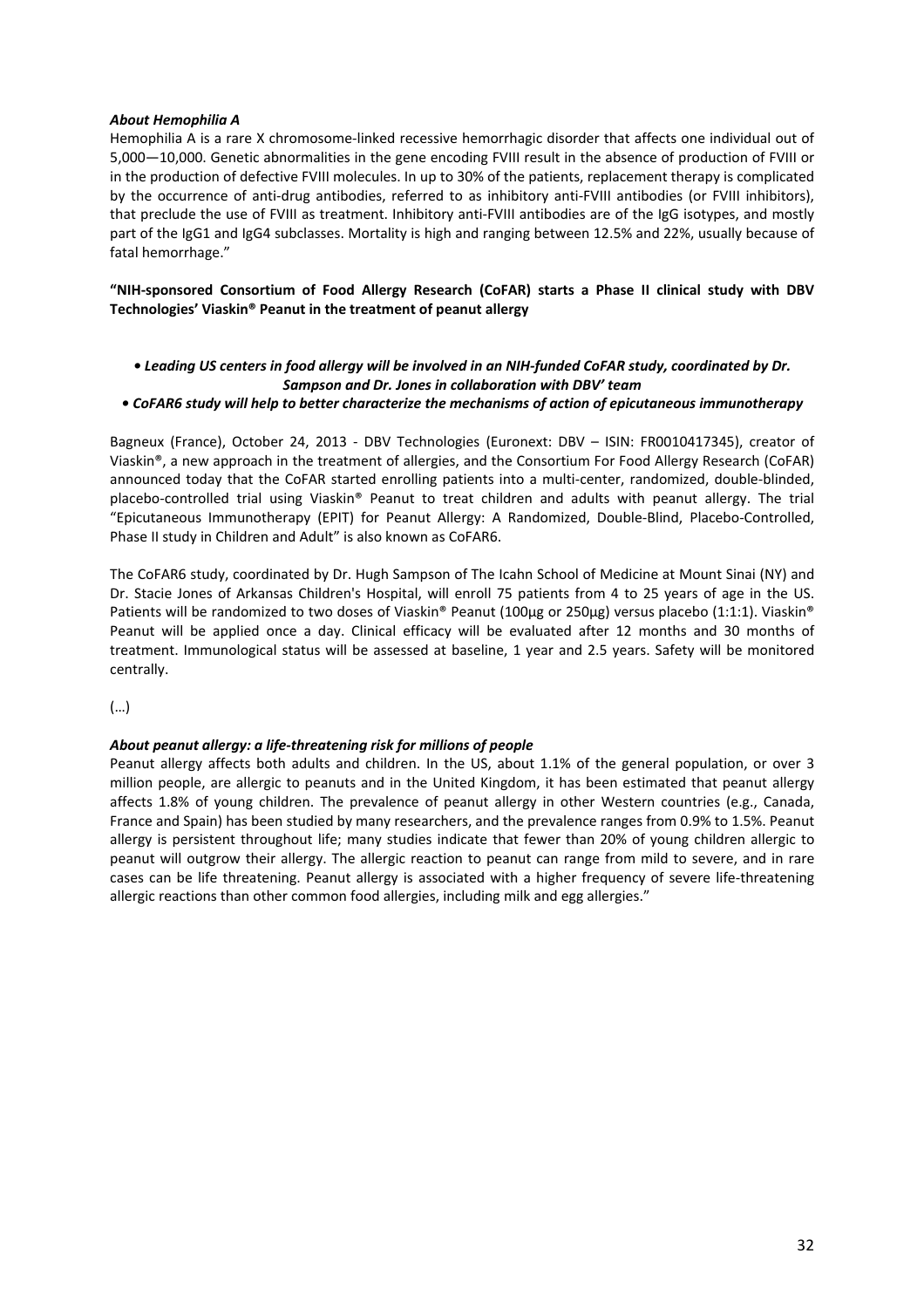# **6 RISKS FACTORS**

The Company has conducted a review of the risks that could have a material adverse effect on its business, financial condition or net income or its ability to achieve its objectives and considers that there is no other significant risks except those presented in paragraph 4 of the 2012 Reference Document and below.

**Since the registration of the 2012 Reference Document, the risk factors listed below have evolved and are updated below.**

## **6.1 RISKS RELATED TO THE BUSINESS OF THE COMPANY**

Risks related to the business of the Company identified in paragraph 4.1 of the 2012 Reference Document remain unchanged with the exception of the following paragraphs:

#### **Risks relating to the clinical development and use of the products**

#### *The development of the Company's products could be delayed or unsuccessful*

The Company is conducting preclinical and clinical programs intended to lead to the eventual commercialization of therapeutic solutions to treat allergies, in particular food allergies and in young children. The development of a candidate medicine is a long and costly process, carried out in several phases, the outcome of which is uncertain. The aim is to establish the therapeutic benefit of the candidate medicine for one or more given indications.

At each development phase, the Company will present the results of its clinical studies to the authorities of the various countries according to its development plan. Additional requirements could arise concerning the study protocols, patient characteristics, durations of treatment, post treatment follow‐up, differences in interpretation of the results, differences between the regulatory agencies of the various countries and requests for additional studies in order to specify certain points or targeting specific populations. Due to a change in regulatory doctrine or specific requests from the U.S. and European regulatory authorities, the transition to the next step may be delayed or cancelled. The lengths of studies can be extended or additional studies may be required. Development costs can be seriously affected to the point of compromising the economic feasibility of development.

Likewise during clinical trials, the timing of patient recruitment can be uncertain, even if the choice of centers and partners is always selected depending on recruitment opportunities. In addition, some requests from regulatory authorities could impact the lead time of patient recruitment.

Moreover, the Company could be unable to establish the proper tolerance, lack of adverse immediate or longterm effects, or the effectiveness of one or more of its therapeutic products in animals and humans. Any failure during any of the various clinical phases for a given indication could delay the development, production and commercialization of the therapeutic product in question or even suspend its development. Similarly, any decision by the health authorities requesting additional trials or studies could delay, or even suspend, the development of the therapeutic products in question.

Evaluation procedures used in clinical trials ("challenge tests") may result in divergences with authorities. Any manifestation of intolerance during challenge tests could impact how studies are carried out.

Even if all protocols are developed in close collaboration with key opinion leaders and the DBV's Scientific Board, they can give rise to objections from scientists working in the field.

Even though the local lesions caused by use of the patch have always turned out to be mild, when used on a wider scale, these local effects (such as irritation, local inflammation or eczema) could constitute discomfort for some patients that could lead them to cease the treatment prematurely.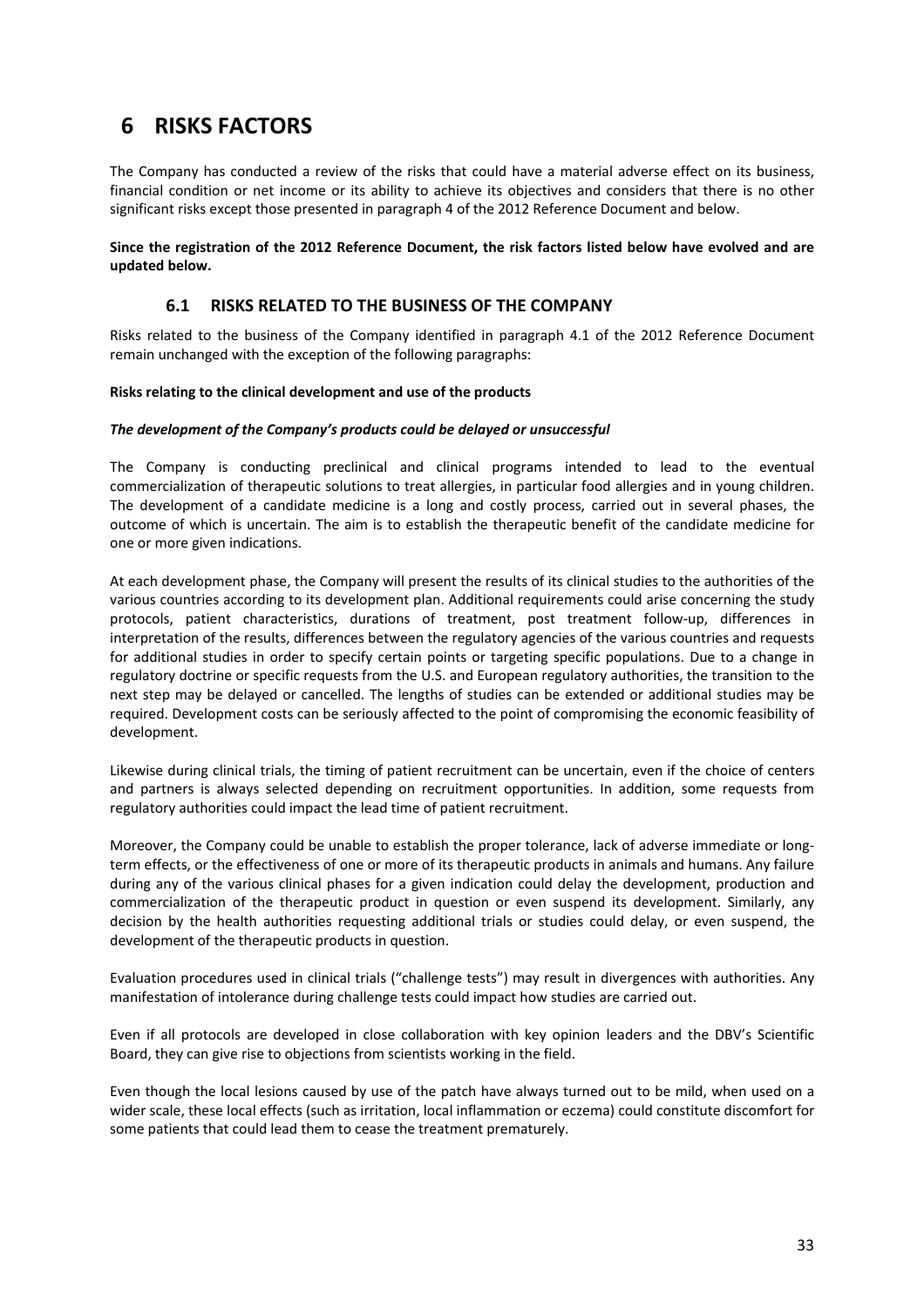Furthermore, the occurrence of long-term effects or the onset or worsening of pathologies or infections, whether pre-existing or not, that current knowledge does not enable identifying, could delay, or even suspend the development or commercialization of the products in question.

To date, the Company cannot ensure that its current or future developments of candidate medicines will one day be successful, or a fortiori within deadlines compatible with the market's needs. Any failure or delay in developing its therapeutic products could have a material adverse effect on the Company's business, earnings, financial situation and outlook.

Also if, after their marketing authorization (MA), the Company's therapeutic products cause side effects that are unacceptable or unnoticed during the clinical trial period, it would be impossible for it to continue marketing them for all or some of the indications targeted, which could have a material adverse effect on its business, outlook, financial situation, earnings and development.

Lastly, the Company could decide not to market some products in some countries or even not to market its products at all if the market, reimbursement or competitive conditions or any other event having occurred during the development phase were to call into question the commercial interest of the product(s) in question.

# **6.2 LEGAL RISKS**

Legal Risks of the Company are identified in the 2012 Reference Document and remain unchanged

To the Company's knowledge, at the date of this Update, there are no governmental, legal or arbitration proceedings, including any proceedings of which the Company is aware, that are pending or threatened, that may have or have had in the last 12 months, a significant impact on the financial position, business or results of the Company.

# **6.3 FINANCIAL RISKS**

The accounting data provided in this paragraph and the following paragraphs are derived from the financial statements of the Company adjusted in accordance with IFRS as adopted by the European Union for the six months ended June 30, 2013.

# **6.4 RISKS RELATING TO HISTORICAL LOSSES**

## *The Company has a historical record of operating losses, which could continue.*

Since it was formed in 2002, the Company has recorded operating losses every year. As of June 30, 2013, on the basis of the financial statements restated in accordance with IFRS, its accumulated net losses amounted to €47,571,802, including a net loss of €7,906,957 related to the first half ended June 30, 2013. These losses result primarily from the expenses incurred within the framework:

- of the development of the Viaskin® technology and
- of the conduct of the pre‐clinical and clinical trials.

The Company could experience additional operating losses that are more significant than those sustained in the past during the coming years, as its research and development activities and marketing continue, in particular as a result of:

- the clinical studies program currently in progress;
- the need to conduct new clinical trials to reach new market segments;
- all the formalities that will need to be completed in order to obtain the marketing authorizations and the applications for admission of the products for reimbursement;
- the increase in the regulatory requirements governing the manufacture of the products;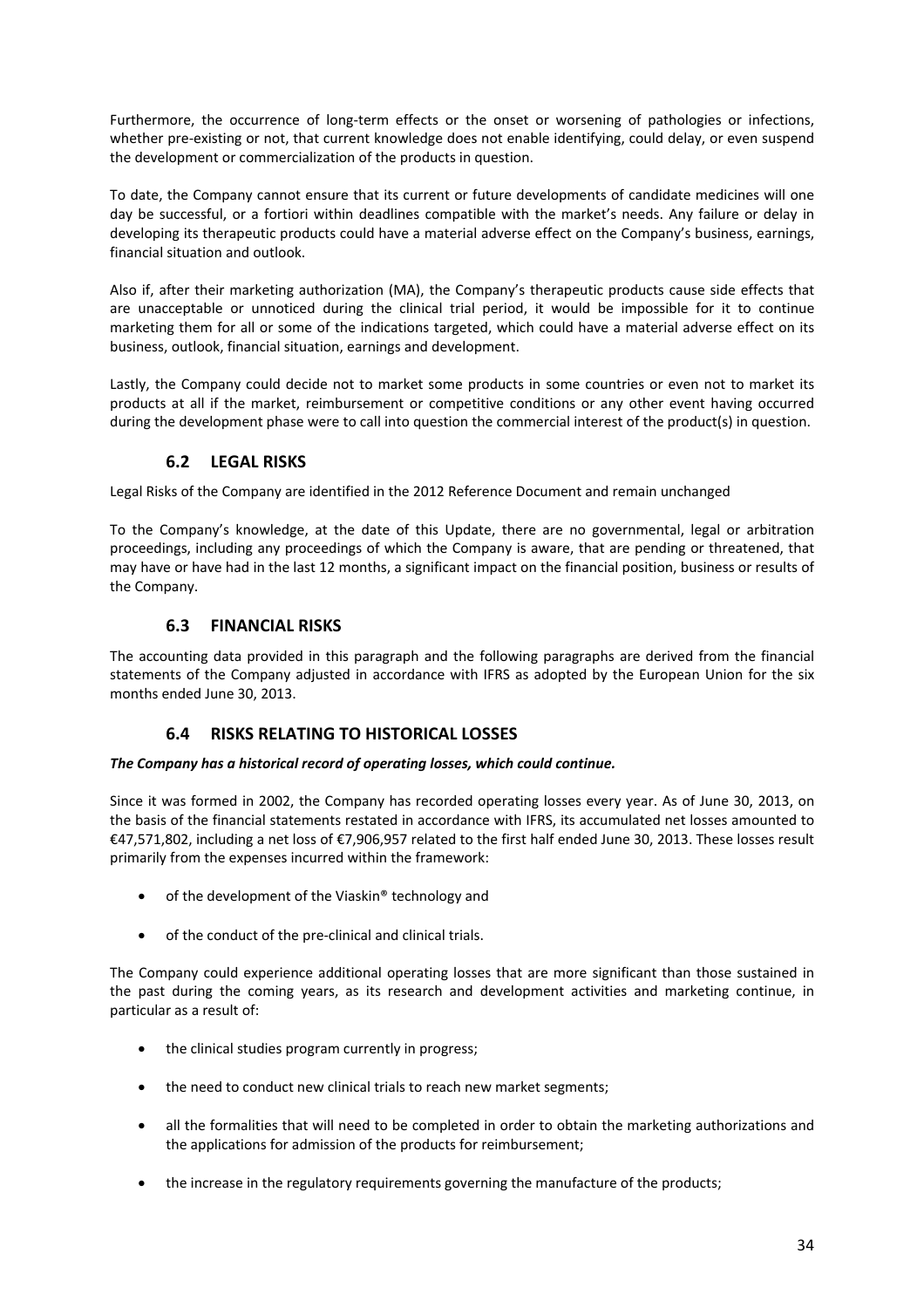- the marketing and sales expenses to be incurred depending on the degree of progress in the development of the products;
- the continuation of an active policy of research and development that may, as required, involve the acquisition of new technologies, products, or licenses.

An increase in these expenses could have a material adverse effect on the Company, its business, its financial position, its earnings, its development, and its prospects.

## **6.5 LIQUIDITY RISK**

#### The Company could be required to reinforce its shareholder's equity or rely on additional financing in order to *ensure its development.*

Since it was formed, the Company has financed its growth by reinforcing its shareholders' equity through a succession of increases in the share capital, by obtaining public assistance in support of innovation, and by reimbursements for Research Tax Credit (*Crédit Impôt Recherche*) claims, but it has never utilized bank loans. Therefore, the Company is not exposed to a liquidity risk resulting from the implementation of any early repayment clauses in loan agreements for such borrowings.

The Company has carried out a specific review of its liquidity risk and it considers that, as of the date hereof it is in a position to meet its obligations as they fall due.

As of this date, the Company does not believe that it is exposed to a short-term (12 months) liquidity risk, considering the cash and cash equivalents that it had available as of June 30, 2013, that is, €32,266,844, which are mainly composed of money market funds and term deposits that are convertible into cash immediately without penalties in case of a need for cash.

Significant research and development efforts and expenditures related to clinical studies have been initiated since the start-up of the Company's business, which has thus far generated negative operating cash flows. The cash flows related to the operating activities of the Company amounted to  $\epsilon$ (5,634,937) and  $\epsilon$ (6,277,846) for the first half of years 2013 and 2012.

The Company will continue to have significant financing requirements in the future for the development of its technology, the continuation of its clinical development program, and the equipping of its own pharmaceutical laboratory, as well as for the production and marketing of its products in the future. It is possible that the Company will find itself unable to finance its growth by itself, a situation that would compel it to seek other sources of financing, particularly through new increases in share capital.

The level of the financing requirements of the Company and how they are spaced out over time depend on factors that are largely beyond the control of the Company such as:

- higher costs and slower progress than anticipated for its research and development programs, in particular for clinical studies;
- the costs of preparing, filing, defending, and maintaining its patents and other intellectual property rights;
- costs associated with any requests for modifications in the studies or for inclusion of a higher number of patients in them;
- higher costs and longer time periods than anticipated for obtaining the regulatory authorizations for the marketing of its products as well as for gaining access to insurance reimbursement for them, including the time required to prepare the applications to the competent authorities;
- costs for responding to changes in the Viaskin® technology and for conducting the manufacturing and marketing of some or all of its products; and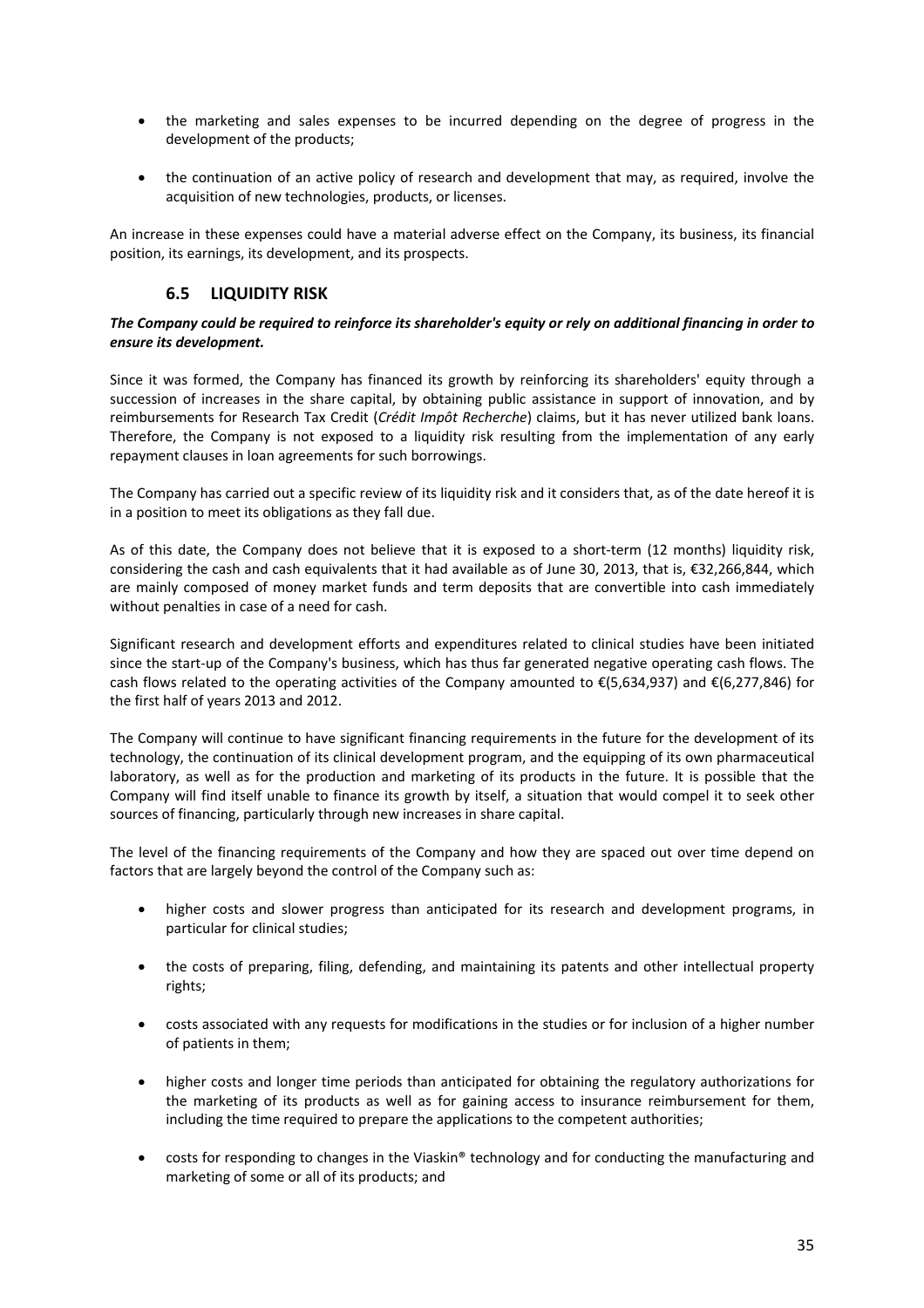• investments needed to benefit from new opportunities to develop new products or to acquire technologies, products, or companies.

It is possible that the Company will be unable to obtain additional capital when it needs it, or that such capital will not be available on financial terms that are acceptable to the Company. If the necessary funds are not available, the Company could have to:

- delay, reduce, or eliminate the number or the scope of its pre‐clinical and clinical trials program;
- grant licenses to its technologies to partners or third parties; or
- conclude new collaboration agreements on terms that are less favorable to it than those that it could have obtained in a different context.

In addition, to the extent that the Company raises share capital by issuing new shares of stock, the investment of its shareholders could be diluted. Furthermore, financing by debt, to the extent that it is available, could also include restrictive conditions for the Company and its shareholders.

The materialization of one or more of these risks could have a material adverse effect on the Company, its business, its financial position, its earnings, its development, and its prospects.

## **6.6 RISKS RELATED TO THE RESEARCH TAX CREDIT**

In order to finance its activities, the Company has also opted for the Research Tax Credit (CIR ‐‐ *Crédit Impôt Recherche*), which consists of the French Government offering a tax credit to companies that make significant investments in research and development. The research expenditures that are eligible for the CIR include, in particular, wages and salaries, the depreciation of research equipment, provisions of services sub-contracted to approved research agencies (public or private), and the expenses associated with intellectual property. The Company has received a research tax credit that has been reimbursed and audited by the tax authorities for the years 2008 to 2011. The Research Tax Credit included in the accounts for the year 2012, for which the Company has requested reimbursement, amounts to  $\epsilon$ 2,522,399. As of the date of this Update, the amount has not been received by the Company.

The Research Tax Credit included in the accounts for the first half 2013 amounted to €1,128,954.

For the coming years, it cannot be ruled out that the tax authorities may challenge the methods used by the Company to calculate the research and development expenditures or that the CIR might be called into question by a change in the regulations or by a challenge by the tax authorities even if the Company complies with the requirements for documentation and eligibility of the expenditures. If such a situation were to occur, that could have an adverse effect on the earnings, the financial position, and the prospects of the Company.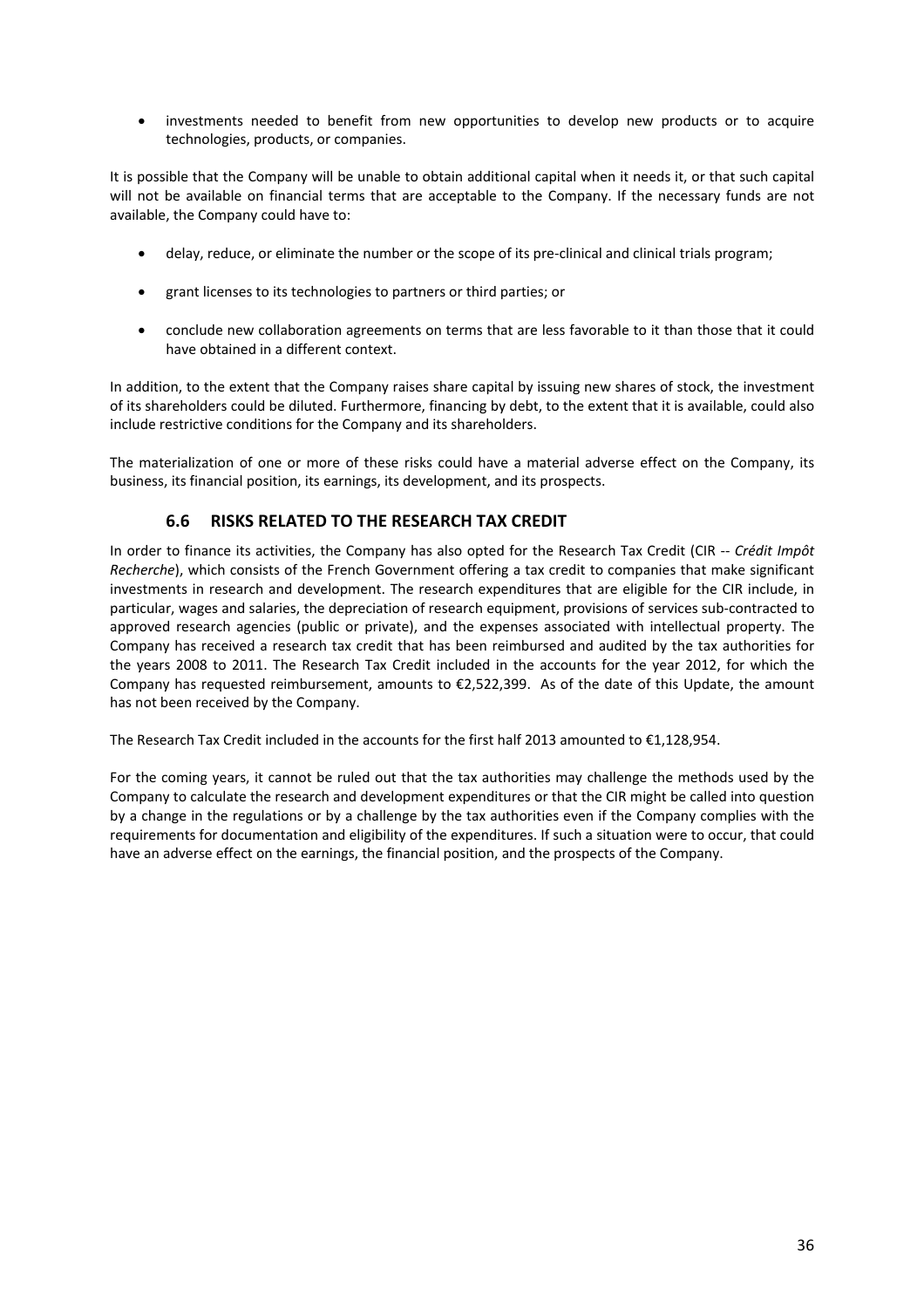## **6.7 RISK RELATED TO ACCESS TO PUBLIC ADVANCES**

Since its creation, the Company has benefited from four repayable advances for innovation granted by OSEO:

| <b>Date of Grant</b> | <b>Amount</b>          | <b>Purpose of Financing</b>                                                                                    | <b>Conditions of Reimbursement</b>                                                                                                                                                                                                                                                                                                     |
|----------------------|------------------------|----------------------------------------------------------------------------------------------------------------|----------------------------------------------------------------------------------------------------------------------------------------------------------------------------------------------------------------------------------------------------------------------------------------------------------------------------------------|
| June 2003            | €445K                  | Program to develop a patch-test<br>intended to diagnose allergies, in<br>particular food allergies             | Advance fully repaid in October<br>2011                                                                                                                                                                                                                                                                                                |
| January 2005         | €600K                  | Development of a high-speed<br>prototype machine to produce patches                                            | Advance fully repaid in March 2013                                                                                                                                                                                                                                                                                                     |
| November 2011        | €640K $^{(1)}$         | Program of formulation, stability<br>studies and preclinical studies for<br>Viaskin <sup>®</sup> Milk          | 16 quarterly payments:<br>- 4 payments of €64K as of March<br>31, 2014;<br>- 12 payments of €32K as of March<br>31, 2015, until December 31,<br>2017.<br>Whatever the outcome of the<br>development program may be, a<br>minimum lump-sum amount of<br>€256K must be repaid in 4<br>quarterly payments of €64K from<br>March 31, 2014. |
| April 2013           | €3,206K <sup>(2)</sup> | ImmunAvia collaborative research and<br>clinical development program in dust<br>mite allergy in young children | 4 annual payments:<br>€400K on June 30, 2021 at the<br>latest;<br>€800K on June 30, 2022 at the<br>$\overline{\phantom{a}}$<br>latest;<br>€1,100K on June 30, 2023 at<br>the latest;<br>€1,450K on June 30, 2024 at<br>the latest                                                                                                      |

(1) The agreement provides for the following payment schedule:

- An initial payment of €256K received on December 9, 2011;
- A second payment of €256K from June 30, 2012 upon a fund drawdown together with an increase in shareholders' equity of the Company of €15M in the form of an increase in capital fully paid up, including the share premium, or convertible bonds or shareholders' loans until March 31, 2017;
- The balance at the works' completion, to be noted no later than August 15, 2013.

The second payment has not been called on the date of this Update, due to an offset in the payments on the financed project. A progress report will be made with OSEO in 2013, in particular to discuss possible changes to the schedule, which may impact future release dates of the second and final payments, as well as those of future repayments.

- (2) The agreement provides for the following payment schedule:
- An initial payment of €904K received on April 2013;
- A second payment of €904K expected on October 2014, subject to project progress;
- A third payment of €918K expected on October 2015, subject to project progress;
- A fourth and last payment expected on April 2018, subject to project progress.

In addition to reimbursable advances, the financing of the ImmunAVia project includes payment by OSEO of non‐repayable subsidies to the Company, amounting to a total of €1,919K.

If the Company does not comply with the contractual conditions provided for in the support for innovation agreements concluded, it could be required to reimburse the amounts advanced ahead of maturity. This could deprive the Company of some of the financial resources needed to carry out its research and development.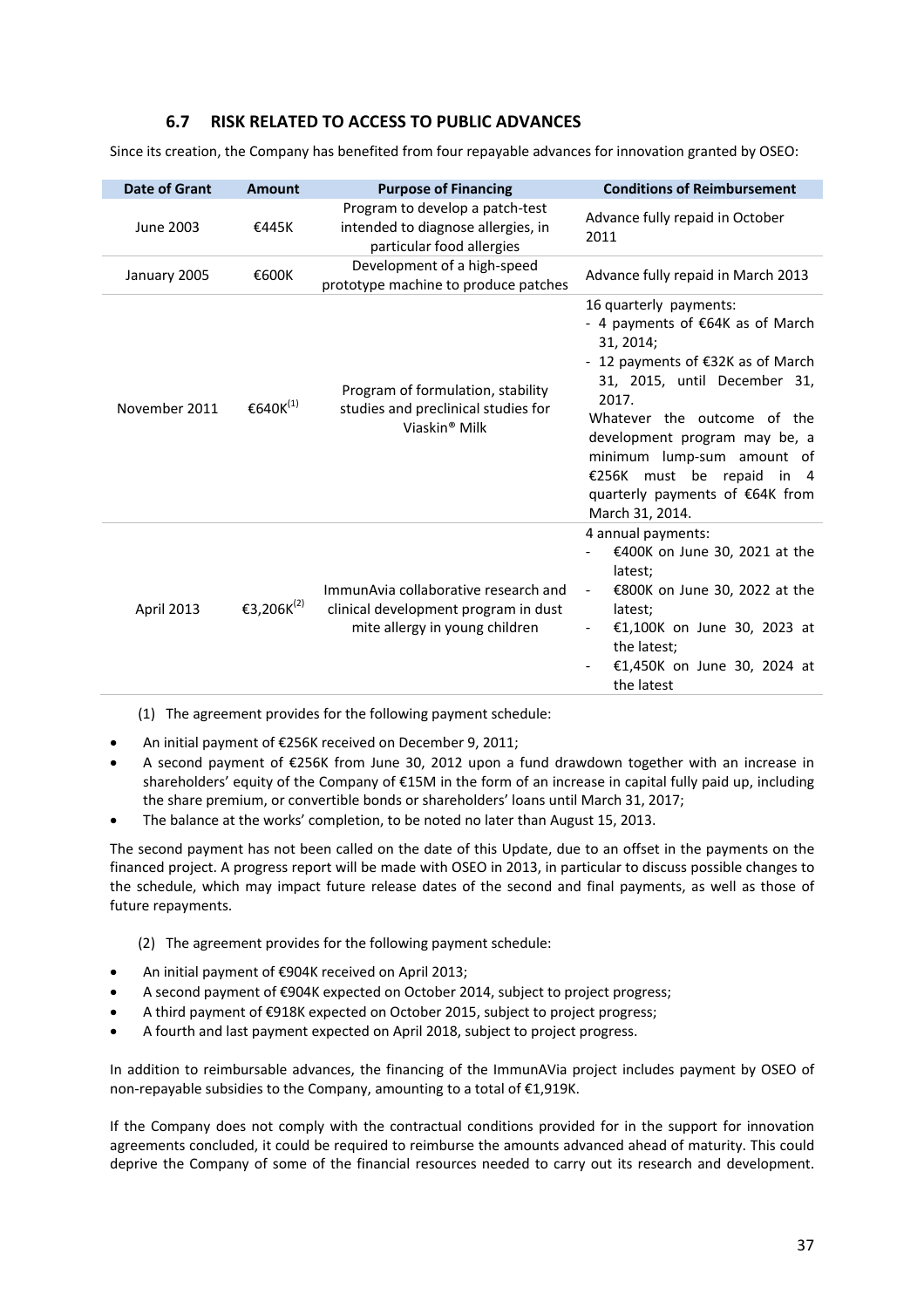Indeed, the Company cannot guarantee that it will then have additional financial resources, time or opportunity to replace these financial resources by others.

# **6.8 FOREIGN EXCHANGE RISK**

The Company is exposed to a very insignificant foreign exchange risk inherent in some of its supplies obtained in the United States, which have been invoiced in U.S. dollars. As of this date, it does not make sales revenue in dollars or in any other currency other than the euro; the Company does not receive any full or partial mechanical endorsement. The exposure to currencies other than the U.S. dollar is negligible.

For the first halves of 2013 and 2012, less than 13% and 15% respectively of the purchases and other external expenses had been made in U.S. dollars, generating a net foreign exchange loss of €2,188 and €5,138 respectively for those periods.

In light of these insignificant amounts, the Company has not adopted, at this stage, a hedging mechanism in order to protect its business activity against fluctuations in exchange rates. The Company cannot rule out the possibility that a significant increase in its business, particularly in the United States, may result in greater exposure to exchange rate risk and should thus consider adopting an appropriate policy for hedging against these risks.

## **6.9 CREDIT RISK**

The Company engages in prudent management of its level of cash and cash equivalents. Cash and equivalents include cash on hand and common financial instruments held by the Company (essentially securities and fixedterm structured monetary products).

Furthermore, the credit risk related to cash, cash equivalents and common financial instruments is not significant based on the quality of the financial institutions with counterparties.

## **6.10 INTEREST RATE RISK**

The only exposure to interest rate risk relates to the investment of the cash and cash equivalents exclusively made up of money market funds (SICAVs) and term accounts with a maturity of less than 3 months.

The Company has no variable rate debt. Its debt repayments are not subject to interest rate risk.

Given the low level of current remuneration of this kind of investment, the Company considers that any change of +/‐ 1% would have an insignificant impact on its net earnings in respect of the losses generated by its operations.

## **6.11 RISK OF DILUTION**

Since its creation, the Company has issued or granted stock share purchase warrants (*bons de souscription d'action*) (BSAs) and founders' warrants (*bons de souscription de parts de créateurs d'entreprise*) (BSPCEs), stock options and free shares (to be issued) some of which are conditioned on the achievement of performance criteria. As of September 30, 2013, the full exercise of all the financial instruments giving access to the share capital, granted and in circulation to date, would enable the subscription of 3,064,567 new shares, thus generating a dilution equal to 22.86% on the basis of the capital existing to date and 18.60% on the basis of the fully diluted capital. See paragraphs 8.2.1 presenting the summary of the dilutive instruments existing to date.

As part of its policy to motivate its managers and employees and in order to attract additional talent, the Company may, in the future, issue or award shares or new financial instruments giving access to the Company's share capital that could result in a potentially significant additional dilution for the Company's current and future shareholders.

## **6.12 RISKS RELATED TO THE ECONOMIC AND FINANCIAL CRISIS**

The Company may be required to carry out its operations in some geographical areas where the balance of public accounts, local currencies or even the inflation rates could be affected by the crisis, which could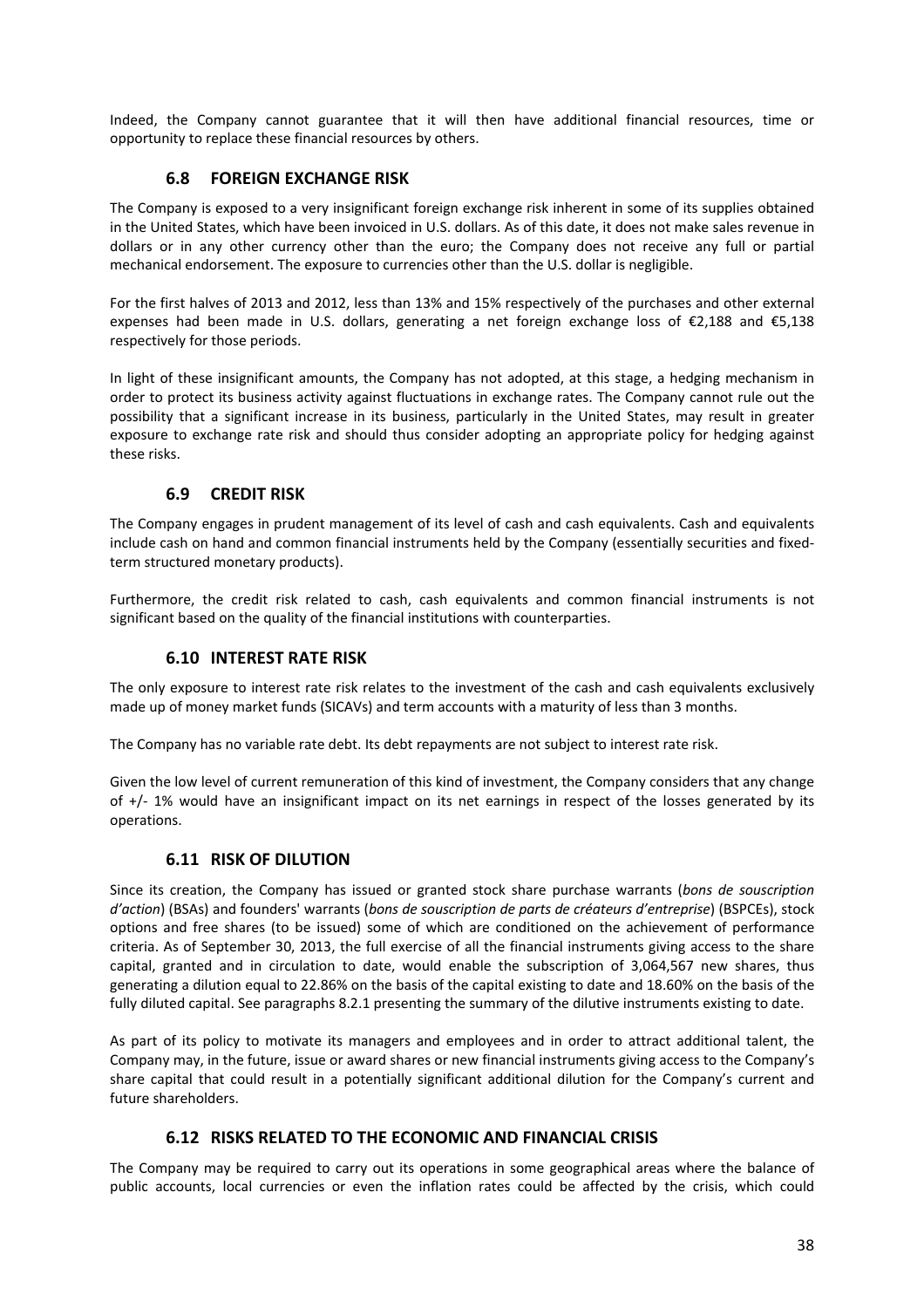undermine the margins in these areas, when it invoices in the local currencies, or compromise the collection of its receivables from public or private entities with which the Company does business.

Moreover, in some geographical areas, in the absence of organized social coverage systems, patients finance the cost of their medicines themselves, and could see their financial resources reduced due to the financial crisis. Lastly, in countries that ensure public or private social coverage of healthcare expenses, the impact of the financial crisis could push the paying entities to increase pressure on the prices of medicines, increase patients' financial contribution or become more selective in their reimbursement criteria. All of these risks could affect the Company's ability to reach its financial objectives in the future.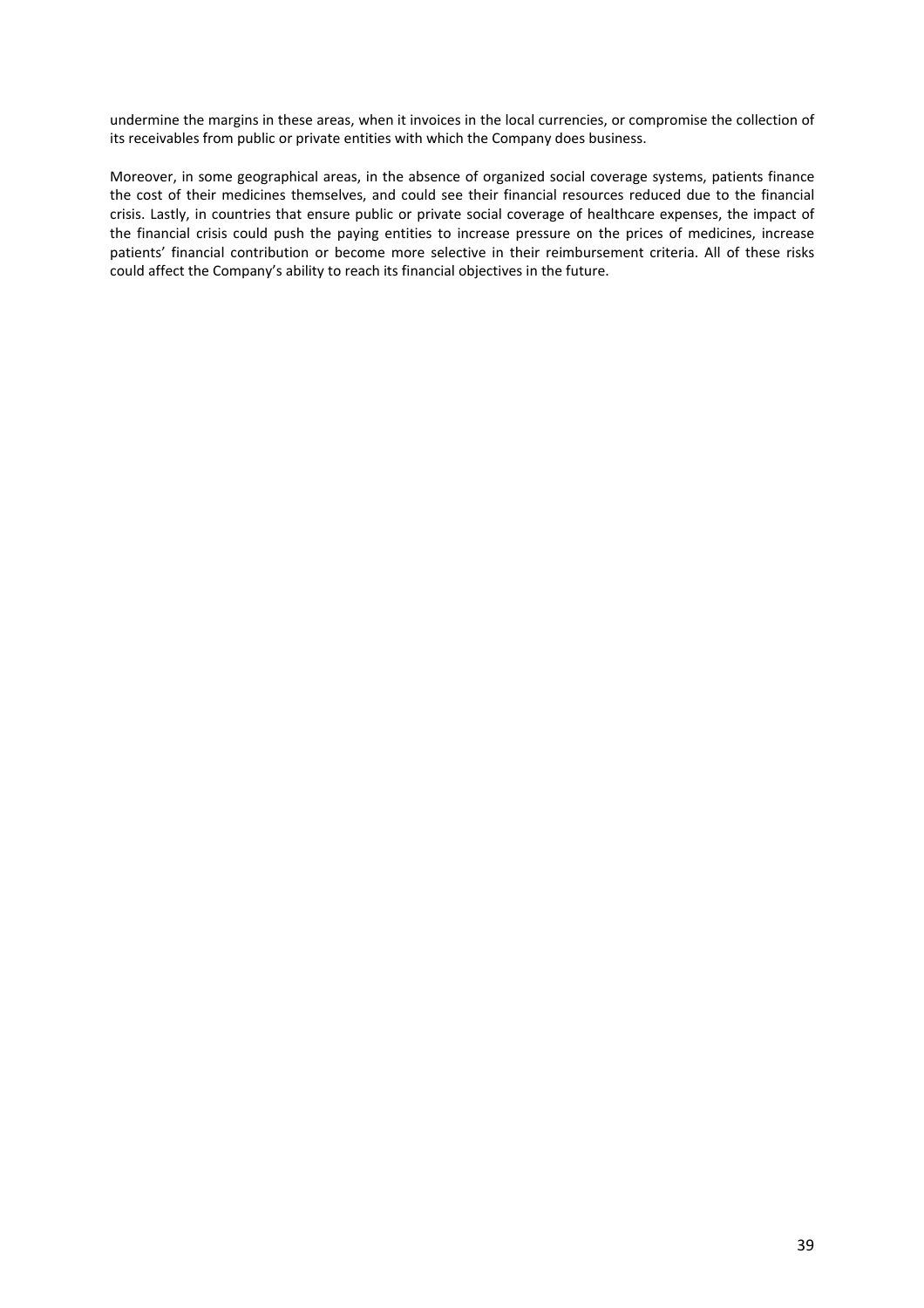# **7** PATENTS AND PATENT APPLICATIONS

The strategy as regards intellectual property, as well as patents and patent applications applied for and obtained by the Company, are described in Chapter 11.2 of the 2012 Reference Document.

Since the filing of the 2012 Reference Document, several patent applications have been granted in some countries, and are subject to the present update.

countries, and are subject to the present update.<br>The proprietary Viaskin® technology, as well as the markets for its application, are protected by 14 families of patents granted or at various stages of registration which represent today a total of 75 patent applications in progress and 51 paten ts issued.

|              |                                                                |                                                                                     |                                                                   | <b>Status</b>                                                                                                                       |                                                                                                                                                                           |
|--------------|----------------------------------------------------------------|-------------------------------------------------------------------------------------|-------------------------------------------------------------------|-------------------------------------------------------------------------------------------------------------------------------------|---------------------------------------------------------------------------------------------------------------------------------------------------------------------------|
| Ref. (*)     | Family                                                         | Priority date (**)                                                                  | <b>Expiry date</b>                                                | Countries in which the patent has been<br>obtained                                                                                  | Countries in which the application is<br>pending                                                                                                                          |
|              |                                                                |                                                                                     |                                                                   |                                                                                                                                     |                                                                                                                                                                           |
|              | Patents co-owned by DBV and AP/HP - Université Paris Descartes |                                                                                     |                                                                   |                                                                                                                                     |                                                                                                                                                                           |
| <b>B0455</b> | Viaskin I                                                      | Mar-01                                                                              | $Mar-22$                                                          | Issued in the US, in Europe, in Canada, in<br>Australia, in China, in Eurasia, in Russia, in<br>Hong-Kong, in Japan, in South Korea |                                                                                                                                                                           |
| 80461        | Viaskin 2                                                      | <b>United States:</b><br>Mar-01 (CIP of<br>Viaskin I)<br>Other countries:<br>Apr-06 | <b>United States:</b><br>$Mar-22$<br>Other countries:<br>$Apr-27$ | Issued in the US, in Eurasia, in South Africa,<br>in Russia, in Australia, in Mexico, in New<br>Zealand and in Japan                | National examination underway in South<br>Korea, in Brazil, in Canada, in Israel, in<br>India<br>European examination underway                                            |
| <b>B0645</b> | EPIT method                                                    | Dec-07                                                                              | Dec-28                                                            | <b>Issued in France and in Europe</b>                                                                                               | National examination underway in<br>Australia, in Canada, in China, in Israel,<br>in India, in Japan, in South Korea and in<br>the US                                     |
| <b>B0746</b> | Peanut Immunotherapy                                           | Dec-07<br>(United States)                                                           | <b>Dec-28</b>                                                     | Issued in the US                                                                                                                    | National examination underway in<br>Australia, in Canada, in China, in Hong<br>Kong, in Israel, in India, in Japan and in<br>South Korea<br>European examination underway |
|              | Patents held by DBV in full ownership                          |                                                                                     |                                                                   |                                                                                                                                     |                                                                                                                                                                           |
| <b>B0456</b> | Applicator                                                     | Feb-04                                                                              | $Feb-24$                                                          | <b>Issued in France</b>                                                                                                             |                                                                                                                                                                           |
| <b>B0457</b> | Microcontour                                                   | <b>May-05</b>                                                                       | $May-25$                                                          |                                                                                                                                     | Awaiting issuance in Europe                                                                                                                                               |
| <b>B0551</b> | Strip                                                          | Feb-07                                                                              | $Feb-28$                                                          | Issued in France, in Europe and in the US                                                                                           |                                                                                                                                                                           |
| 80557        | <b>Bracelet</b>                                                | <b>Mar-07</b>                                                                       | $Mar-28$                                                          | <b>Issued in France and in the US</b>                                                                                               | European examination underway                                                                                                                                             |
| <b>B0575</b> | Electrospray                                                   | $Jan-OB$                                                                            | $Jan-29$                                                          | Issued in France and in China                                                                                                       | National examinations underway in the<br>ma in countries: Australia, Canada, Israel,<br>India, Japan, South Korea and in the US<br>European examination underway          |
| 80614        | Hydrophilic powder                                             | Oct-07                                                                              | Oct-28                                                            | <b>Issued in France</b>                                                                                                             | National examinations underway in<br>Canada, in Jasan, in South Korea and in<br>the US<br>European examination underway                                                   |
| <b>B0642</b> | Vaccination                                                    | Dec-07                                                                              | <b>Dec-28</b>                                                     | <b>Issued in France</b>                                                                                                             | National examination underway in<br>Australia, in Canada, in China, in Israel,<br>in India, in Japan, in South Korea and in<br>the US<br>European examination underway    |
| <b>BO852</b> | Treatment of eczema                                            | Mar-09                                                                              | Other countries<br>Mar-30                                         |                                                                                                                                     | National examination underway in the US<br>and in Japan<br>European examination underway                                                                                  |
| <b>B0946</b> | Treatment of<br>esophagitis                                    | Sep-09                                                                              | Other countries<br>$Sep-30$                                       |                                                                                                                                     | National examination underway in<br>Australia, in Brazil, in Canada, in China,<br>in Japan and in the US<br>European examination underway                                 |
| B1023        | Sweet boost                                                    | Apr-10                                                                              | Other countries<br>Apr-31                                         |                                                                                                                                     | National examination underway in<br>Australia, in Canada, in China, in Israel,<br>in Japan and in the US<br>European examination underway                                 |
| <b>B1302</b> | Allergic march                                                 | $Feb-12$                                                                            | <b>Feb-33</b>                                                     |                                                                                                                                     | European examination underway<br><b>PCT</b> in 2013                                                                                                                       |

#### **Table sum mmarizing the e families of p patents owne ed by DBV Tec chnologies**

(\*) Intern nal codificatio n of the Comp pany.

(\*\*) The priority date of the patent corresponds to the date of the first filing made beginning from which the patent is issued for a term of 20 years, it being specified that when the corresponding products are registered (i.e., a marketing authorization is obtained), the patents might receive an extension of their term of protection for up to 5 years maximum, depending on the case.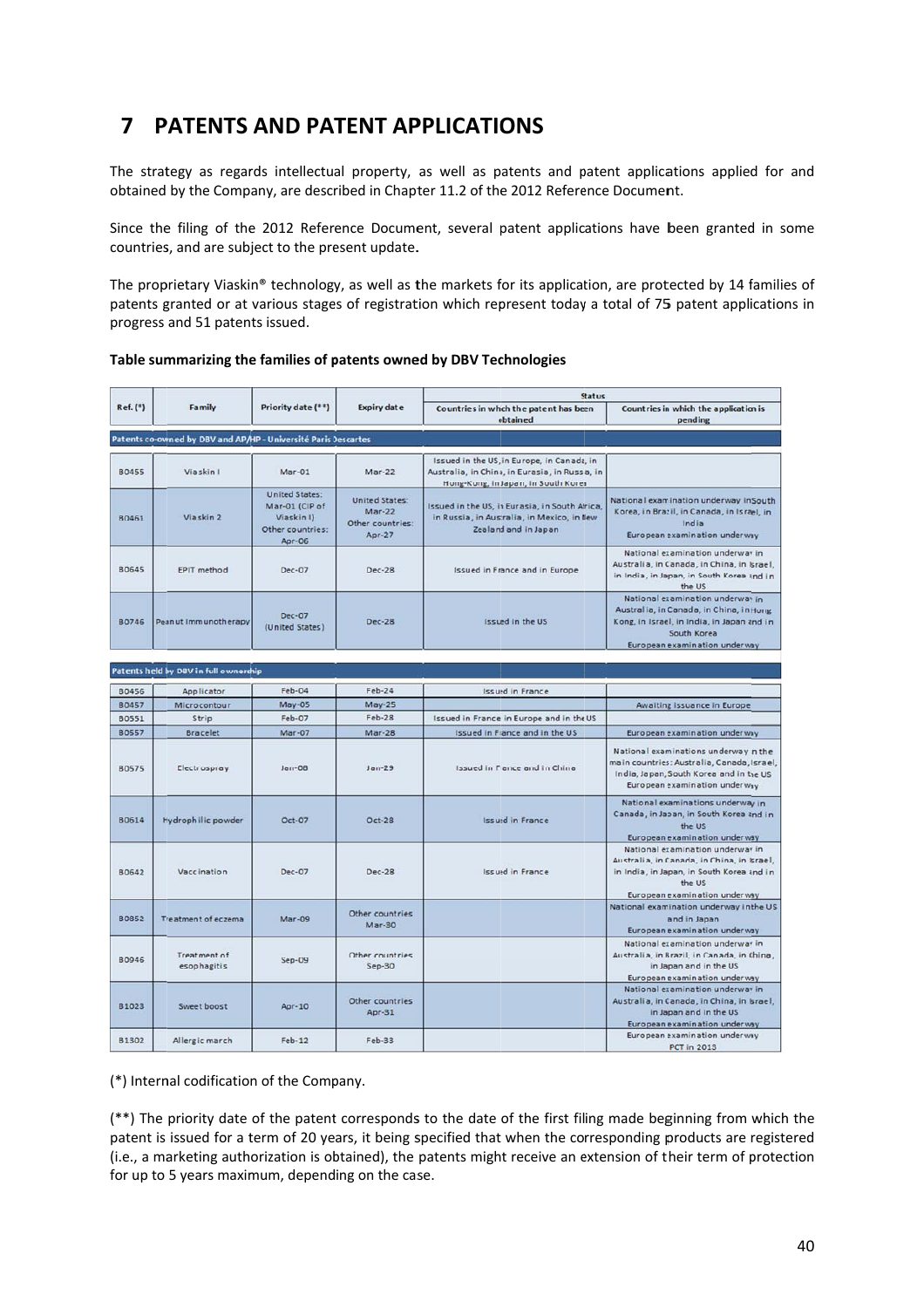# **8 MAJOR CONTRACTS**

Details of the major contracts are included in Chapter 11 and 22 of the 2012 Reference Document. In addition, the new contracts as of this Update are described below:

#### **Partnership with the Jaffe Food Allergy Institute**

On April 19, 2013, the Company concluded a partnership with the Jaffe Food Allergy Institute of the Icahn School of Medicine at Mount Sinai in New York to establish research collaboration on the mechanism induced by Viaskin® through epicutaneous immunotherapy (EPIT®).

Doctors Cecilia Bérin and Hugh Sampson will be the main investigators in this research programme. Dr Sampson is also Director of the Jaffe Food Allergy Institute, whose mission is to provide better understanding and improve the basic science, undertake clinical research, and education efforts in the area of food allergies.

The research programme will last for 18 months. The goal of the study is to demonstrate the effectiveness of EPIT on gastrointestinal manifestations induced by food allergies. An initial study, conducted on mice, tested the EPIT® method as a treatment for the anaphylaxis induced through feeding compared with oral immunotherapy (OIT). A second study will focus on the tolerance-induction mechanism, in particular the importance of the immunological environment of the skin and the induction mechanism of regulating T cells in the development of tolerance.

### **Collaboration in research and development with Stallergenes in the allergy to birch pollen**

On October 17, 2013, the Company concluded a research and development agreement for the development of a new treatment for allergy to birch pollen. This collaboration is the first agreement as part of the partnership between the two companies dedicated to the development of innovative treatments in the field of respiratory allergies. The signed agreement will associate Stallergenes' globally recognized expertise in the area of respiratory allergies with the Company's new epicutaneous technology, Viaskin®, enabling the immune response to be modulated.

Patients who are allergic to birch pollen usually suffer from allergic rhinitis and seasonal allergic asthma. The majority of them also develop allergies to certain foods of plant origin. These, also known under the term of oral allergy syndrome (OAS), are caused by an interaction between the allergens of birch pollen and food proteins of a similar structure. This syndrome can manifest itself in itching or swelling of the lips, tongue or throat. These reactions can sometimes be more serious. DBV's Viaskin technology, which has proven its safety in a clinical context for allergies which are dangerous or potentially lethal, could therefore be perfectly suitable for patients who are allergic to birch pollen.

Under the terms of the agreement, Stallergenes will fund the entire pre‐clinical development performed by DBV The goal of this pre-clinical programme, lasting from 18 to 24 months, is to provide Stallergenes with a clinical product using Stallergenes' birch pollen allergen. Stallergenes will benefit from worldwide exclusivity to the rights for the development and marketing of this product. DBV could receive several interim payments, at the various preclinical, clinical, regulatory and marketing stages for up to a total amount of EUR 145 million, and will be paid royalties on the future turnover achieved by the product.

The contract includes a clause for early cancellation by Stallergenes, where one of its direct competitors come to acquire a majority stake in DBV Technologies.

In addition, Stallergenes acquired a participation interest of 2% in DBV's capital from existing shareholders.

#### **Research collaboration agreement with the Inserm in haemophilia A refractory to factor VIII**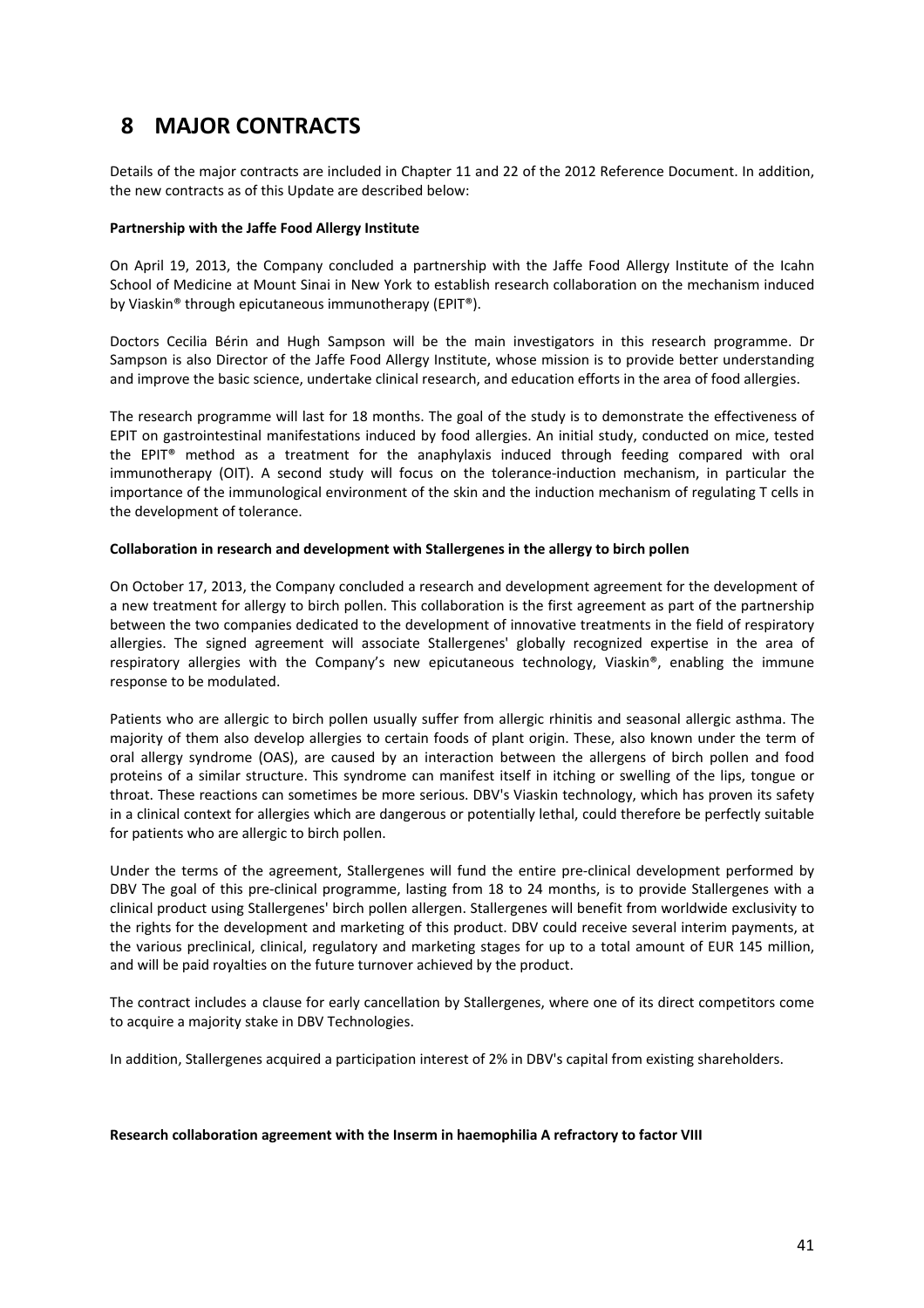On October 10, 2013, the Company concluded a partnership with the French national institute for health and medical research, Inserm and Inserm Transfert, to study the epicutaneous method for administering a recombinant Factor VIII F(VIII) protein in an animal model of haemophilia A. DBV and Inserm have teamed up to combine the Viaskin® technology with globally recognised expertise in haemophilia A to develop a benchmark treatment for refractory haemophilia A, by providing a more affordable and non-invasive treatment.

The protective effect conferred by epicutaneous immunotherapy using Viaskin® will be evaluated through an original model of mice deficient in FVIII, (severe haemophilia A), developed by the Inserm team. The DBV‐ Inserm research collaboration will last for 12 months. Different groups of mice will be treated for 45 days with a Viaskin® patch containing the FVIII protein in comparison with a placebo group. After 45 days, all the mice will then undergo a substitution treatment protocol for 4 weeks. The rate of anti-FVIII and inhibitors to FVIII IgG will then be measured by immunological and functional tests. It is a new approach based on the Viaskin® technology which should allow the body's response to factor VIII to be reoriented, gradually restoring its full effectiveness to the transfusion of FVIII which is the basis of the treatment of hemophilia A.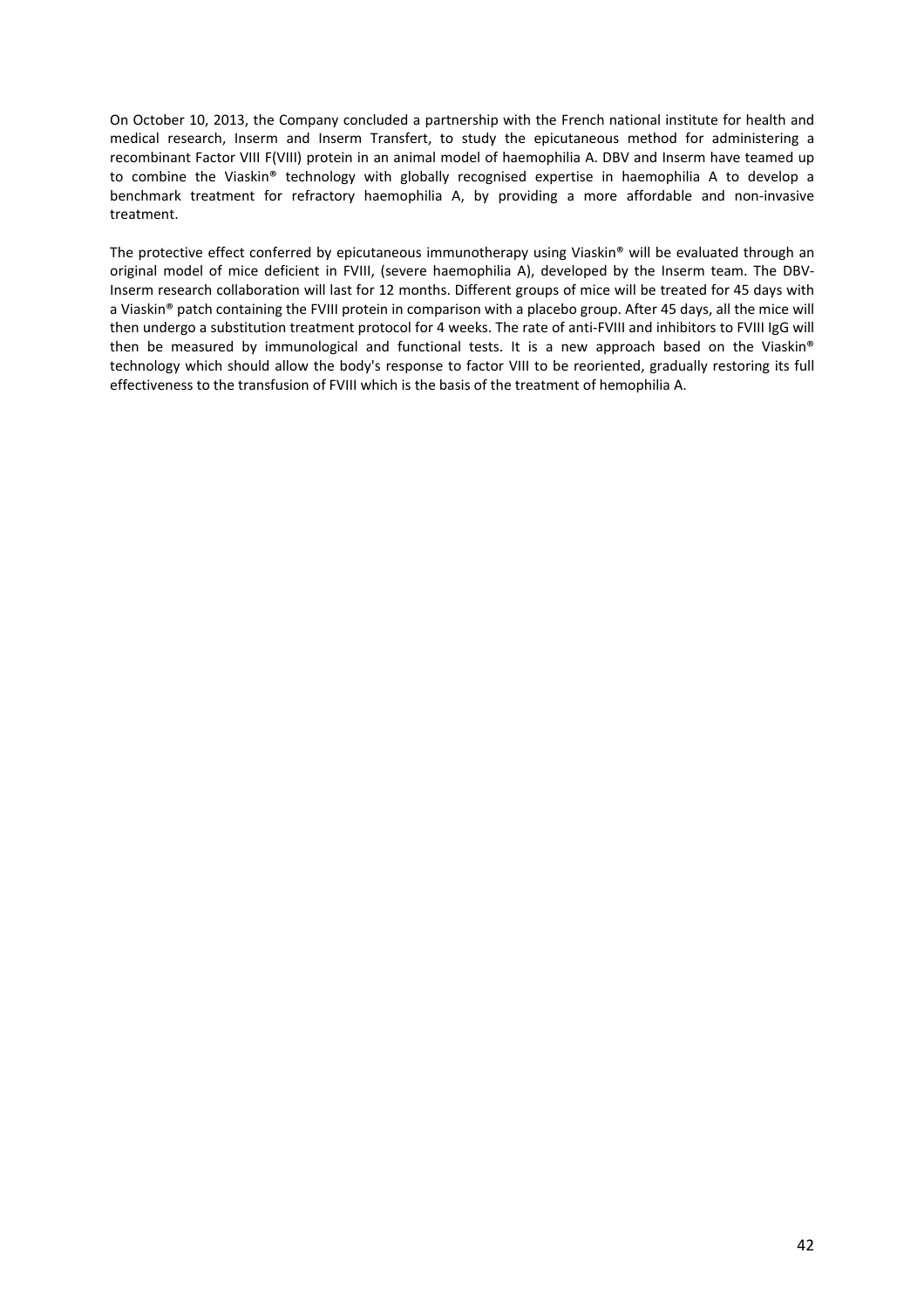# **9 ADDITIONAL INFORMATION ON THE COMPANY AND ITS SHARE CAPITAL**

# **9.1 SHARE OWNERSHIP**

## **9.1.1 Share ownership table**

|                                                                            | October 31, 2013           |                | December 31, 2012          |                            |                   |                       |
|----------------------------------------------------------------------------|----------------------------|----------------|----------------------------|----------------------------|-------------------|-----------------------|
| <b>Shareholders</b>                                                        | <b>Number of</b><br>shares | % of capital   | $%$ of<br>voting<br>rights | <b>Number of</b><br>shares | $%$ of<br>capital | % of voting<br>rights |
| Lundbeckfonden<br>Invest A/S                                               | 584,124                    | 4.36%          | 4.36%                      | 779,220                    | 5.81%             | 5.83%                 |
| ALK ABELLO A/S <sup>(1)</sup>                                              | 588,271                    | 4.39%          | 4.39%                      | 818,175                    | 6.10%             | 6.12%                 |
| Sub-total<br><b>Lundbeckfond Invest</b><br>A/S                             | 1,172,395                  | 8.74%          | 8.74%                      | 1,597,395                  | 11.91%            | 11.91%                |
| Sofinnova                                                                  | 3,176,370                  | 23.69%         | 23.69%                     | 3,726,370                  | 27.79%            | 27.86%                |
| Innobio $^{(2)}$                                                           | 1,789,597                  | 13.35%         | 13.35%                     | 1,789,597                  | 13.35%            | 13.38%                |
| <b>Bpifrance</b><br><b>Participations</b><br>(formerly FSI) <sup>(3)</sup> | 1,693,002                  | 12.63%         | 12.63%                     | 1,693,002                  | 12.63%            | 12.66%                |
| <b>Shire LLC</b>                                                           | $\overline{a}$             | $\overline{a}$ | $\blacksquare$             | 584,430                    | 4.36%             | 4.37%                 |
| PHYS & DBCS <sup>(4)</sup>                                                 | 614,500                    | 4.58%          | 4.58%                      | 616,500                    | 4.60%             | 4.61%                 |
| <b>Altamir</b>                                                             | 348,417                    | 2.6%           | 2.6%                       | 348,417                    | 2.6%              | 2.6%                  |
| <b>FCPR Apax France VI</b>                                                 | 895,899                    | 6.68%          | 6.68%                      | 895,899                    | 6.68%             | 6.7%                  |
| <b>Treasury shares</b>                                                     | 1,628                      | 0.01%          |                            | 33,938                     | 0.25%             |                       |
| Public <sup>(5)</sup>                                                      | 3,716,339                  | 27.72%         | 27.72%                     | 2,122,599                  | 15.83%            | 15.87%                |
| <b>TOTAL</b>                                                               | 13,408,147                 | 100%           | 100%                       | 13,408,147                 | 100%              | 100%                  |

(1) ALK ABELLO is controlled by Lundbeckfond

(2) Innobio is a fund managed by Bpifrance Investissement, which also holds shares in Innobio (37%)

(3) Bpifrance Participations was created on July 12, 2013

(4) Respectively, a company in which Pierre‐Henri Benhamou holds 36.8% of the share capital and a holding company controlled by the Dupont family with a holding of 73.6% of the company's share capital

(5) Including 257,000 shares held by Stallergenes, amounting to 1.92% of share capital and voting rights of the Company

To the best of the Company's knowledge, there is no other shareholder who directly or indirectly, solely or jointly holds more than 2.5% of the share capital or voting rights*.*

To the best of the Company's knowledge and at the date of this Update, there has been no substantial change in the share ownership as presented above since October 31, 2013.

## **9.1.2 Major changes in share ownership since January 1, 2013 (Disclosures of legal threshold crossings)**

Legal threshold crossings reported since January 1, 2013 and till the date of this Update:

1/ By a letter received on May 15, 2013 the simplified joint‐stock company, Sofinnova Partners (16‐18 rue du Quatre Septembre, 75002 Paris), acting on behalf of FCPR Sofinnova Capital V that it manages, reported having crossed, in the downward direction on May 10, 2013, the 25% thresholds of the capital and voting rights of DBV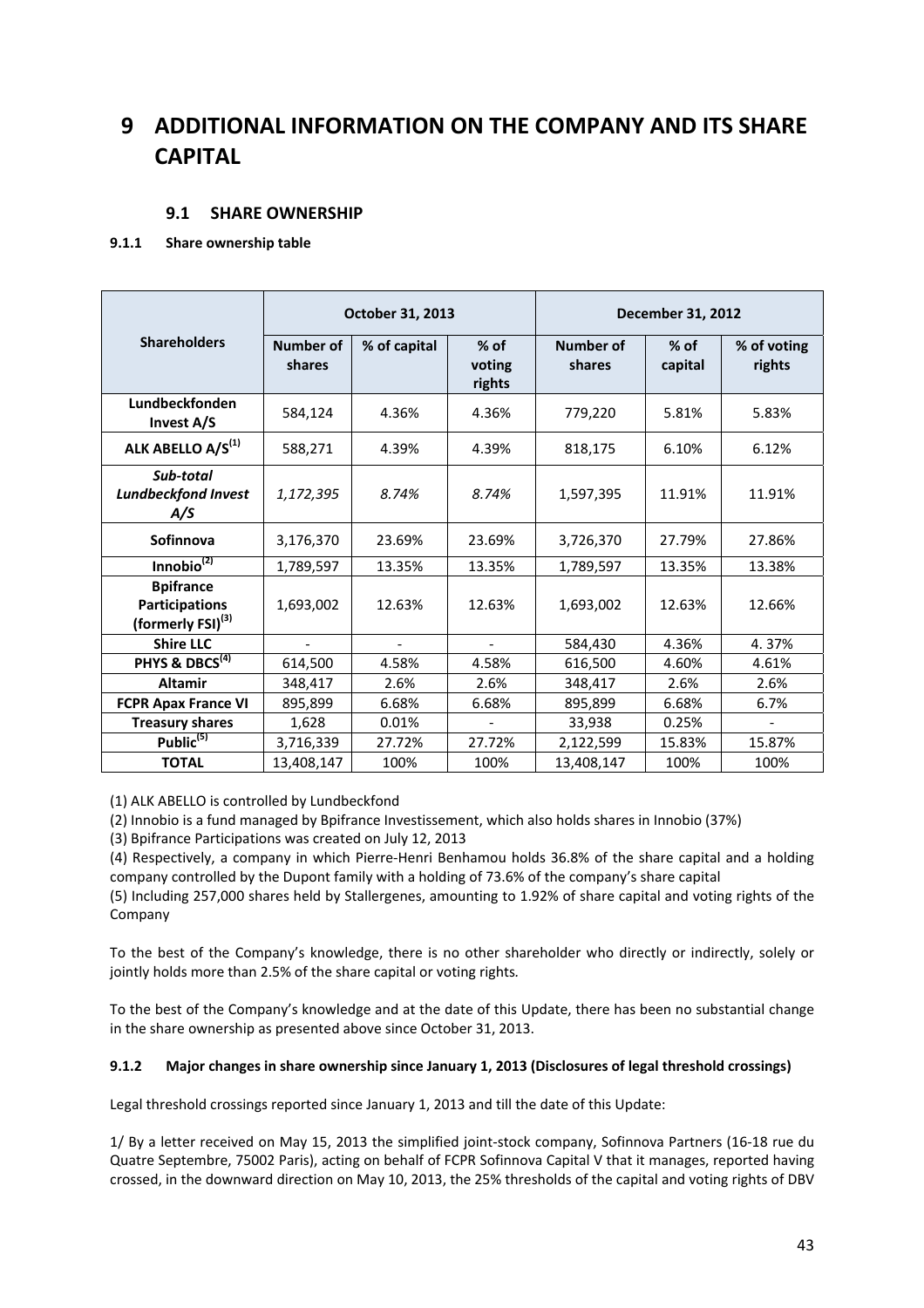Technologies and holding, on behalf of the said fund, 3,176,370 DBV Technologies shares representing as many voting rights, namely 23.69% of the capital and voting rights of the company. This threshold crossing stems from a transfer of DBV Technologies shares on the market (AMF Notice No. 213C0556)

2/ By a letter received on July 18, 2013, BPI Groupe, a public industrial and commercial institution (former EPIC OSEO), hereinafter known as "EPIC BPI‐Groupe" (27‐31 avenue du Général Leclerc ‐ 94710 Maisons Alfort Cedex) reported having crossed, in the upward direction on July 12, 2013, indirectly via Bpifrance Participations SA, a company it indirectly controls through BPI Groupe SA (a jointly controlled company with a 50% stake held by CDC and 50% by EPIC BPI‐Groupe), the 5% and 10% thresholds of the capital and voting rights of DBV Technologies and holding indirectly, at the said date, 1,693,002 DBV Technologies shares representing as many voting rights, i.e. 12.63% of the capital and voting rights of the Company, broken down as follows:

|                                                                                                       | <b>Shares</b> |        | % of capital Voting rights | % of voting rights |
|-------------------------------------------------------------------------------------------------------|---------------|--------|----------------------------|--------------------|
| EPIC BPI-Groupe (directly)                                                                            | 0             | 0      | 0                          | U                  |
| EPIC.<br><b>BPI-Groupe</b><br>(indirectly)<br>through<br>Bpifrance Participations SA (formerly FSI))* | 1,693,002     | 12.63% | 1,693,002                  | 12.63%             |
| Total (shares and voting rights owned and<br>held under this assimilation)                            | 1,693,002     | 12.63% | 1,693,002                  | 12.63%             |

\* Bpifrance Participations (formerly FSI) is wholly‐owned by BPI‐Groupe SA

This threshold crossings stem from the formation of the *Banque Publique d'Investissement* (Public Investment Bank) in which:

- On July 12, 2013, the government contributed all of the shares it held in the *Fonds Stratégique d'Investissement* ("FSI" or Strategic Investment Fund) henceforth known as "Bpifrance Participations", namely 49% of the FSI capital to the company, BPI‐Groupe SA.
- On July 12, 2013, the *Caisse des Dépôts et Consignations* (CDC) contributed all of the shares it held in the FSI henceforth known as "Bpifrance Participations", namely 51% of the FSI capital, to BPI‐Groupe SA.

Considering these contributions (and other transactions conducted concurrently in the process of incorporating the *Banque Publique d'Investissement*), 50% of BPI‐Groupe SA shares are presently held by CDC, and 50% by the French State and EPIC BPI‐Groupe, with the understanding that it has already been agreed that the BPI‐ Groupe SA securities temporarily held by the State will be redistributed to EPIC BPI‐Groupe within a period of 4 months at the latest, and that BPI‐Groupe SA jointly controlled by CDC and EPIC BPI‐Groupe.

By the same letter, the following statement of intent was made:

"This disclosure of indirect threshold crossings falls within the framework of formalities to establish the *Banque Publique d'Investissement.* In the absence of a change in the number of DBV Technologies shares held by Bpifrance Participations, the latter did not cross any new threshold and no financing was provided under this indirect threshold crossing.

Pursuant to Article L. 233‐7 VII of the Commercial Code, BPI‐Groupe disclosed that, over the next six months, Bpifrance Participations, a company it indirectly controls via BPI‐Groupe SA and a direct shareholder of DBV Technologies, has the following intentions:

- Bpifrance Participations acts alone;
- Bpifrance Participations does not intend to acquire any shares in the months ahead;
- Bpifrance Participations does not intend to take over control of DBV Technologies;
- Bpifrance Participations does not have any specific strategy as regards DBV Technologies and does not intend to conduct any of the transactions mentioned in Article 223-17 I, 6° of the general regulations of the financial markets authority, AMF;
- Bpifrance Participations is not a party to the agreements or instruments mentioned in subsections 4° and 4° bis of section I of Article L. 233‐9 of the Commercial Code;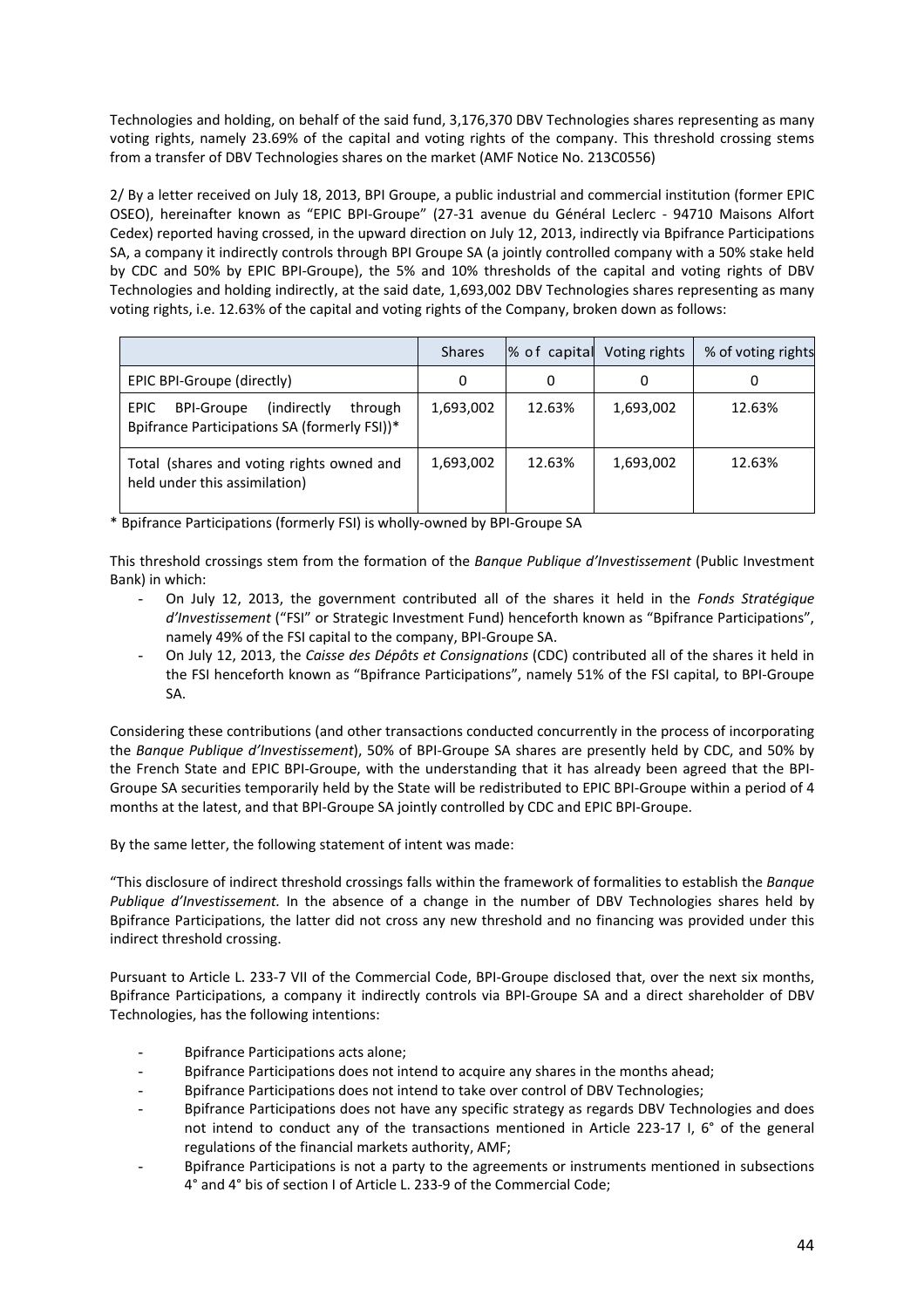- Bpifrance Participations has not concluded any temporary transfer agreement involving the shares and/or voting rights of DBV Technologies;
- Bpifrance Participations does not intend to request the designation of a representative other than the director and the observer already appointed on the recommendation of Bpifrance Participations." (AMF Notice No. 213C1011)

3/ By a letter received on July 18, 2013, the *Caisse des Dépôts et Consignations* (CDC) reported holding directly and indirectly, via Bpifrance Participations SA, a company it controls via BPI Groupe SA (jointly controlled by the *Caisse des Dépôts et Consignations* with a 50% stake and EPIC BPI Groupe equally with a 50% stake), 1,693,002 DBV Technologies shares representing as many voting rights, i.e. 12.63% of the capital and voting rights of the Company, broken down as follows:

|                          | Shares    | % of<br>capital | Voting rights | ∣% of voting rights |
|--------------------------|-----------|-----------------|---------------|---------------------|
| <b>B</b> pifrance        | 1,693,002 | 12.63           | 1.693.002     | 12.63               |
| <b>Participations SA</b> |           |                 |               |                     |
| <b>CDC Total</b>         | 1.693.002 | 12.63           | 1.693.002     | 12.63               |

This shareholding results from the formation of the *Banque Publique d'Investissement* in which:

- On July 12, 2013, the State contributed all of the shares it held in the *Fonds Stratégique d'Investissement* ("FSI") henceforth known as "Bpifrance Participations", namely 49% of FSI capital, to BPI‐Groupe SA.
- On July 12, 2013, CDC contributed all of the shares it held in FSI, henceforth known as "Bpifrance Participations", i.e. 51% of FSI capital, to BPI‐Groupe SA.

Considering these contributions (and other transactions conducted concurrently in the process of incorporating the *Banque Publique d'Investissement* , 50% of BPI‐Groupe SA shares are presently held by CDC, and 50% by the State and EPIC BPI‐Groupe, with the understanding that it has already been agreed that the BPI‐Groupe SA securities temporarily held by the State will be redistributed to EPIC BPI‐Groupe within a period of 4 months at the latest, and jointly that BPI‐Groupe SA controlled by CDC and EPIC BPI‐Groupe.

CDC did not cross any thresholds in these transactions. (AMF Notice No. 213C1012)

4/ By a letter received on August 1, 2013, completed by a letter received on August 2, 2013, the Danish company Lundbeckfond Invest A/S (controlled by the Lundbeck Foundation - Vestagervej 17, DK - 2900 Hellerup, Denmark) reported having crossed, in the downward direction on July 26, 2013, directly and indirectly via the Danish company, Alk - Abello A/S that it controls, the threshold of 10% of the capital and voting rights of DBV Technologies and holding 1,172,395 DBV Technologies shares, representing as many voting rights, i.e. 8.74% of the capital and voting rights of the Company, broken down as follows:

|                                 | Shares and voting rights | $%$ of<br>capital and voting rights |
|---------------------------------|--------------------------|-------------------------------------|
| Lundbeckfonden Invest A/S       | 584.124                  | 4.36                                |
| ALK - ABELLO A/S                | 588,271                  | 4.39                                |
| Lundbeckfonden Invest A/S total | 1,172,395                | 8.74                                |

In the process, Lundbeckfonden Invest A/S and ALK - ABELLO A/S each individually crossed, in the downward direction, the thresholds of 5% of the capital and voting rights of DBV Technologies. These crossings derived from a transfer of DBV Technologies shares on the market. (AMF Notice No. 213C1166)

## **9.1.3 Change in timelines for disclosing statutory threshold crossings**

The General Assembly meeting of June 4, 2013 decided to reduce from 5 to 4 trading days (prior to closing), the timeline for reporting statutory threshold crossings with a view to aligning it with the timeline set by the regulations in force regarding legal thresholds.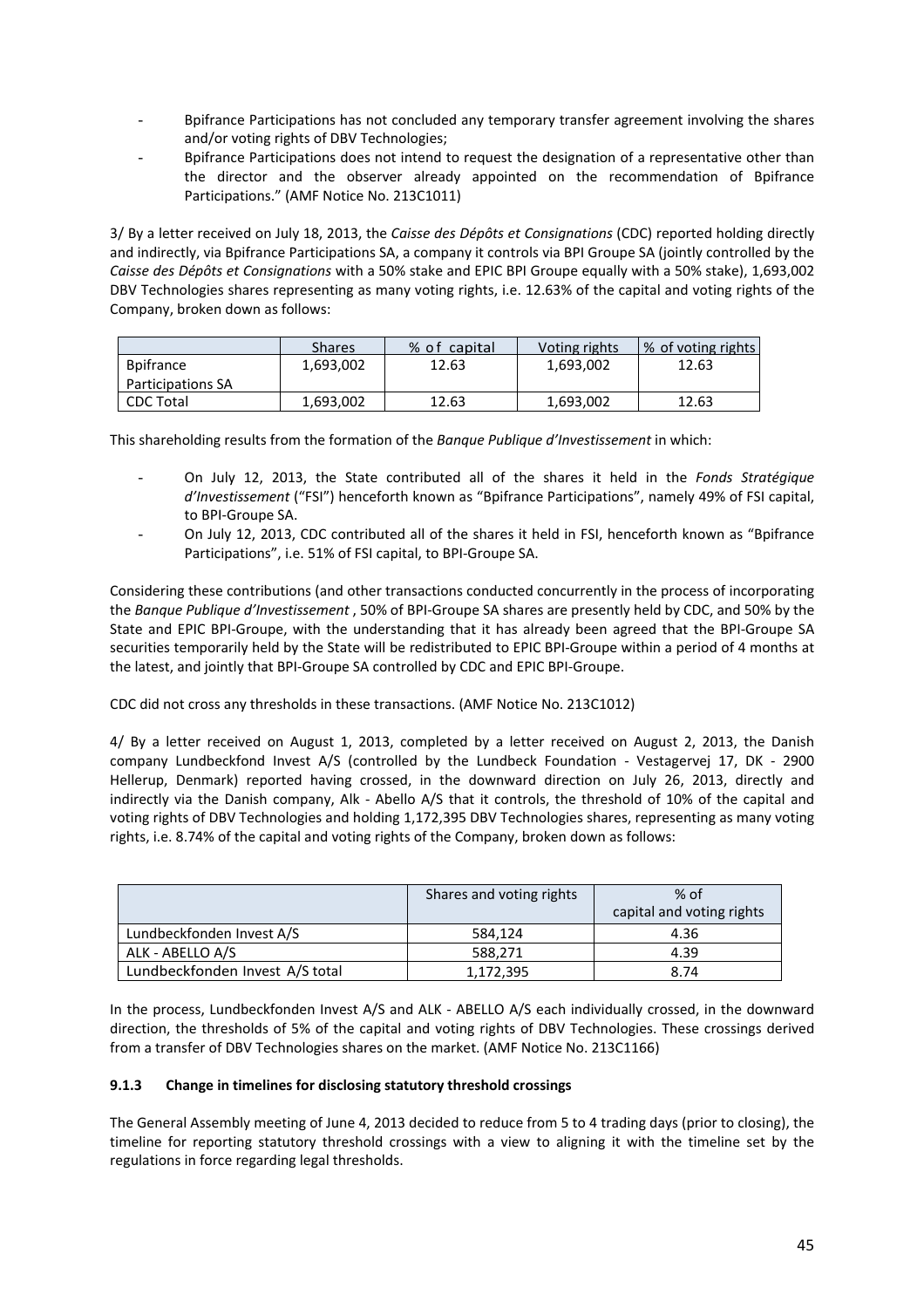### **9.1.4 Shareholdings and stock options of board members and company managers**

At the date of this Update, the following is a breakdown of the direct and indirect shares held by board members as well as the number of securities or instruments granting access to the Company's share capital:

| <b>Board members</b>  | Shares held                                      |                                               | Securities or instruments granting access to<br>share capital                                                                                                                                                                                                                                                                                                                                                                                      |
|-----------------------|--------------------------------------------------|-----------------------------------------------|----------------------------------------------------------------------------------------------------------------------------------------------------------------------------------------------------------------------------------------------------------------------------------------------------------------------------------------------------------------------------------------------------------------------------------------------------|
|                       | Number                                           | % of capital                                  |                                                                                                                                                                                                                                                                                                                                                                                                                                                    |
| Pierre-Henri Benhamou | 15,750 directly and<br>306,250 indirectly<br>(1) | 0.12% directly and<br>2.30% indirectly<br>(1) | - 5,358 share purchase warrants (bons de<br>souscription d'action) (BSA) 2 granting the right<br>to subscribe for 80,370 shares<br>10,000 founders' warrants (bons de<br>souscription<br>de<br>parts<br>créateurs<br>de<br>d'entreprise) (BSPCE) 2010 granting the right<br>to subscribe for 150,000 shares<br>- 362,961 free shares in the process of<br>vesting<br>- 129,000 stock options granting the right to<br>subscribe for 129,000 shares |
| George Horner         | 0                                                | 0.00%                                         | - 2,510 BSA 2010 granting the right to subscribe<br>for 37,650 shares<br>- 2,500 BSA 2012 granting the right to subscribe<br>for 2,500 shares<br>- 2,500 BSA 2013 granting the right to subscribe<br>for 2,500 shares                                                                                                                                                                                                                              |
| Dr Torbjörn Bjerke    | 0                                                | 0.00%                                         | - 859 BSA granting the right to subscribe for<br>12,885 shares<br>- 1,036 BSA X granting the right to subscribe<br>for 15,540 shares<br>- 2,500 BSA 2012 granting the right to<br>subscribe for 2,500 shares<br>- 2,500 BSA 2013 granting the right to<br>subscribe for 2,500 shares                                                                                                                                                               |
| Sofinnova Partners    | 3,176,370                                        | 23.69%                                        | None                                                                                                                                                                                                                                                                                                                                                                                                                                               |
| Peter Hutt            | 0                                                | 0.00%                                         | - 1,095 BSA X granting the right to subscribe<br>for 16,425 shares<br>- 2,500 BSA 2012 granting the right to<br>subscribe for 2,500 shares<br>- 2,500 BSA 2013 granting the right to<br>subscribe for 2,500 shares                                                                                                                                                                                                                                 |
| Didier Hoch           | 0                                                | 0.00%                                         | - 2,500 BSA 2012 granting the right to<br>subscribe for 2,500 shares<br>2,500 BSA 2013 granting the right to<br>subscribe for 2,500 shares                                                                                                                                                                                                                                                                                                         |
| Innobio               | 1,789,597                                        | 13.3%                                         | None                                                                                                                                                                                                                                                                                                                                                                                                                                               |

(1) Shares held by PHYS Participations, a company where Pierre‐Henri BENHAMOU holds 36.8% of the share capital;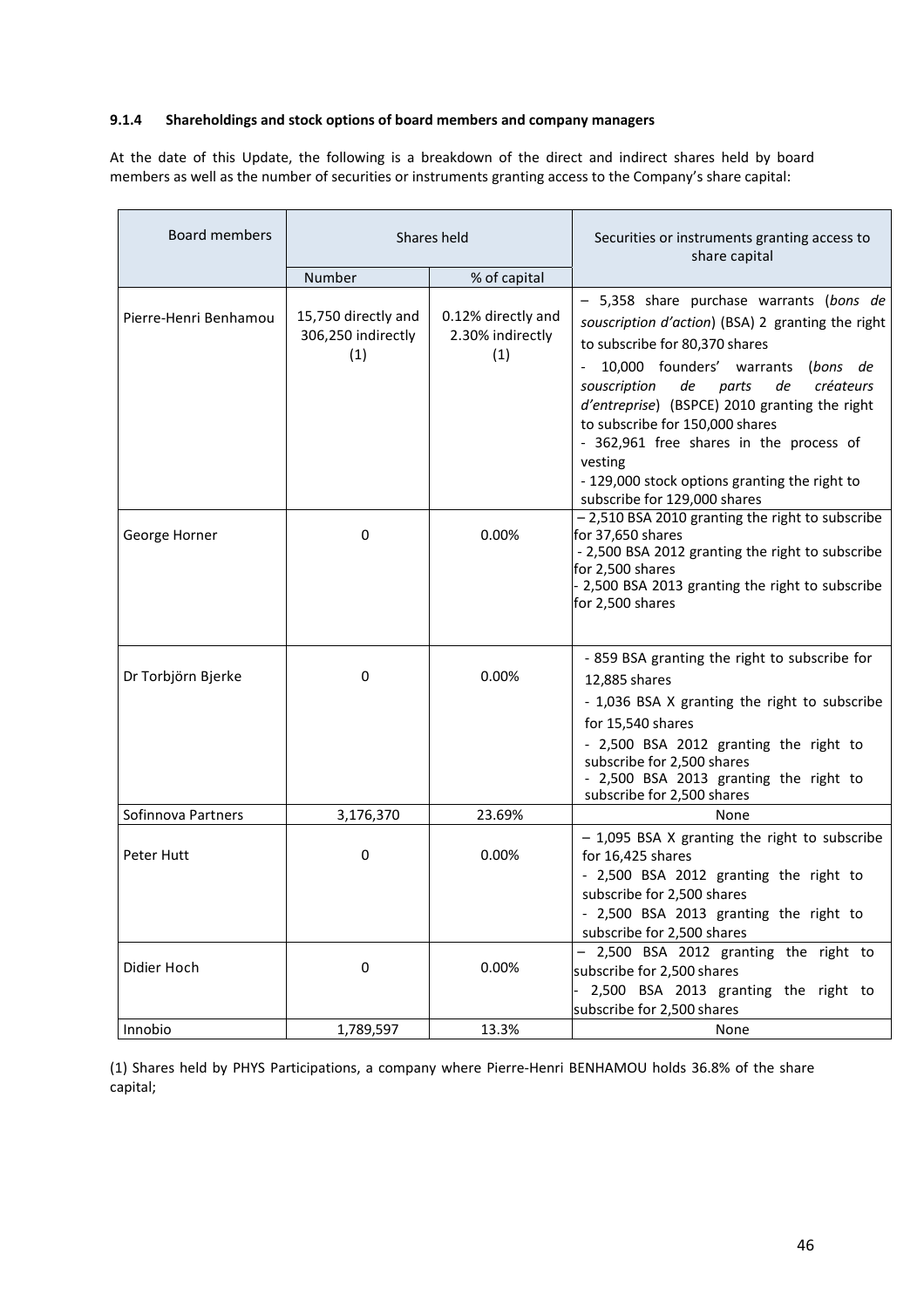## **9.2 SHARE CAPITAL**

## **9.2.1 Potential share capital**

- Founders' warrants (*bons de souscription de parts de créateurs d'entreprise*) (BSPCE)

Current plans are outlined in paragraph 21.1.4.1 of the 2012 Reference Document.

- Share purchase warrants

Current plans are outlined below as well as in paragraph 21.1.4.2 of the 2012 Reference Document.

By decision of July 25, 2013, the Board of Directors decided to allocate 73,000 share purchase warrants (*bons de souscription d'action*) (BSA) as follows:

| <b>INFORMATION ON THE BSAS</b>                                        |                   |  |  |  |
|-----------------------------------------------------------------------|-------------------|--|--|--|
| Date of General Assembly meeting                                      | June 4, 2013      |  |  |  |
| Date of Board Meeting                                                 | July 25, 2013     |  |  |  |
| Total number of BSAs allocated                                        | 73,000            |  |  |  |
| Total number of shares available for subscription                     | 73,000            |  |  |  |
| Number of shares available for subscription, including number         |                   |  |  |  |
| of shares available for subscription or purchase by corporate         |                   |  |  |  |
| officers, namely:                                                     |                   |  |  |  |
| Mr George Horner                                                      | 2,500             |  |  |  |
| Mr Torbjorn Bjerke                                                    | 2,500             |  |  |  |
| Mr Peter Hutt                                                         | 2,500             |  |  |  |
| Mr Didier Hoch                                                        | 2,500             |  |  |  |
| Number of beneficiaries who are not corporate officers                | 2                 |  |  |  |
| Starting date to exercise BSAs                                        | July 25, 2013     |  |  |  |
| Expiry date for subscribing for warrants                              | November 30, 2013 |  |  |  |
| Expiry date for exercising BSAs                                       | July 25, 2023     |  |  |  |
| Warrant purchase price                                                | €0.81             |  |  |  |
| Price for subscribing shares by exercising warrants                   | €8.10             |  |  |  |
| Terms of exercise (where the plan comprises several tranches)         | N/A               |  |  |  |
| Number of shares subscribed at September 30, 2013                     | None              |  |  |  |
| Aggregate number of BSAs cancelled or lapsed at September<br>30, 2013 |                   |  |  |  |
| BSAs exercisable at September 30, 2013                                | None              |  |  |  |
| Number of share available for subscription at September 30,<br>2013   | 73,000            |  |  |  |

| Share purchase warrants granted to the first ten<br>employees who are not corporate officers, and share<br>purchase warrants exercised by the latter                                                                                           | Total number<br>of BSAs | Price for subscribing<br>for shares upon<br>exercising Warrants |
|------------------------------------------------------------------------------------------------------------------------------------------------------------------------------------------------------------------------------------------------|-------------------------|-----------------------------------------------------------------|
| Share purchase warrants granted during the year by<br>the issuer, to the ten employees of the issuer and any<br>company included in this scope, with the highest<br>number of BSAs granted. (General information)                              | None                    | €8.10                                                           |
| Share purchase warrants held by the issuer, exercised<br>during the year by the ten employees of the issuer and<br>these companies that have the highest number of<br>shares subscribed upon exercising the warrants.<br>(General information) | N/A                     | N/A                                                             |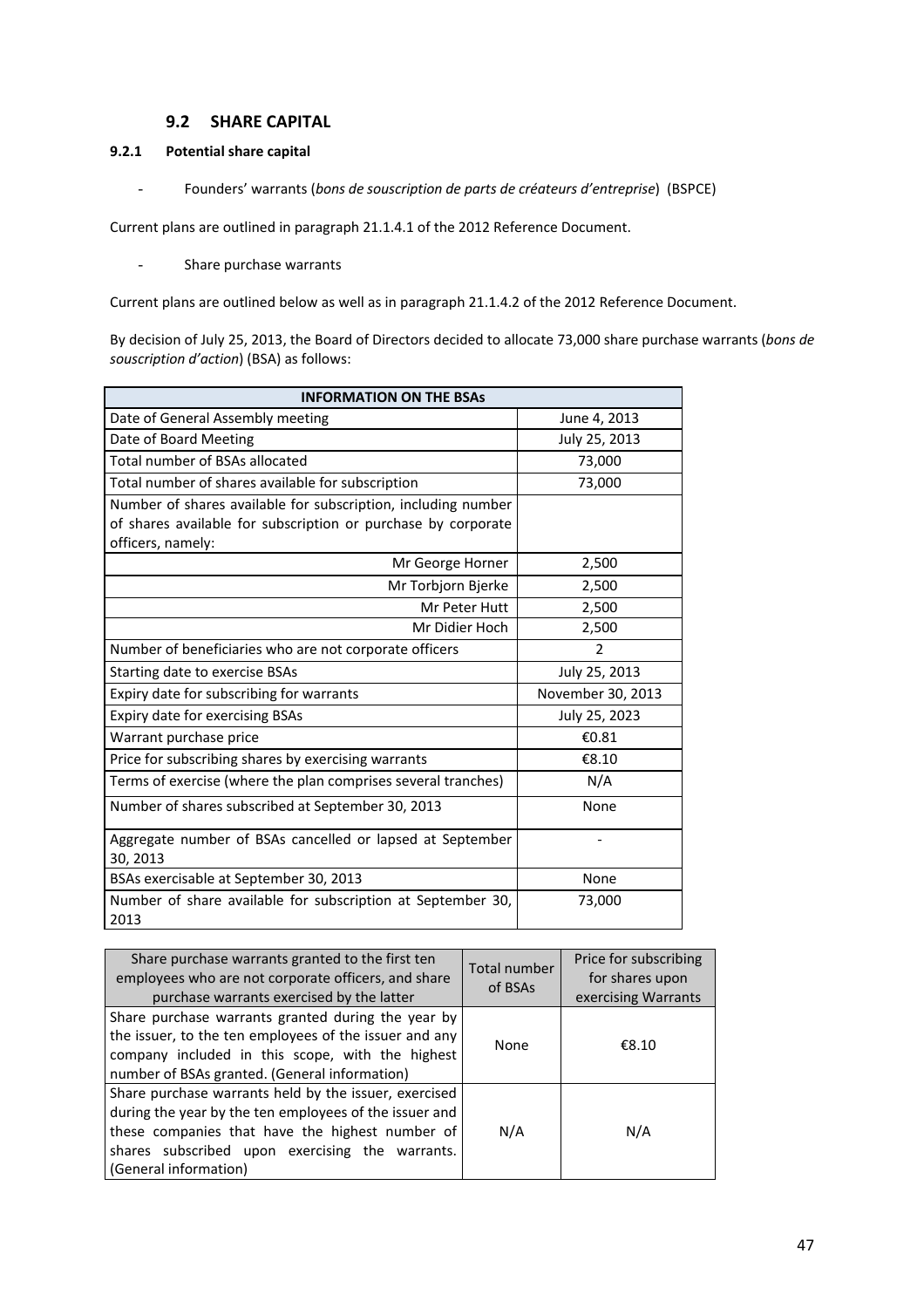#### - Free shares

Current plans are outlined below as well as in paragraph 21.1.4.3 of the 2012 Reference Document.

By decision of July 25, 2013 and September 12, 2013, the Board of Directors decided to allocate 501,500 new free shares. This plan had the following characteristics:

| <b>INFORMATION ON THE FREE SHARES</b>                           |                           |
|-----------------------------------------------------------------|---------------------------|
| Date of General Assembly Meeting                                | December 9, 2011          |
| Date of Board Meeting                                           | July 25, 2013             |
|                                                                 | September 12, 2013        |
| Total number of free shares allocated                           | 501,500                   |
| Number of shares allocated freely to:                           |                           |
| Mr Benhamou Pierre-Henri                                        | 58,500                    |
| Date of effective allocation of the free shares (subject to the | July 25, 2015 *           |
| terms of allocation)                                            |                           |
| Date of first possible transfer                                 | 2 years after the         |
|                                                                 | effective allocation,     |
|                                                                 | most likely July 25, 2017 |
|                                                                 | (other than for "Key      |
|                                                                 | Managers") *              |
| Aggregate number of free shares cancelled or lapsed as at       | None                      |
| September 30, 2013                                              |                           |

\* As regards the date of effective allocation (and consequently, the date of first possible transfer, which is 2 years as from the effective allocation), they may be different for "Key Managers", including Mr Pierre‐Henri Benhamou. The effective allocation of shares to "Key Managers" is subject to compliance with the following performance requirements:

- One-third of the shares allocated will only vest at the later of the following two dates (i) expiry of a two-year period as from the allocation date; and (ii) inclusion of the  $100<sup>th</sup>$  patient in the studies for Phase III of Viaskin Peanut at the latest twelve (12) months following the inclusion of the first patient in the study;
- One‐third of the shares will only vest at the later of the following two dates (i) expiry of a two‐year period as from the allocation date; and (ii) conclusion of a strategic partnership on Viaskin Peanut in the USA; and
- One‐third of the shares allocated will only vest at the later of the following two dates (i) expiry of a two-year period as from the allocation date; and (ii) an increase of at least fifty percent (50%) over 5 straight days of the Company's share price compared with the Company's listed share closing prices on Euronext Paris at the date of adoption of the 2013 free share allocation plan, i.e. on July 25, 2013.

In this regard, it is understood that in case of a change of control of the company (within the meaning of Article L.233‐3 of the Commercial Code), the performance criteria will be deemed effectively met.

Additionally, the Board has limited at 10% of the vested shares the number of shares to be retained in registered form by Mr Pierre‐Henri Benhamou, until the cessation of his duties.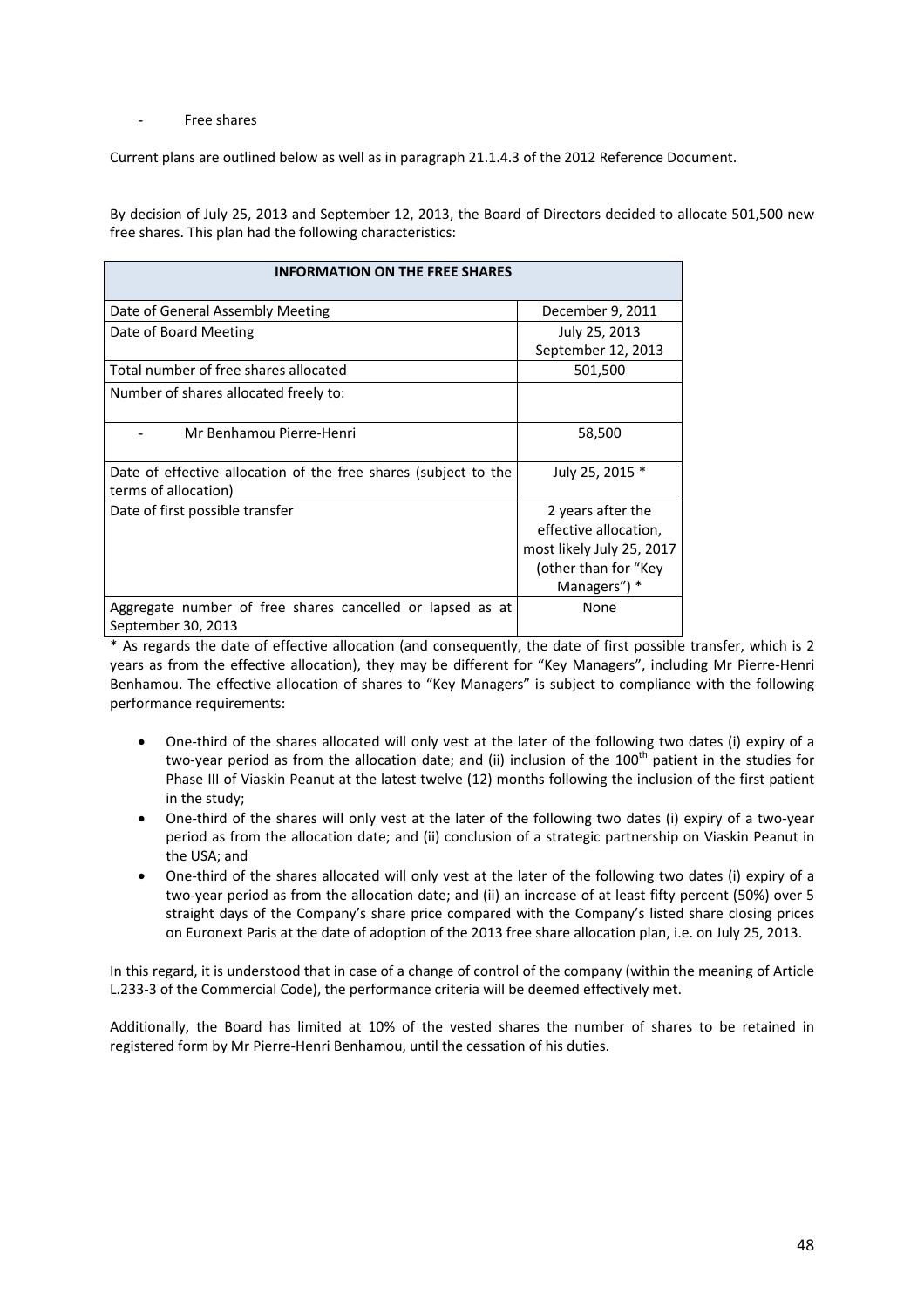| Free shares allocated to the first ten employees who are not key                                                                                                                                                                  | <b>Total number of free</b> |
|-----------------------------------------------------------------------------------------------------------------------------------------------------------------------------------------------------------------------------------|-----------------------------|
| managers and effective allocation to the latter                                                                                                                                                                                   | shares                      |
| Free shares allocated during the year by the issuer to the ten<br>employees of the issuer and any other company included in the<br>scope, with the highest number of shares allocated. (General<br>information)                   | 239,000                     |
| Free shares allocated by the issuer that were effectively allocated<br>during the year, by the ten employees of the issuer and these<br>companies that have the highest number of shares thus allocated.<br>(General information) | N/A                         |

#### - Stock options

The Board meeting of September 18, 2013 decided to allocate 518,000 DBV TECHNOLOGIES stock options based on the terms on the following table:

| <b>INFORMATION ON THE STOCK OPTIONS</b>                                                                                 |                      |  |  |  |
|-------------------------------------------------------------------------------------------------------------------------|----------------------|--|--|--|
| Date of General Assembly meeting                                                                                        | December 9, 2011     |  |  |  |
| Date of Board meeting                                                                                                   | September 18, 2013   |  |  |  |
| Total number of shares available for subscription                                                                       | 518,000              |  |  |  |
| Number of shares available for subscription or purchase,<br>including number available for subscription or purchase by: |                      |  |  |  |
| Mr Benhamou Pierre-Henri                                                                                                | 129,000              |  |  |  |
| Starting date to exercise options                                                                                       | September 19, 2017 * |  |  |  |
| Expiry date                                                                                                             | September 18, 2023   |  |  |  |
| Subscription price                                                                                                      | 7.57 euros per share |  |  |  |
| Number of shares subscribed at September 30, 2013                                                                       | N/A                  |  |  |  |
| Aggregate number of stock options cancelled or lapsed                                                                   | None                 |  |  |  |
| Stock options pending at September 30, 2013                                                                             | 518,000              |  |  |  |

\*Notwithstanding the above, in case a change of control of the Company (within the meaning of Article L.233‐3 of the Commercial Code) happens before September 19, 2017, all the options may be exercised in advance.

The Board of Directors has limited to 10% of the shares obtained upon exercise of the stock options, the number of shares to be retained by Mr Pierre‐Henri Benhamou until the cessation of his duties.

| Stock options granted to the first ten employees<br>who are not key managers and options<br>exercised by the latter                                                                                          | <b>Total number</b><br>of options<br>allocated /<br>shares<br>subscribed | <b>Weighted average</b><br>price |
|--------------------------------------------------------------------------------------------------------------------------------------------------------------------------------------------------------------|--------------------------------------------------------------------------|----------------------------------|
| Options granted during the year by the issuer to<br>the ten employees of the issuer and any<br>company included in this scope, with the highest<br>number of<br>(General<br>options granted.<br>information) | 369,000                                                                  | 7.57 euros                       |
| Options held by the issuer, exercised during the<br>year by the ten employees of the issuer and<br>these companies that have the highest number<br>of options thus subscribed. (General information)         | N/A                                                                      | N/A                              |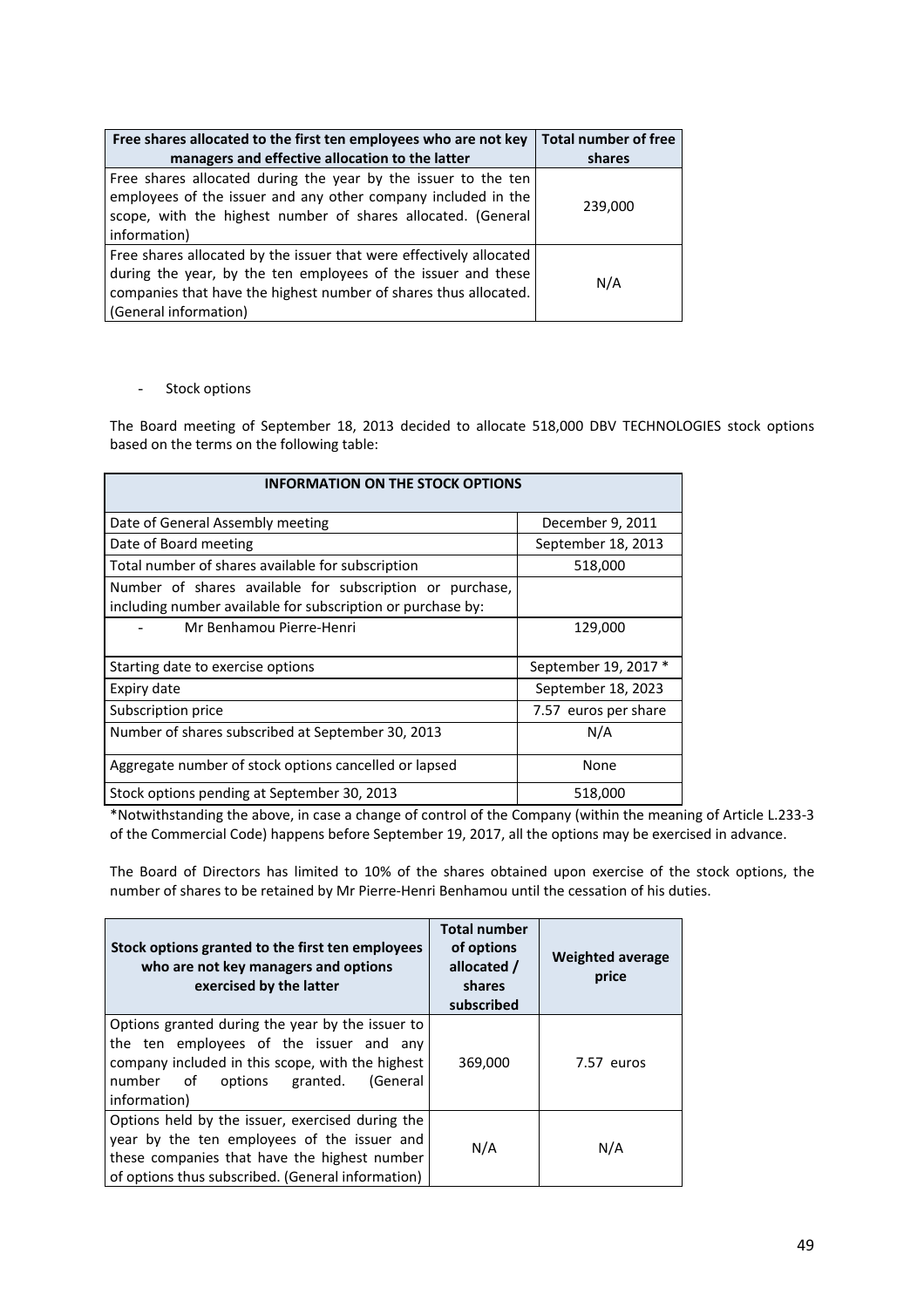- Summary of dilutive instruments

The Company allocated the founders' warrants (*bons de souscription de parts de créateurs d'entreprise*) (BSPCE) described in paragraph 21.1.2.1 of the 2012 Reference Document (page 186). In this regard, it is underscored that there was no exercise of BSPCE and no BSPCE lapsed between December 31, 2012 and September 30, 2013.

The Company allocated the share purchase warrants (*bons de souscription d'action*) (BSAs) described above as well as in paragraph 21.1.4.2 of the 2012 Reference Document (page 187). In this regard, it is underscored that there was no exercise of BSA and no BSA lapsed between December 31, 2012 and September 30, 2013.

Further, the Company granted free shares. The current free share plans are mentioned above as well as in paragraph 21.1.4.3 of the 2012 Reference Document (page 188).

The Company equally allocated stock options based on the terms specified above.

Considering all the dilutive instruments, the number of shares likely to be issued, at the date of this Update, is 3,064,567, i.e. a potential share capital of 18.60% (on a diluted basis).

## **9.2.2 Unissued authorized share capital**

| Nature of delegation or<br>authorization                                                                                       | Date of<br><b>Extraordinar</b><br>y general<br>meeting | <b>Expiry date</b> | <b>Amount authorized</b>                                                                                                               | <b>Uses</b> | <b>Remaining amount at</b><br>the date of this Update                                                                                  |
|--------------------------------------------------------------------------------------------------------------------------------|--------------------------------------------------------|--------------------|----------------------------------------------------------------------------------------------------------------------------------------|-------------|----------------------------------------------------------------------------------------------------------------------------------------|
| Delegation in view of a share<br>capital increase by incorporating<br>reserves, profits or premiums                            | 06/04/2013                                             | 08/03/2015         | €150,000                                                                                                                               | None        | €150,000                                                                                                                               |
| Delegation in view of issuing<br>ordinary shares and securities with<br>preemptive rights                                      | 06/04/2013                                             | 08/032015          | €536,000<br>(par value of share capital<br>increase)<br>€25,000,000<br>(par value of debt<br>instruments)                              | None        | €536,000<br>(par value of share<br>capital increase)<br>€25,000 000<br>(par value of debt<br>instruments)                              |
| Delegation in view of issuing<br>ordinary shares and securities<br>without preemptive rights by a<br>public offer              | 06/04/2013                                             | 08/03/2015         | € 335,000 *<br>(par value of share capital<br>increase)<br>€ 25,000,000 **<br>(par value of debt<br>instruments)                       | None        | €335,000 *<br>(par value of share<br>capital increase)<br>€25,000,000 **<br>(par value of debt<br>instruments)                         |
| Delegation in view of issuing<br>ordinary shares and<br>securities<br>without preemptive<br>rights<br>by<br>private investment | 06/04/2013                                             | 08/03/2015         | €335,000 *<br>20% of share capital<br>(par value of share capital<br>increase)<br>€25,000,000 **<br>(par value of debt<br>instruments) | None        | €335,000 *<br>20% of share capital<br>(par value of share<br>capital increase)<br>€25,000,000 **<br>(par value of debt<br>instruments) |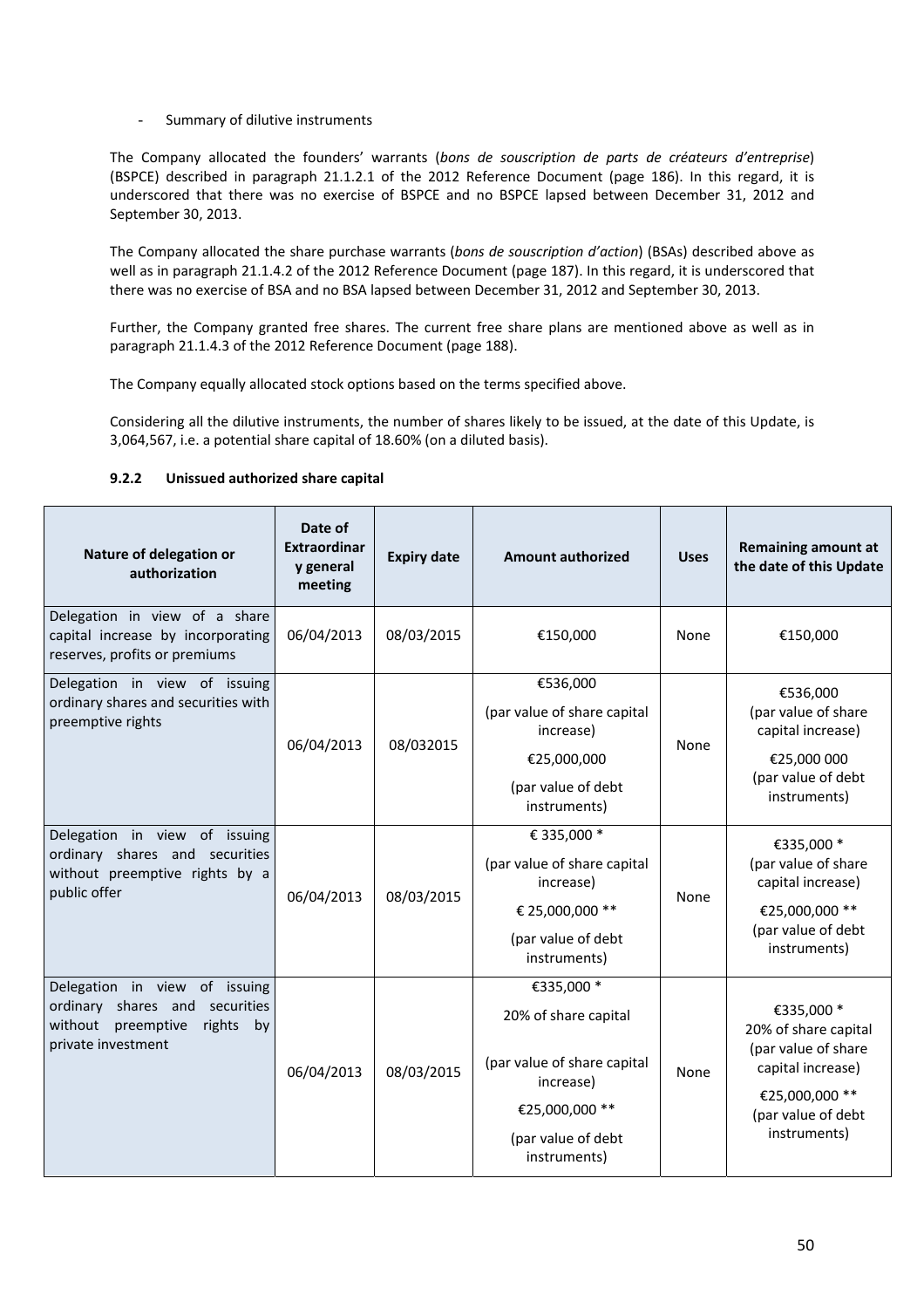| Delegation in view of increasing<br>share capital without preemptive<br>rights for the benefit of members<br>of a Company Savings Plan                                                                                                                                                                                                                                                                                                                | 06/04/2013 | 08/03/2015 | €30,000                                                           | None | €30,000              |
|-------------------------------------------------------------------------------------------------------------------------------------------------------------------------------------------------------------------------------------------------------------------------------------------------------------------------------------------------------------------------------------------------------------------------------------------------------|------------|------------|-------------------------------------------------------------------|------|----------------------|
| Delegation in view of increasing<br>share capital to<br>pay for a<br>contribution in the form of shares<br>or securities                                                                                                                                                                                                                                                                                                                              | 06/04/2013 | 08/03/2015 | 10% of share capital at the<br>day of General Assembly<br>meeting | None | 10% of share capital |
| Delegation in view of issuing BSA,<br>warrants for subscription and/or<br>acquisition of new and/or existing<br>shares (bons de souscription et/ou<br>d'acquisition d'actions nouvelles<br>BSAANE),<br>existantes<br>or<br>ou<br>warrants for subscription and/or<br>acquisition of redeemable shares<br>(bons<br>de<br>souscription<br>et/ou<br>d'acquisition<br>d'actions<br>remboursables or BSAAR) reserved<br>for a specific category of persons | 06/04/2013 | 12/03/2014 | €100,000                                                          | (1)  | €92,700              |
| Authorization<br>stock<br>to<br>issue<br>options                                                                                                                                                                                                                                                                                                                                                                                                      | 12/09/2011 | 02/08/2015 | 1,968, 528, 1,968                                                 | (2)  | 1,450,528 shares     |
| Authorization<br>allocate<br>free<br>to<br>shares                                                                                                                                                                                                                                                                                                                                                                                                     | 12/09/2011 | 02/08/2015 | 1,968,528 shares                                                  | (3)  | 627,791 shares       |

*\* Common limits*

*\*\* Common limits*

(1) In its meeting of July 25, 2013, the Board of Directors decided to allocate 73,000 BSA granting the right to *subscribe for 73,000 shares with a par value of €0.10.*

(2) In its meeting of September 18, 2013, the Board of Directors decided to allocate 518,000 DBV Technologies *stock options, each of which grants the right to subscribe for one Company shares.*

*(3) The Board meeting of April 2, 2012 decided to allocate 669,796 free shares.*

*The Board meeting of July 25, 2012 decided to allocate 134,081 free shares.*

*The Board meeting of November 28, 2012 decided to allocate 35,360 free shares.*

Following decisions by the Board meetings of July 25, 2013 and September 12, 2013, 501,500 free shares were *allocated.*

Consequently, the total number of shares allocated on the basis of the authorization granted by the General *Assembly of December 9, 2011 stands at 1,340*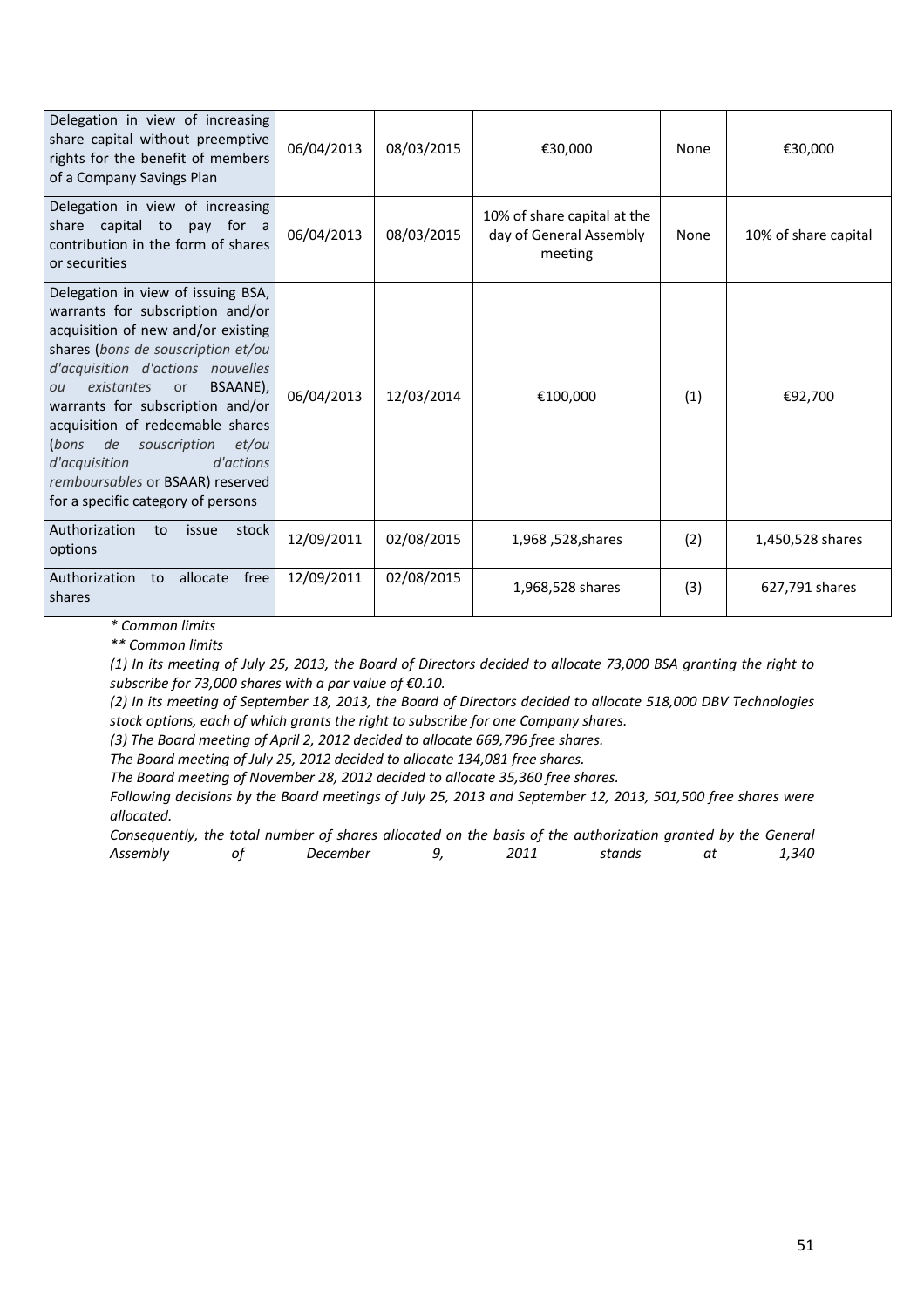# **COMPONENTS OF THE UPDATE OF 2012 REFERENCE** *DOCUMENT*

|         | <b>INFORMATIONS</b>                                              | 2012 Reference Document<br>Pages | <b>Update Reference Document</b><br>Pages |
|---------|------------------------------------------------------------------|----------------------------------|-------------------------------------------|
|         | 1. PERSONS RESPONSIBLE                                           |                                  |                                           |
| 1.1.    | Person responsible for the Reference Document                    | $9 - 10$                         | 3                                         |
| 1.2.    | Certification of the person responsible                          | 9                                | 3                                         |
|         | <b>2. STATUTORY AUDITORS</b>                                     |                                  |                                           |
| 2.1.    | Main statutory auditors                                          | 11                               | 4                                         |
| 2.2.    | Alternate Statutory auditors                                     | 11                               |                                           |
|         | 3. SELECTED FINANCIAL INFORMATION                                |                                  |                                           |
|         |                                                                  | 12                               | 6                                         |
| 3.1     | <b>Historical Financial Informations</b>                         | N/A                              | $7 - 27$                                  |
| 3.2     | <b>Interim Financial Informations</b>                            |                                  |                                           |
|         | <b>4. RISKS FACTORS</b>                                          | $13 - 27$                        | 22-24 / 33-39                             |
|         | 5. INFORMATION ABOUT THE COMPANY                                 |                                  |                                           |
| 5.1.    | History and growth of the Company                                | $28 - 29$                        |                                           |
|         | 5.1.1. Corporate name of the Company                             | 28                               |                                           |
|         | 5.1.2. Registration place and number of the Company              | 28                               |                                           |
|         | 5.1.3. Date and term of incorporation                            | 28                               |                                           |
|         | 5.1.4. Registered office if the Companyn legal form, legislation | 28                               |                                           |
|         | governing business activities                                    | $28 - 29$                        |                                           |
|         | 5.1.5. Significant events in company history                     |                                  |                                           |
| 5.2.    | Investments                                                      | 29                               |                                           |
|         | 5.2.1 Main investments made since 2009                           | 29                               |                                           |
|         | 5.2.2 Main investments in progress                               | 29                               |                                           |
|         | 5.2.3 Main investments projected                                 | 29                               |                                           |
|         | <b>6. OVERVIEW OF ACTIVITES</b>                                  |                                  |                                           |
| 6.1.    | General activities                                               | $30 - 32$                        |                                           |
|         | 6.1.1 Operations and main activities                             | $30 - 32$                        |                                           |
|         | 6.1.2 New products developed by DBV                              | $30 - 32$                        |                                           |
| 6.2.    | Main markets                                                     | $32 - 34$                        |                                           |
| 6.3.    | <b>Exceptional events</b>                                        | N/A                              |                                           |
| 6.4.    | Company's dependence                                             | 16/26                            |                                           |
| $6.5\,$ | Competitive position                                             | $14 - 15$                        |                                           |
|         |                                                                  |                                  |                                           |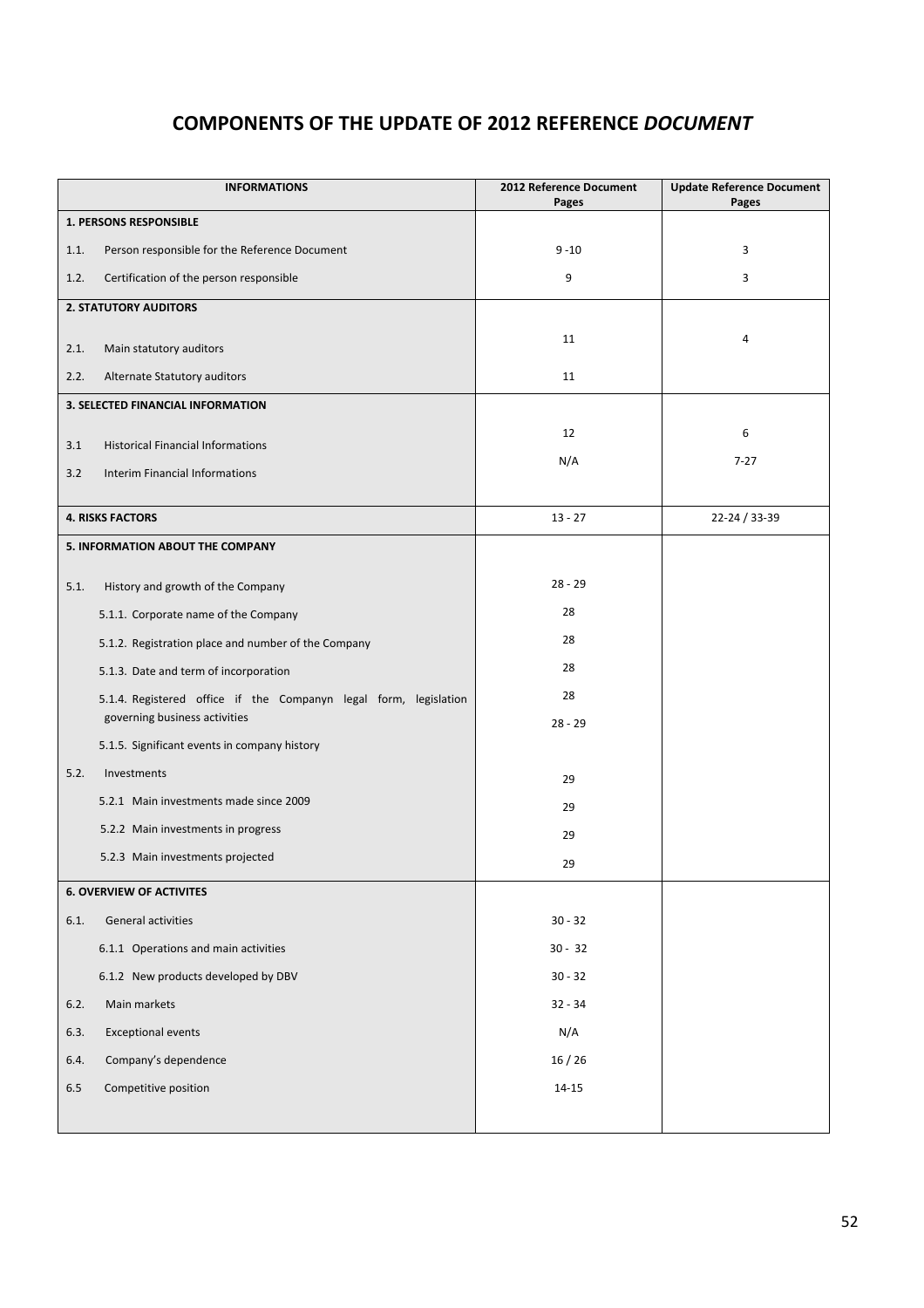| <b>INFORMATIONS</b>                                                                                                | 2012 Reference Document<br>Pages | <b>Update Reference Document</b><br>Pages |
|--------------------------------------------------------------------------------------------------------------------|----------------------------------|-------------------------------------------|
| 7. ORGANISATION CHARTS                                                                                             |                                  |                                           |
| Legal organisational chart<br>7.1.                                                                                 | 62 (N/A)                         |                                           |
| 7.2<br>List of subsidiaries                                                                                        | 62 (N/A)                         |                                           |
| 8. REAL ESTATE PROPERTIES, PLANT, AND EQUIPMENT                                                                    |                                  |                                           |
| Real estate properties and equipment<br>8.1.                                                                       | 63                               |                                           |
| 8.2.<br>Environmental issues                                                                                       | 63                               |                                           |
| 9. REVIEW OF THE RESULTS AND FINANCIAL POSITION                                                                    |                                  | $7 - 27$                                  |
| 9.1.<br><b>Financial situation</b>                                                                                 | $64 - 71$                        |                                           |
| 9.2.<br>Operating income                                                                                           |                                  |                                           |
| Main factors<br>9.2.1.                                                                                             |                                  |                                           |
| 9.2.2.<br>Significant changes in net sales and revenues                                                            |                                  |                                           |
| <b>External influences</b><br>9.2.3                                                                                |                                  |                                           |
| 10. CASH AND CAPITAL                                                                                               |                                  | $7 - 27$                                  |
| Information on the capital, cash and cash equivalent<br>10.1.                                                      | $72 - 74$                        |                                           |
| Cash-flow<br>10.2.                                                                                                 | 74 - 75                          |                                           |
| 10.3.<br>Information on the conditions for repayable advances and the                                              | 75                               |                                           |
| financing structure                                                                                                | 75                               |                                           |
| Restriction on the use of the capital<br>10.4.                                                                     | 75                               |                                           |
| Sources of financing required for the future<br>10.5.                                                              |                                  |                                           |
| 11. R&D, PATENTS, LICENSES, TRADEMARK, AND DOMAIN NAMES                                                            | $76 - 83$                        | 40                                        |
| 12. TRENDS                                                                                                         |                                  |                                           |
| Main trends<br>12.1.                                                                                               | 84 / 49 - 49                     |                                           |
| Significant events and transactions occurring after the Board of<br>12.2.<br><b>Directors</b>                      | 84 / 34 - 37                     |                                           |
| 13. FORECAST OR ESTIMATIONS OF THE NET PROFIT                                                                      |                                  |                                           |
| 13.1. Key assumptions                                                                                              | 85 (N/A)                         |                                           |
| 13.2. Report of the statutory auditor on profits' forecast                                                         |                                  |                                           |
| 14. ADMINISTRATIVE, MANAGEMENT, AND SUPERVISORY BODIES AND THE<br>OFFICE OF THE CHIEF EXECUTIVE OFFICER            |                                  |                                           |
| Executives and members of the Board of Directors<br>14.1.                                                          | $86 - 90$                        |                                           |
| Conflicts of interest in the administrative and managerial bodies and<br>14.2.<br>the office of the CEO            | 90                               |                                           |
| <b>15. COMPENSATION AND BENEFITS</b>                                                                               |                                  |                                           |
| Compensation of the members of the Boards of Directors and<br>15.1.                                                | 104 - 107 / 185 - 188            | 47-51                                     |
| Executives                                                                                                         | 108                              |                                           |
| Sums for which provisions were made by the Company for the payment<br>15.2.<br>of pensions, retirement commitments |                                  |                                           |
| <b>16. ADMINISTRATION AND MANAGEMENT</b>                                                                           |                                  |                                           |
| 16.1.<br>Management of the Company                                                                                 | 86                               |                                           |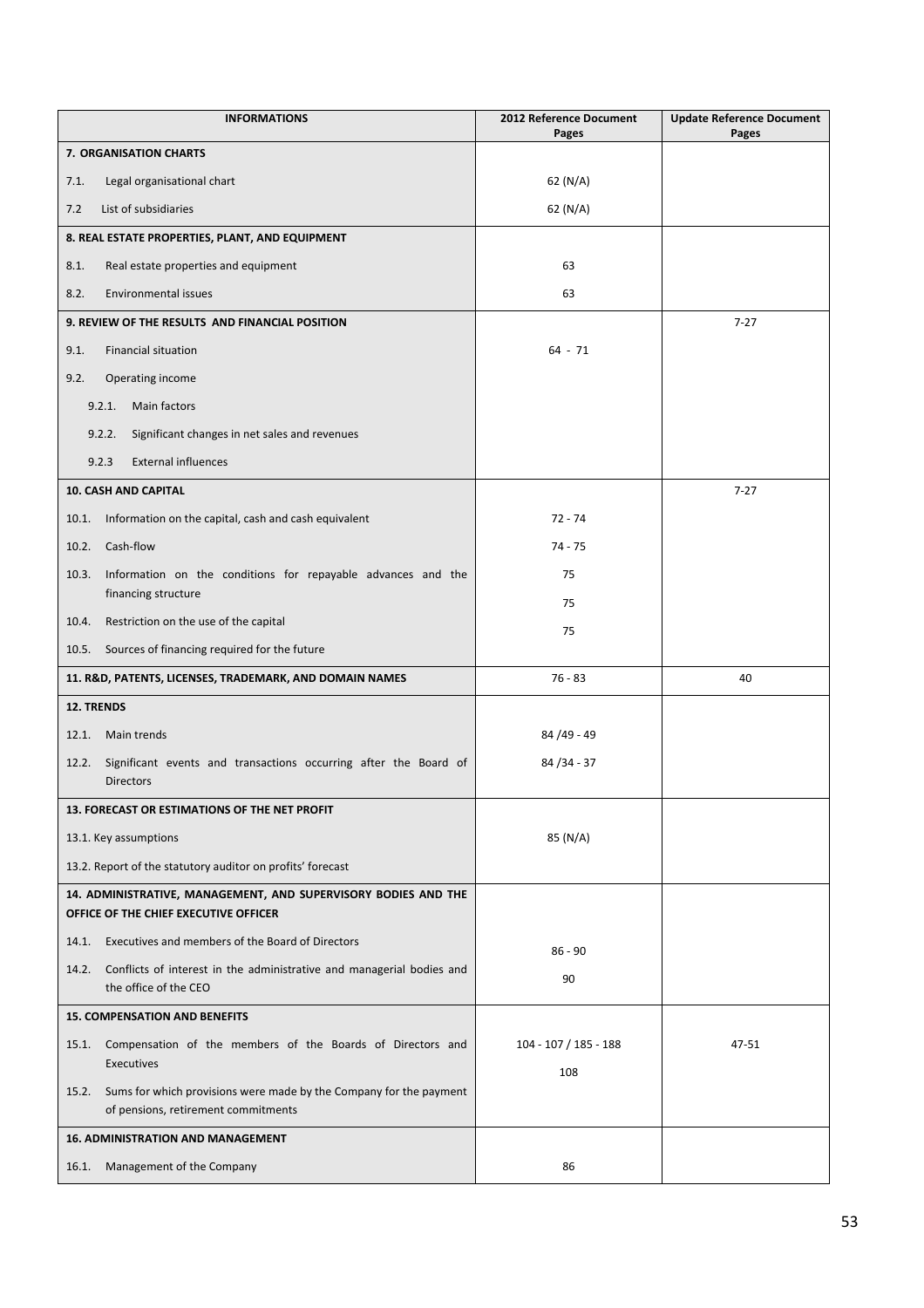| <b>INFORMATIONS</b>                                                                                            | 2012 Reference Document<br>Pages | <b>Update Reference Document</b><br>Pages |
|----------------------------------------------------------------------------------------------------------------|----------------------------------|-------------------------------------------|
| 16.2.<br>Information on contracts binding on Company managers                                                  | 96                               |                                           |
| 16.3.<br>Committees                                                                                            | 96 / 100 - 116                   |                                           |
| Statement on Corporate governance<br>16.4.                                                                     | $110 - 119$                      |                                           |
| 17. EMPLOYEES                                                                                                  |                                  |                                           |
| 17.1.<br>Human resources                                                                                       | 123                              |                                           |
| Interest and Stock Options of the members of the Board of Directors<br>17.2.                                   | 124 / 186-187                    | 46                                        |
| 17.3.<br>Profit sharing and shareholding agreements                                                            | 125 (N/A)                        |                                           |
| <b>18. MAJOR SHAREHOLDERS</b>                                                                                  |                                  |                                           |
| Distribution of the capital<br>18.1.                                                                           | 126                              | 43                                        |
| 18.2.<br>Voting rights of the main shareholders                                                                | 126 (N/A)                        |                                           |
| Control of the Company<br>18.3.                                                                                | 126                              |                                           |
| Shareholders agreement<br>18.4.                                                                                | 126 / 128 / 193                  |                                           |
| <b>19. TRANSACTIONS WTH RELATED PARTIES</b>                                                                    | 127 / 109 / 129 / 160            |                                           |
| 20. FINANCIAL INFORMATION CONCERNING THE ASSETS, THE FINANCIAL                                                 |                                  |                                           |
| POSITION, AND THE FINANCIAL RESULTS OF THE ISSUER                                                              |                                  |                                           |
| 20.1.<br><b>Historical Financial Information</b>                                                               | 131                              |                                           |
| 20.2.<br>Pro forma Financial Information                                                                       | 132 (N/A)                        |                                           |
| 20.3.<br><b>Financial Statements</b>                                                                           | 133 - 179                        | $7 - 27$                                  |
| Verification of annual historical financial information<br>20.4.                                               | 180 - 182                        |                                           |
| 20.4.1. Statements                                                                                             |                                  |                                           |
| 20.4.2. Other audited information                                                                              |                                  |                                           |
| 20.4.3. Other non audited information                                                                          |                                  |                                           |
| 20.5.<br>Date of the last financial information                                                                | 183                              | $7 - 27$                                  |
| Interim financial information and others<br>20.6.                                                              | N/A                              | $7 - 27$                                  |
| Dividend Distribution Policy<br>20.7.                                                                          | 183                              |                                           |
| 20.8.<br>Legal an arbitral proceedings                                                                         | 183                              |                                           |
| Significant change in the financial or commercial position<br>20.9.                                            | 183 (N/A)                        |                                           |
| 21. ADDITIONAL INFORMATION                                                                                     |                                  |                                           |
| 21.1. Share capital                                                                                            | 184 - 193                        |                                           |
| 21.1.1. Amount of the share capital                                                                            | 184 / 189                        | 50-51                                     |
| 21.1.2. Non-equity securities                                                                                  | 184 (N/A)                        |                                           |
| 21.1.3. Acquisition by the Company of its own shares                                                           | 184 - 185                        |                                           |
| 21.1.4. Securities entitling the buyer to a share of the share capital                                         | 185 - 188                        | 47-50                                     |
| 21.1.5. Authorised share capital                                                                               | N/A                              |                                           |
| 21.1.6. Information concerning the share capital of any member of the                                          | 190 - 191 (N/A)                  |                                           |
| Company that is the subject of an option or a conditional or<br>unconditional agreement to put it under option | 191                              |                                           |
| 21.1.7. History of the Capital                                                                                 | 193 - 201                        |                                           |